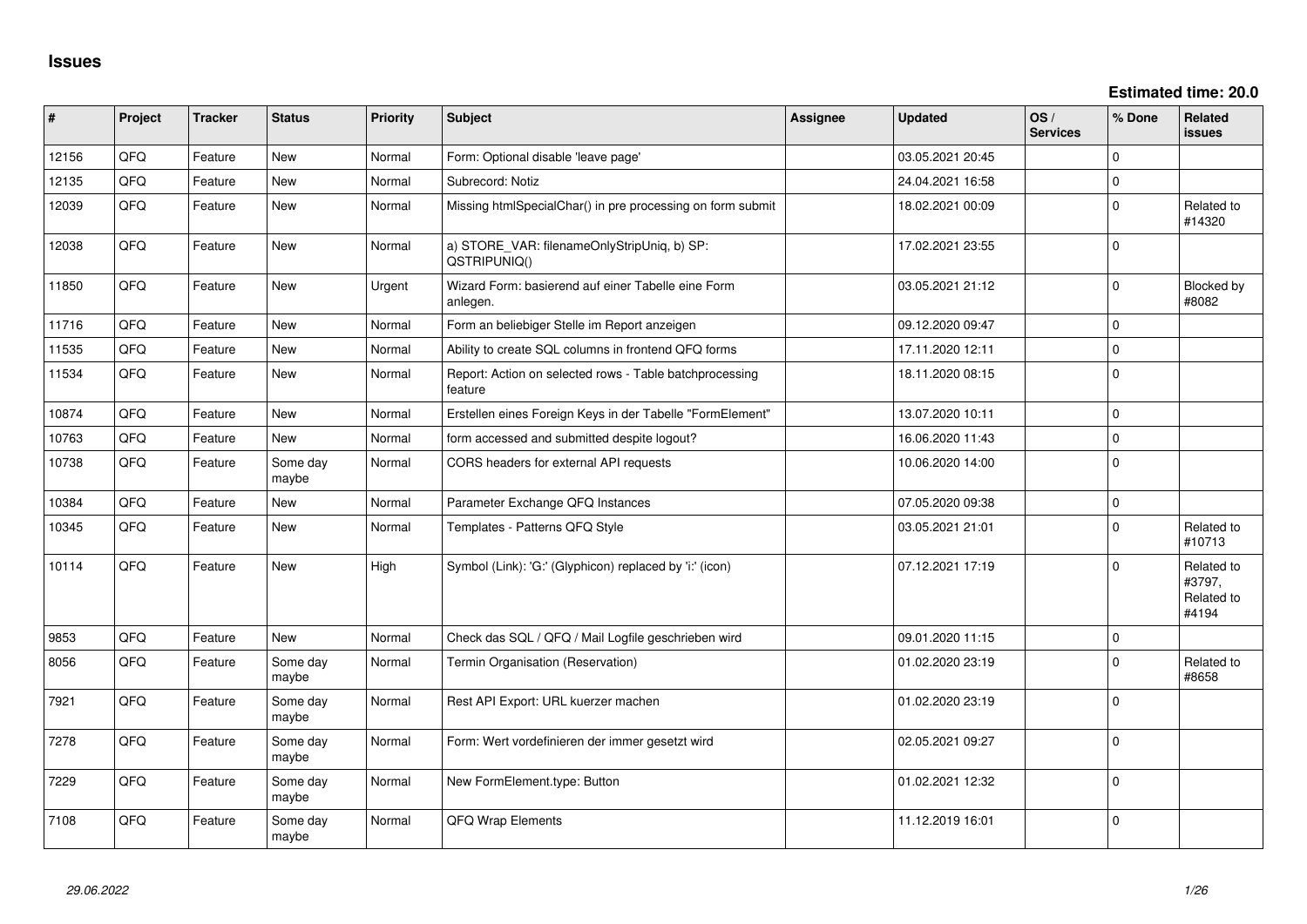| $\vert$ # | Project | <b>Tracker</b> | <b>Status</b>     | Priority | <b>Subject</b>                                                                    | Assignee | <b>Updated</b>   | OS/<br><b>Services</b> | % Done       | Related<br><b>issues</b> |
|-----------|---------|----------------|-------------------|----------|-----------------------------------------------------------------------------------|----------|------------------|------------------------|--------------|--------------------------|
| 7106      | QFQ     | Feature        | Some day<br>maybe | Normal   | Beispiel Nummerierung von Rows in Report                                          |          | 11.12.2019 16:01 |                        | $\Omega$     |                          |
| 7105      | QFQ     | Feature        | Some day<br>maybe | Normal   | Beispiel wie man in einer zweiten Tabelle speichert.                              |          | 11.12.2019 16:01 |                        | $\mathbf{0}$ |                          |
| 7104      | QFQ     | Feature        | Some day<br>maybe | Normal   | Manual: hint about escaping if '\r' appears in mail body                          |          | 11.12.2019 16:01 |                        | $\mathbf 0$  |                          |
| 7100      | QFQ     | Feature        | Some day<br>maybe | Normal   | Download: log access, max downloads, time limit                                   |          | 01.02.2020 23:19 |                        | $\Omega$     |                          |
| 6992      | QFQ     | Feature        | Some day<br>maybe | Normal   | DB exception: Syntax Highlight                                                    |          | 11.12.2019 16:01 |                        | $\mathbf 0$  | Related to<br>#5450      |
| 6704      | QFQ     | Feature        | Some day<br>maybe | Normal   | Upload Mode: Bilder in Notizen rechts sollen aktuellen<br>Upload repräsentieren.  |          | 01.02.2020 23:19 |                        | $\Omega$     | Related to<br>#3264      |
| 6515      | QFQ     | Feature        | Some day<br>maybe | Normal   | Formular: Felder dynamisch ein/ausblenden                                         |          | 11.12.2019 16:02 |                        | $\mathbf 0$  |                          |
| 6299      | QFQ     | Feature        | Some day<br>maybe | Normal   | Attack detection: log table with invalid SIP access                               |          | 11.12.2019 16:02 |                        | $\Omega$     | Related to<br>#3947      |
| 6288      | QFQ     | Feature        | Some day<br>maybe | Normal   | Best Practice: Erklaeren wie man ein Formular ganz in<br>'weiss' erstellen kann   |          | 11.12.2019 16:02 |                        | $\Omega$     |                          |
| 6084      | QFQ     | Feature        | Some day<br>maybe | Normal   | New escape type: 'D' - convert date                                               |          | 01.02.2020 23:19 |                        | $\mathbf 0$  |                          |
| 6083      | QFQ     | Feature        | Some day<br>maybe | Normal   | Dynamic Update: Value Check via SQL                                               |          | 11.12.2019 16:02 |                        | $\mathbf 0$  |                          |
| 5923      | QFQ     | Feature        | Some day<br>maybe | Normal   | fillStoreSystemBySqlLate                                                          |          | 01.02.2020 23:19 |                        | $\mathbf 0$  |                          |
| 5895      | QFQ     | Feature        | Some day<br>maybe | Normal   | Tutorial: List of all QFQ Features                                                |          | 01.02.2020 23:19 |                        | $\mathbf 0$  |                          |
| 5893      | QFQ     | Feature        | Some day<br>maybe | Normal   | Edit on double-click                                                              |          | 01.02.2020 23:19 |                        | $\mathbf 0$  | Related to<br>#5894      |
| 5892      | QFQ     | Feature        | Some day<br>maybe | Normal   | QFQ should use T3 API to manipulate FE GROUP<br>membership                        |          | 01.02.2020 23:20 |                        | $\Omega$     |                          |
| 5851      | QFQ     | Feature        | Some day<br>maybe | Normal   | Queue System implementieren: MQTT, RabbitMQ                                       |          | 01.02.2020 23:20 |                        | $\mathbf{0}$ | Related to<br>#5715      |
| 5850      | QFQ     | Feature        | Some day<br>maybe | Normal   | Deployment: In QFQ Doc best practice fuer zeitgemaesses<br>Deployment beschreiben |          | 01.02.2020 23:20 |                        | $\mathbf 0$  |                          |
| 5805      | QFQ     | Feature        | Some day<br>maybe | Normal   | TypeAHead SQL value instead of key stored                                         |          | 01.02.2020 23:19 |                        | $\mathbf 0$  | Related to<br>#5444      |
| 5783      | QFQ     | Feature        | Some day<br>maybe | Normal   | <b>BPMN View/Edit</b>                                                             |          | 11.12.2019 16:02 |                        | $\Omega$     |                          |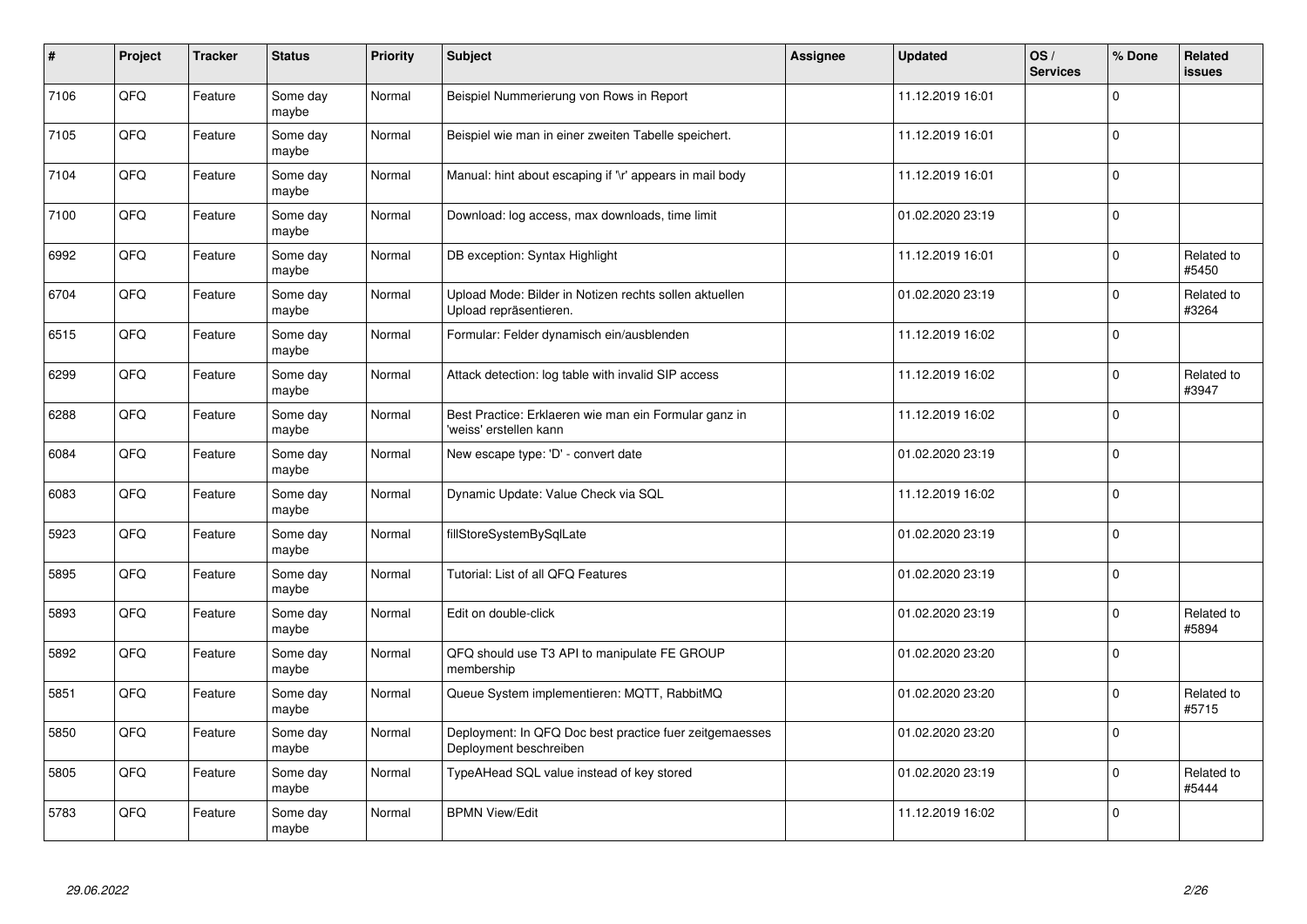| $\pmb{\#}$ | Project | <b>Tracker</b> | <b>Status</b>     | <b>Priority</b> | <b>Subject</b>                                                                                                                                                | Assignee | <b>Updated</b>   | OS/<br><b>Services</b> | % Done         | <b>Related</b><br><b>issues</b> |
|------------|---------|----------------|-------------------|-----------------|---------------------------------------------------------------------------------------------------------------------------------------------------------------|----------|------------------|------------------------|----------------|---------------------------------|
| 5455       | QFQ     | Feature        | Some day<br>maybe | Normal          | Mail Redirects grld abhaengig                                                                                                                                 |          | 01.02.2020 23:20 |                        | $\Omega$       |                                 |
| 5452       | QFQ     | Feature        | Some day<br>maybe | Normal          | Thumbnails from PDF: bad quality                                                                                                                              |          | 01.02.2020 23:20 |                        | $\mathbf{0}$   |                                 |
| 5342       | QFQ     | Feature        | Some day<br>maybe | Normal          | link - with HTML Attributes                                                                                                                                   |          | 01.02.2020 23:20 |                        | $\mathbf{0}$   | Related to<br>#14077            |
| 5160       | QFQ     | Feature        | Some day<br>maybe | Normal          | QFQ collaborative / together.js, ShareJS, y-js, collaborative,                                                                                                |          | 11.12.2019 16:02 |                        | $\mathbf{0}$   |                                 |
| 5129       | QFQ     | Feature        | Some day<br>maybe | Normal          | Reports: SQL fuer x Achse und y Achse                                                                                                                         |          | 11.12.2019 16:02 |                        | $\mathbf{0}$   |                                 |
| 4974       | QFQ     | Feature        | Some day<br>maybe | Normal          | Long polling - inform all listening clients of changes                                                                                                        |          | 11.12.2019 16:02 |                        | $\overline{0}$ |                                 |
| 4816       | QFQ     | Feature        | Some day<br>maybe | Normal          | Templates for QFQ Reports (Tables, Radios, )                                                                                                                  |          | 01.02.2020 23:20 |                        | $\mathbf{0}$   |                                 |
| 4719       | QFQ     | Feature        | Some day<br>maybe | Normal          | Custom Message in Client in case of 'Browser tab close,<br>modification will be lost'                                                                         |          | 01.02.2020 23:20 |                        | $\mathbf{0}$   |                                 |
| 4640       | QFQ     | Feature        | Some day<br>maybe | Normal          | Rename System Forms                                                                                                                                           |          | 01.02.2020 23:20 |                        | $\mathbf{0}$   |                                 |
| 4627       | QFQ     | Feature        | Some day<br>maybe | Normal          | dbupdate: all tables - check 'create', 'modified' if it is possible<br>to change to default 'CURRENT_TIMESTAMP' and modified<br>'ON UPDATE CURRENT_TIMESTAMP' |          | 01.02.2020 23:20 |                        | $\overline{0}$ |                                 |
| 4626       | QFQ     | Feature        | Some day<br>maybe | Normal          | Mobile View: 'classBody=qfq-form-right' makes no sense                                                                                                        |          | 01.02.2020 23:20 |                        | $\Omega$       |                                 |
| 4551       | QFQ     | Feature        | Some day<br>maybe | Normal          | Set 'pills' via dynamicUpdate to show/hide/disabled                                                                                                           |          | 01.02.2020 23:20 |                        | $\mathbf{0}$   | Related to<br>#3752             |
| 4536       | QFQ     | Feature        | Some day<br>maybe | Normal          | FE upload: problem with delete if mutliple uploads an<br>FE.name="                                                                                            |          | 01.02.2020 23:20 |                        | $\mathbf{0}$   |                                 |
| 4446       | QFQ     | Feature        | Some day<br>maybe | Normal          | New FE get same feldContainerId as last modifed FE                                                                                                            |          | 01.02.2020 23:20 |                        | $\mathbf 0$    |                                 |
| 4445       | QFQ     | Feature        | Some day<br>maybe | Normal          | template group: Option to simulate fieldset                                                                                                                   |          | 28.06.2021 14:11 |                        | $\mathbf 0$    |                                 |
| 4444       | QFQ     | Feature        | Some day<br>maybe | Normal          | FE.type=upload: detect mime type                                                                                                                              |          | 11.12.2019 16:02 |                        | $\mathbf 0$    | Related to<br>#4303             |
| 4443       | QFQ     | Feature        | Some day<br>maybe | Normal          | Form: multiple secondary tables                                                                                                                               |          | 01.02.2020 23:20 |                        | $\Omega$       |                                 |
| 4442       | QFQ     | Feature        | Some day<br>maybe | Normal          | Special Column Name: _link - new symbol G (Glyph) to<br>choose any available symbol                                                                           |          | 11.12.2019 16:02 |                        | $\overline{0}$ |                                 |
| 4440       | QFQ     | Feature        | Some day<br>maybe | Normal          | Manual.rst: explain how to. expand PHP Session to 4h                                                                                                          |          | 11.12.2019 16:02 |                        | $\overline{0}$ |                                 |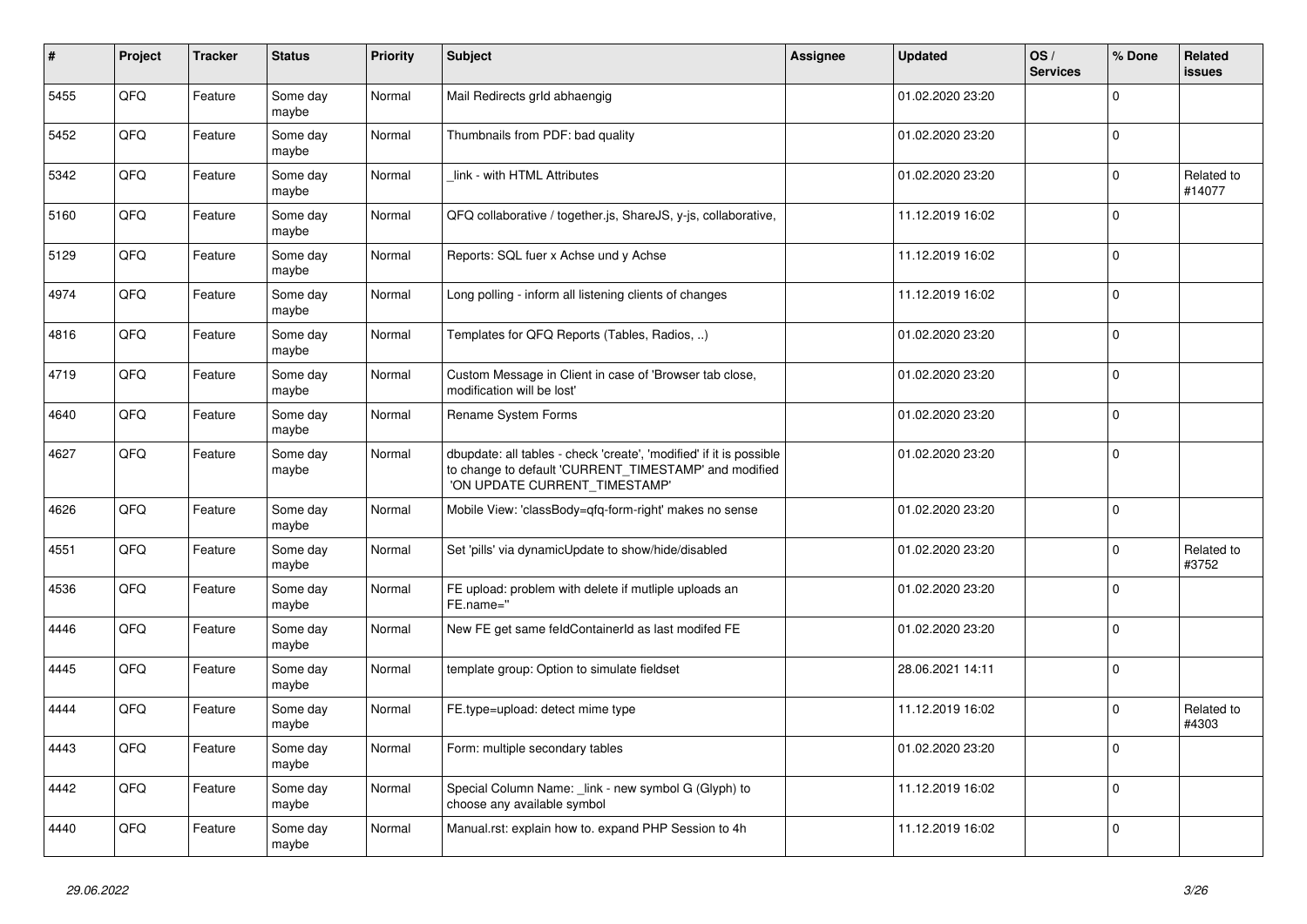| #    | Project | <b>Tracker</b> | <b>Status</b>     | <b>Priority</b> | Subject                                                                                                                                                  | <b>Assignee</b> | <b>Updated</b>   | OS/<br><b>Services</b> | % Done      | Related<br>issues                           |
|------|---------|----------------|-------------------|-----------------|----------------------------------------------------------------------------------------------------------------------------------------------------------|-----------------|------------------|------------------------|-------------|---------------------------------------------|
| 4439 | QFQ     | Feature        | Some day<br>maybe | Normal          | Log: report all actions fired by an FE Element, incl. the<br>original directive (slaveld, sqlInsert, )                                                   |                 | 01.02.2020 23:20 |                        | $\Omega$    | Related to<br>#4432,<br>Related to<br>#5458 |
| 4435 | QFQ     | Feature        | Some day<br>maybe | Normal          | Report: striptags - specify allowed tags                                                                                                                 |                 | 01.02.2020 23:20 |                        | $\Omega$    |                                             |
| 4433 | QFQ     | Feature        | Some day<br>maybe | Normal          | Log when SIP will be destroyed by QFQ for any (security)<br>reason                                                                                       |                 | 01.02.2020 23:20 |                        | $\Omega$    | Related to<br>#4432,<br>Related to<br>#5458 |
| 4194 | QFQ     | Feature        | In Progress       | Normal          | Bootstrap 4 ist jetzt offiziel                                                                                                                           |                 | 03.05.2021 20:47 |                        | $\Omega$    | Related to<br>#10114                        |
| 4027 | QFQ     | Feature        | Some day<br>maybe | Normal          | Missing: orange 'check' / 'bullet'                                                                                                                       |                 | 11.12.2019 16:03 |                        | $\Omega$    |                                             |
| 3880 | QFQ     | Feature        | Some day<br>maybe | Normal          | Form 'Form': anlegen einer Tabelle                                                                                                                       |                 | 14.01.2021 10:12 |                        | $\Omega$    |                                             |
| 3879 | QFQ     | Feature        | Some day<br>maybe | Normal          | Form 'FormElement': Beim Feld 'name' rechts in der Notiz<br>einen Link einblenden - a) aktuelle Definition anzeigen, b)<br>Spalte in der Tabelle anlegen |                 | 11.12.2019 16:03 |                        | $\mathbf 0$ |                                             |
| 3878 | QFQ     | Feature        | Some day<br>maybe | Normal          | Form 'FormElement': Spalte 'name' typeAhead mit<br>Spaltennamen der Primarytable.                                                                        |                 | 11.12.2019 16:03 |                        | $\Omega$    |                                             |
| 3646 | QFQ     | Feature        | Some day<br>maybe | Normal          | Moeglichkeit HTML Tags in Reports auszugeben (zu<br>enkodieren: htmlspecialchars)                                                                        |                 | 11.12.2019 16:02 |                        | $\mathbf 0$ | Related to<br>#14320                        |
| 3617 | QFQ     | Feature        | Some day<br>maybe | Normal          | Load javascripts at bottom                                                                                                                               |                 | 11.12.2019 16:02 |                        | $\Omega$    |                                             |
| 3567 | QFQ     | Feature        | Some day<br>maybe | Low             | 'Save', 'Close', 'New' als FormElement                                                                                                                   |                 | 11.12.2019 16:02 |                        | $\Omega$    |                                             |
| 3495 | QFQ     | Feature        | Some day<br>maybe | Normal          | Predifined Parameter werden nicht in '+' (add new record)<br>SIP gerendert.                                                                              |                 | 11.12.2019 16:02 |                        | $\Omega$    |                                             |
| 2950 | QFQ     | Feature        | Some day<br>maybe | Normal          | Inhalt QFQ Records als File                                                                                                                              |                 | 11.12.2019 16:03 |                        | $\mathbf 0$ |                                             |
| 1623 | QFQ     | Feature        | Some day<br>maybe | Normal          | RealURL                                                                                                                                                  |                 | 11.12.2019 16:03 |                        | $30\,$      |                                             |
| 1510 | QFQ     | Feature        | Some day<br>maybe | Normal          | jquery von google laden, falls das nicht geht lokal                                                                                                      |                 | 11.12.2019 16:03 |                        | $\mathbf 0$ |                                             |
| 1253 | QFQ     | Feature        | Some day<br>maybe | Normal          | QF: Colorpicker                                                                                                                                          |                 | 11.12.2019 16:03 |                        | $\mathbf 0$ |                                             |
| 1251 | QFQ     | Feature        | Some day<br>maybe | Normal          | QF: Combo                                                                                                                                                |                 | 11.12.2019 16:03 |                        | 0           |                                             |
| 1234 | QFQ     | Feature        | Some day<br>maybe | Normal          | QF: Record numbering: Im Grid soll in Spalte 1optional die<br>laufende Nummer der Records angezeigt werden.                                              |                 | 01.02.2020 23:20 |                        | $\mathbf 0$ |                                             |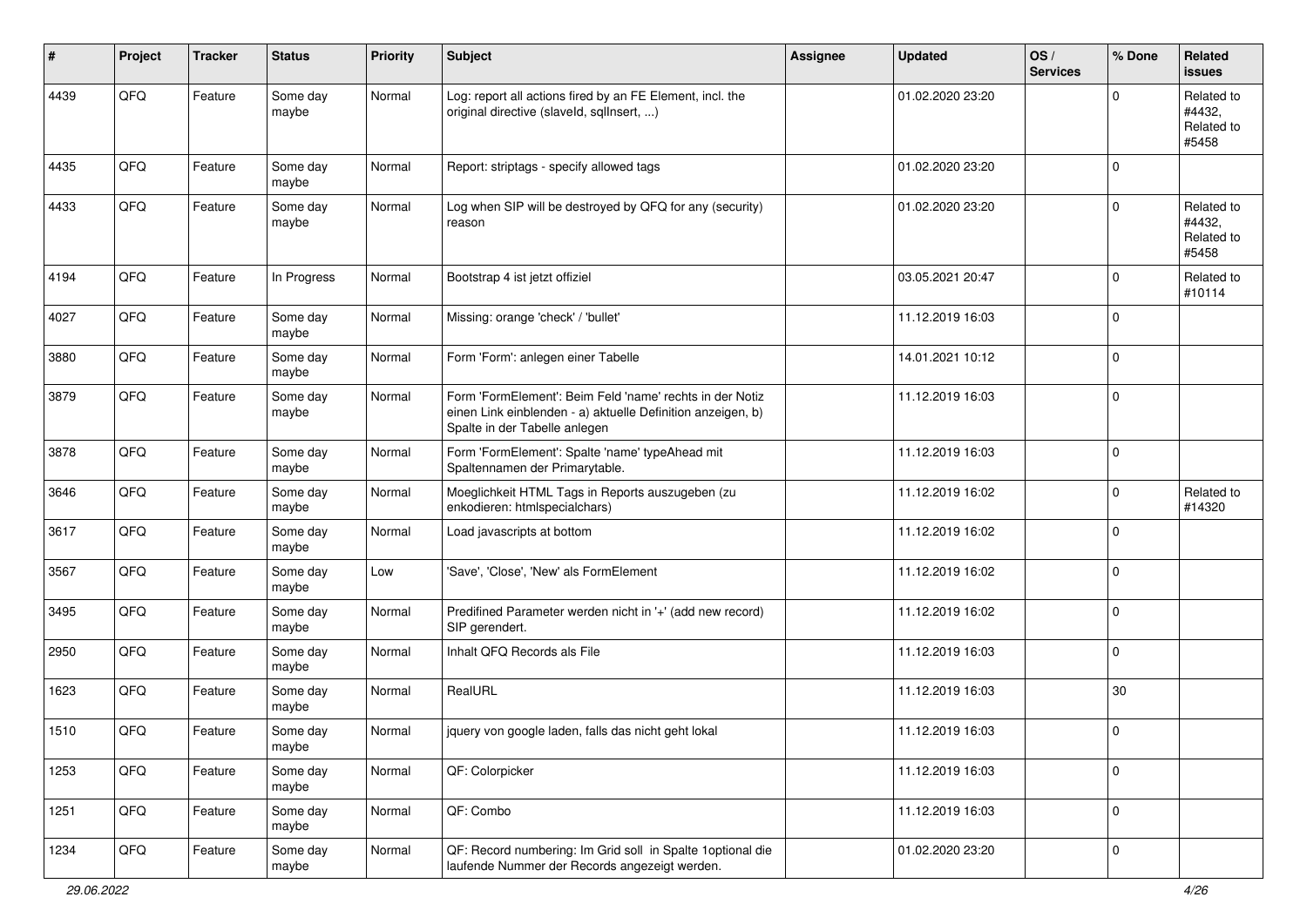| #     | Project | <b>Tracker</b> | <b>Status</b>     | <b>Priority</b> | Subject                                                               | <b>Assignee</b> | <b>Updated</b>   | OS/<br><b>Services</b> | % Done      | <b>Related</b><br>issues                                               |
|-------|---------|----------------|-------------------|-----------------|-----------------------------------------------------------------------|-----------------|------------------|------------------------|-------------|------------------------------------------------------------------------|
| 955   | QFQ     | Feature        | Some day<br>maybe | Normal          | QF: Notizen vor/nach dem Form                                         |                 | 01.02.2020 23:20 |                        | $\mathbf 0$ |                                                                        |
| 880   | QFQ     | Feature        | Some day<br>maybe | Urgent          | Security: PHP, SQL Injection, XSS                                     |                 | 03.05.2021 21:14 |                        | $\mathbf 0$ | Related to<br>#14320                                                   |
| 14185 | QFQ     | Feature        | New               | Normal          | External/Autocron.php - better suitable directory                     | Support: System | 28.05.2022 11:03 |                        | $\mathbf 0$ |                                                                        |
| 12556 | QFQ     | Feature        | <b>New</b>        | Normal          | Pills Title: colored = static or dynamic on allrequiredgiven          | Benjamin Baer   | 19.03.2022 17:49 |                        | $\pmb{0}$   |                                                                        |
| 12490 | QFQ     | Feature        | <b>New</b>        | Normal          | Loading Plugins in QFQ - see what tinymce does. (lazy<br>loading)     | Benjamin Baer   | 08.06.2022 10:37 |                        | $\mathbf 0$ | Related to<br>#12611,<br>Related to<br>#10013,<br>Related to<br>#7732  |
| 12476 | QFQ     | Feature        | <b>New</b>        | Normal          | clearMe: a) should trigger 'dirty', b) sticky on textarea resize      | Benjamin Baer   | 04.01.2022 08:40 |                        | 0           | Related to<br>#9528                                                    |
| 10003 | QFQ     | Feature        | Priorize          | Normal          | fieldset: stronger visualize group                                    | Benjamin Baer   | 12.02.2020 08:13 |                        | $\mathbf 0$ |                                                                        |
| 9548  | QFQ     | Feature        | Feedback          | High            | FormElement: Pattern mismatch - optional report only on<br>focus lost | Benjamin Baer   | 03.05.2021 21:14 |                        | $\mathbf 0$ |                                                                        |
| 9135  | QFQ     | Feature        | Priorize          | Normal          | Progress Bar generic / replace old hourglass download<br>popup        | Benjamin Baer   | 03.01.2022 07:43 |                        | $\mathbf 0$ |                                                                        |
| 9130  | QFQ     | Feature        | Some day<br>maybe | Normal          | tablesorter: Automatic Row numbering / Zeilenummer                    | Benjamin Baer   | 01.02.2020 23:22 |                        | $\pmb{0}$   |                                                                        |
| 8522  | QFQ     | Feature        | Some day<br>maybe | Normal          | build QFQ - npm warnings                                              | Benjamin Baer   | 01.02.2020 23:19 |                        | 50          |                                                                        |
| 7965  | QFQ     | Feature        | Priorize          | Normal          | Input type 'text' with visual format - currency                       | Benjamin Baer   | 03.01.2022 07:45 |                        | $\pmb{0}$   |                                                                        |
| 7732  | QFQ     | Feature        | Some day<br>maybe | Normal          | Javascript: Lazy Loading der add on libs                              | Benjamin Baer   | 08.06.2022 10:38 |                        | $\mathbf 0$ | Related to<br>#12611,<br>Related to<br>#12490,<br>Related to<br>#10013 |
| 7730  | QFQ     | Feature        | Priorize          | Normal          | SELECT Box: title in between                                          | Benjamin Baer   | 01.02.2020 23:22 |                        | $\mathbf 0$ |                                                                        |
| 7602  | QFQ     | Feature        | ToDo              | High            | Multi Select: with checkboxes                                         | Benjamin Baer   | 22.03.2022 09:07 |                        | $\mathbf 0$ |                                                                        |
| 6972  | QFQ     | Feature        | Some day<br>maybe | Normal          | Fabric Clipboard / cross browser tab                                  | Benjamin Baer   | 01.02.2020 23:21 |                        | $\mathbf 0$ |                                                                        |
| 6970  | QFQ     | Feature        | Some day<br>maybe | Normal          | tablesorter: default fuer 'sortReset' aendern von 'Ctrl' zu 'Alt'     | Benjamin Baer   | 01.02.2020 23:21 |                        | $\mathbf 0$ |                                                                        |
| 6870  | QFQ     | Feature        | Priorize          | Normal          | Click on '_link' triggers an API call                                 | Benjamin Baer   | 03.01.2022 08:25 |                        | $\pmb{0}$   |                                                                        |
| 6801  | QFQ     | Feature        | Priorize          | Normal          | Fabric: Maximize / FullIscreen                                        | Benjamin Baer   | 21.03.2022 09:56 |                        | $\pmb{0}$   |                                                                        |
| 6224  | QFG     | Feature        | Priorize          | Normal          | Dynamic update: fade in/out fields                                    | Benjamin Baer   | 21.03.2022 09:50 |                        | $\pmb{0}$   |                                                                        |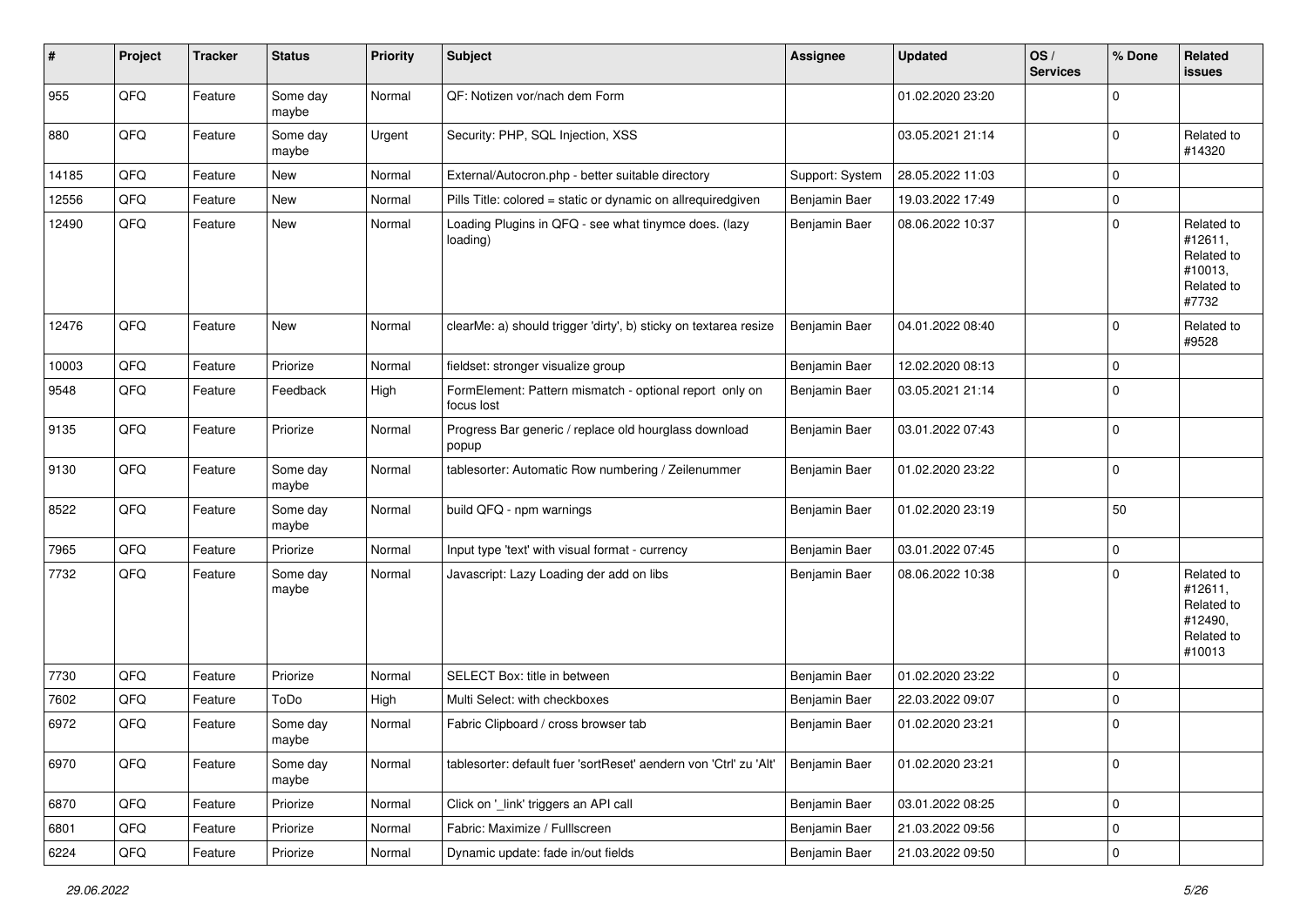| $\sharp$ | Project | <b>Tracker</b> | <b>Status</b>              | <b>Priority</b> | <b>Subject</b>                                                                | Assignee      | <b>Updated</b>   | OS/<br><b>Services</b> | % Done      | Related<br><b>issues</b>                                               |
|----------|---------|----------------|----------------------------|-----------------|-------------------------------------------------------------------------------|---------------|------------------|------------------------|-------------|------------------------------------------------------------------------|
| 5562     | QFQ     | Feature        | Priorize                   | Normal          | Drag'n'Drop fuer Uploads                                                      | Benjamin Baer | 21.03.2022 09:52 |                        | $\mathbf 0$ | Related to<br>#9706                                                    |
| 5389     | QFQ     | Feature        | Some day<br>maybe          | Normal          | QFQ Design: Multline label / note                                             | Benjamin Baer | 01.02.2020 23:19 |                        | $\mathbf 0$ |                                                                        |
| 5366     | QFQ     | Feature        | Priorize                   | Normal          | Saving with keyboard shortcuts                                                | Benjamin Baer | 21.03.2022 09:47 |                        | $\mathbf 0$ |                                                                        |
| 5024     | QFQ     | Feature        | Some day<br>maybe          | Normal          | Fabric: Generate PDF with edits                                               | Benjamin Baer | 01.02.2020 23:20 |                        | $\mathbf 0$ | Related to<br>#10704                                                   |
| 4420     | QFQ     | Feature        | Some day<br>maybe          | Normal          | Client: Local Storage - store the changes of a form, local in<br>the browser. | Benjamin Baer | 11.12.2019 16:02 |                        | $\mathbf 0$ |                                                                        |
| 3692     | QFQ     | Feature        | Some day<br>maybe          | Normal          | QFQ Webseite                                                                  | Benjamin Baer | 11.12.2019 16:02 |                        | $\mathbf 0$ | Related to<br>#5033                                                    |
| 3415     | QFQ     | Feature        | Some day<br>maybe          | Normal          | FE Login Box Templatefile                                                     | Benjamin Baer | 11.12.2019 16:02 |                        | $\mathbf 0$ |                                                                        |
| 14371    | QFQ     | Feature        | Priorize                   | Normal          | LDAP via REPORT                                                               | Carsten Rose  | 19.06.2022 16:37 |                        | $\pmb{0}$   |                                                                        |
| 14290    | QFQ     | Feature        | Priorize                   | Normal          | FormEditor: Show Table Definition                                             | Carsten Rose  | 19.06.2022 16:37 |                        | $\pmb{0}$   |                                                                        |
| 14187    | QFQ     | Feature        | <b>New</b>                 | High            | qfq.log: show current URL                                                     | Carsten Rose  | 28.05.2022 11:02 |                        | $\mathbf 0$ | Related to<br>#13933,<br>Related to<br>#12532,<br>Related to<br>#11893 |
| 14090    | QFQ     | Feature        | <b>New</b>                 | Normal          | Nützliche _script funktionen                                                  | Carsten Rose  | 28.05.2022 11:03 |                        | $\mathbf 0$ |                                                                        |
| 13843    | QFQ     | Feature        | <b>New</b>                 | Normal          | Create JWT via QFQ                                                            | Carsten Rose  | 19.03.2022 17:42 |                        | $\mathbf 0$ |                                                                        |
| 13841    | QFQ     | Feature        | New                        | Normal          | Create PDF via iText - evaluate                                               | Carsten Rose  | 19.03.2022 17:42 |                        | $\pmb{0}$   |                                                                        |
| 13700    | QFQ     | Feature        | New                        | Normal          | Redesign gfg.io Seite                                                         | Carsten Rose  | 19.03.2022 17:43 |                        | $\pmb{0}$   |                                                                        |
| 13566    | QFQ     | Feature        | Ready to sync<br>(develop) | Normal          | Delete config-example.qfq.php file                                            | Carsten Rose  | 23.12.2021 09:25 |                        | $\mathbf 0$ |                                                                        |
| 13467    | QFQ     | Feature        | New                        | Normal          | ChangeLog Generator                                                           | Carsten Rose  | 19.03.2022 17:46 |                        | $\pmb{0}$   | Related to<br>#11460                                                   |
| 13354    | QFQ     | Feature        | New                        | Normal          | Using Websocket in QFQ                                                        | Carsten Rose  | 10.11.2021 15:47 |                        | $\mathbf 0$ |                                                                        |
| 13330    | QFQ     | Feature        | In Progress                | Normal          | Multi Form: Upload                                                            | Carsten Rose  | 07.11.2021 12:40 |                        | 50          | Related to<br>#9706                                                    |
| 12679    | QFQ     | Feature        | New                        | Normal          | tablesorter: custom column width                                              | Carsten Rose  | 16.06.2021 11:10 |                        | $\pmb{0}$   |                                                                        |
| 12664    | QFQ     | Feature        | New                        | Normal          | TinyMCE: report/remove malicous HTML/JS Code                                  | Carsten Rose  | 19.03.2022 17:47 |                        | $\mathbf 0$ | Related to<br>#14320                                                   |
| 12632    | QFQ     | Feature        | New                        | Normal          | TinyMCE: Prepare CSS classes for images                                       | Carsten Rose  | 04.06.2021 14:35 |                        | 100         | Blocked by<br>#12186                                                   |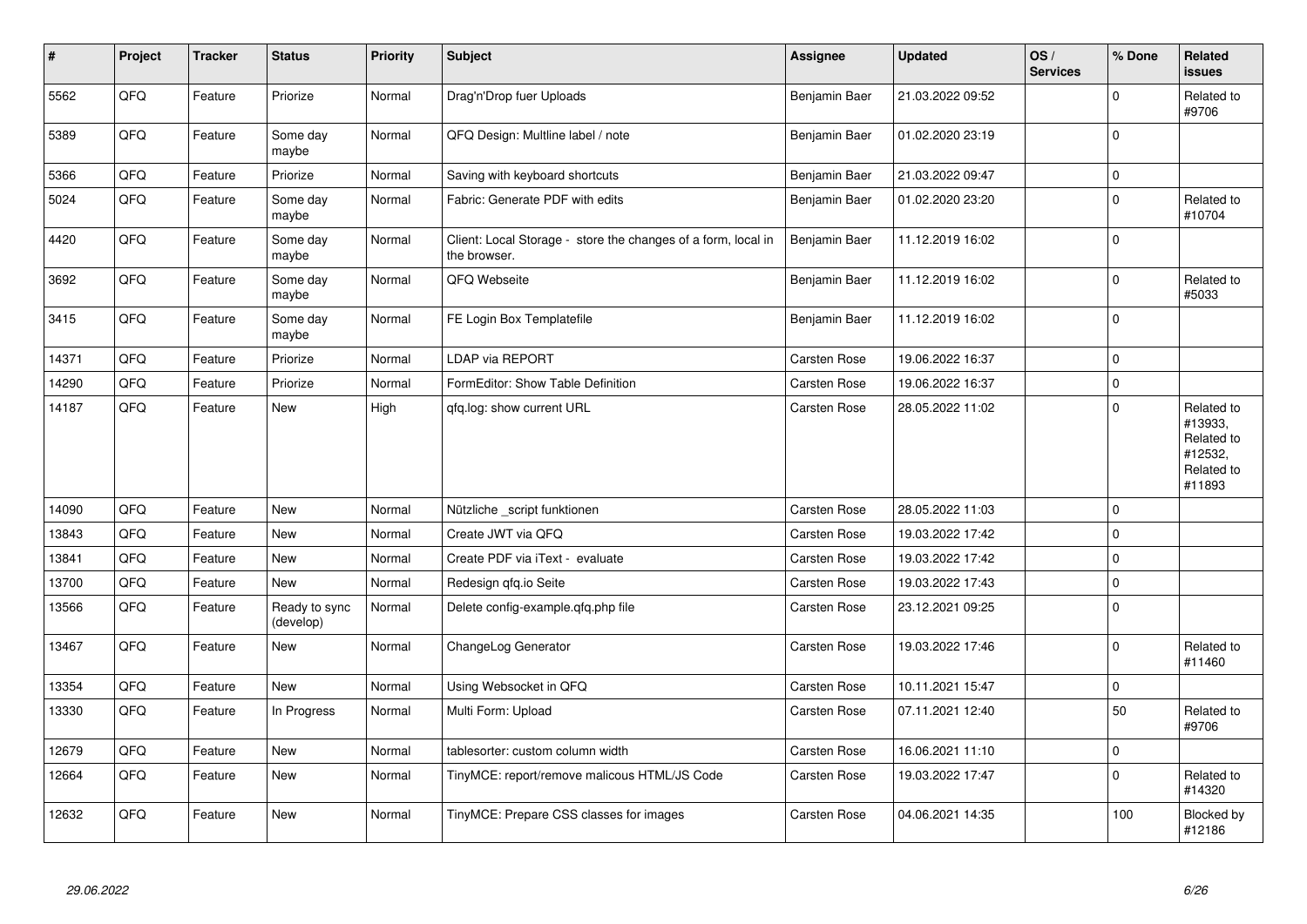| $\vert$ # | Project | <b>Tracker</b> | <b>Status</b>     | <b>Priority</b> | <b>Subject</b>                                                                                                                        | Assignee            | <b>Updated</b>   | OS/<br><b>Services</b> | % Done      | Related<br><b>issues</b>                                               |
|-----------|---------|----------------|-------------------|-----------------|---------------------------------------------------------------------------------------------------------------------------------------|---------------------|------------------|------------------------|-------------|------------------------------------------------------------------------|
| 12611     | QFQ     | Feature        | Some day<br>maybe | Normal          | Refactoring: Bootstrap with Lazy Loading                                                                                              | Carsten Rose        | 08.06.2022 10:37 |                        | $\Omega$    | Related to<br>#12490.<br>Related to<br>#10013.<br>Related to<br>#7732  |
| 12603     | QFQ     | Feature        | New               | Normal          | Dropdown (Select), Radio, checkbox:<br>itemListAlways={{!SELECT key, value}}                                                          | Carsten Rose        | 19.03.2022 17:47 |                        | $\mathbf 0$ |                                                                        |
| 12584     | QFQ     | Feature        | Feedback          | Normal          | T3 v10 migration script: replace alias-patterns (v11)                                                                                 | Carsten Rose        | 28.05.2022 11:12 |                        | 100         |                                                                        |
| 12544     | QFQ     | Feature        | New               | High            | a) ' AS _link' new also as ' AS _format', b) sortierung via<br>'display: none;', c) '_format' benoeitgt nicht zwingend<br>u/U/p/m/z/d | Carsten Rose        | 14.12.2021 16:03 |                        | $\Omega$    |                                                                        |
| 12532     | QFQ     | Feature        | <b>New</b>        | High            | SIP-Parameter bei Seitenaufruf in Browser-Console<br>anzeigen                                                                         | <b>Carsten Rose</b> | 07.12.2021 17:19 |                        | $\mathbf 0$ | Related to<br>#11893.<br>Related to<br>#14187                          |
| 12504     | QFQ     | Feature        | Priorize          | Normal          | sql.log: report fe.id                                                                                                                 | Carsten Rose        | 05.05.2021 22:09 |                        | $\mathbf 0$ |                                                                        |
| 12503     | QFQ     | Feature        | Priorize          | Normal          | Detect dangerous UPDATE statement with missing WHERE                                                                                  | <b>Carsten Rose</b> | 05.05.2021 22:09 |                        | $\mathbf 0$ |                                                                        |
| 12480     | QFQ     | Feature        | New               | Normal          | If QFQ upgrade is running, block further request                                                                                      | Carsten Rose        | 03.05.2021 20:45 |                        | $\mathbf 0$ |                                                                        |
| 12477     | QFQ     | Feature        | New               | Normal          | Support for refactoring: Form, FormElement, diverse<br>Tabellen/Spalten, tt-content Records                                           | Carsten Rose        | 03.05.2021 20:45 |                        | $\mathbf 0$ |                                                                        |
| 12474     | QFQ     | Feature        | <b>New</b>        | Normal          | Check BaseConfigURL if it is given and the the last char is '/'                                                                       | <b>Carsten Rose</b> | 03.05.2021 20:45 |                        | $\mathbf 0$ |                                                                        |
| 12465     | QFQ     | Feature        | New               | Normal          | QFQ Function: use in FE to fill StoreRecord                                                                                           | Carsten Rose        | 05.05.2021 21:58 |                        | $\pmb{0}$   |                                                                        |
| 12452     | QFQ     | Feature        | Priorize          | Normal          | BaseURL: alsways with '/' at the end                                                                                                  | Carsten Rose        | 19.06.2022 13:45 |                        | $\mathbf 0$ | Related to<br>#10782                                                   |
| 12440     | QFQ     | Feature        | In Progress       | Normal          | Typo3 V10 upgrade (durchfuehren und testen)                                                                                           | Carsten Rose        | 21.03.2022 09:53 |                        | 50          | Related to<br>#12357,<br>Related to<br>#12067.<br>Related to<br>#10661 |
| 12439     | QFQ     | Feature        | In Progress       | Normal          | TinyMCE Paste from Word & Character Count/Limit                                                                                       | Carsten Rose        | 05.05.2021 22:15 |                        | $\mathbf 0$ |                                                                        |
| 12413     | QFQ     | Feature        | <b>New</b>        | Normal          | STORE TYPO3: enhance for {{be users.email:T}},<br>{{fe users.email:T}}                                                                | Carsten Rose        | 03.05.2021 20:45 |                        | $\Omega$    | Related to<br>#12412,<br>Related to<br>#10012                          |
| 12412     | QFQ     | Feature        | <b>New</b>        | Normal          | Action/Escape qualifier 'e' (empty), '0': if given, an empty<br>string (or '0') will be treated as 'not found'                        | Carsten Rose        | 08.05.2021 09:40 |                        | $\Omega$    | Related to<br>#12413,<br>Related to<br>#10012                          |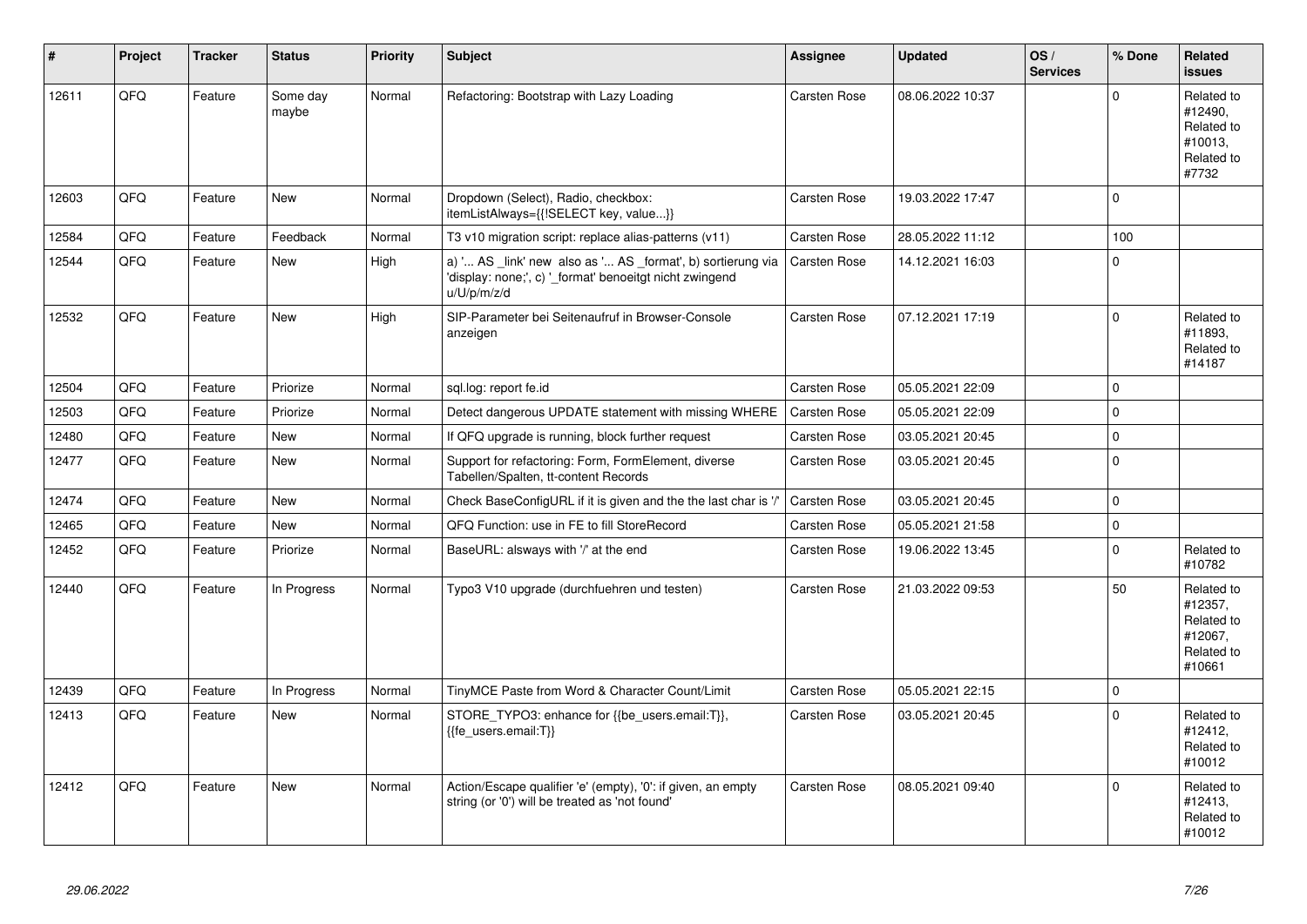| ∦     | Project | <b>Tracker</b> | <b>Status</b>     | <b>Priority</b> | Subject                                                                                                    | <b>Assignee</b>                                        | <b>Updated</b>   | OS/<br><b>Services</b> | % Done      | Related<br><b>issues</b>                      |                      |
|-------|---------|----------------|-------------------|-----------------|------------------------------------------------------------------------------------------------------------|--------------------------------------------------------|------------------|------------------------|-------------|-----------------------------------------------|----------------------|
| 12400 | QFQ     | Feature        | <b>New</b>        | Normal          | Tutorial ist in QFQ Doku, Wird in der Suche gefunden, es<br>gibt aber kein Menupunkt - Inhalt ueberpruefen | <b>Carsten Rose</b>                                    | 03.05.2021 20:45 |                        | $\mathbf 0$ |                                               |                      |
| 12337 | QFQ     | Feature        | Some day<br>maybe | Normal          | Database.php: better caching                                                                               | <b>Carsten Rose</b>                                    | 16.09.2021 15:10 |                        | $\mathbf 0$ |                                               |                      |
| 12330 | QFQ     | Feature        | New               | Normal          | Copy to input field / text area / TinyMCE                                                                  | Carsten Rose                                           | 07.04.2021 09:01 |                        | $\mathbf 0$ |                                               |                      |
| 12315 | QFQ     | Feature        | Some day<br>maybe | Normal          | Form History (Diffs) / Backups                                                                             | Carsten Rose                                           | 16.09.2021 15:10 |                        | $\mathbf 0$ |                                               |                      |
| 12269 | QFQ     | Feature        | New               | Normal          | 2FA - Login                                                                                                | Carsten Rose                                           | 03.05.2021 20:45 |                        | $\mathbf 0$ |                                               |                      |
| 12186 | QFQ     | Feature        | New               | High            | TinyMCE Config für Objekte                                                                                 | Carsten Rose                                           | 07.12.2021 17:19 |                        | $\mathbf 0$ | <b>Blocks</b><br>#12632                       |                      |
| 12163 | QFQ     | Feature        | New               | Normal          | Checkbox: table wrap                                                                                       | Carsten Rose                                           | 03.05.2021 20:51 |                        | $\mathbf 0$ |                                               |                      |
| 12162 | QFQ     | Feature        | New               | Normal          | FE.type=sendmail: personalized mailing (several mails) via<br>template                                     | Carsten Rose                                           | 03.05.2021 20:45 |                        | $\Omega$    |                                               |                      |
| 12146 | QFQ     | Feature        | New               | Normal          | Autocron Job: Anzeigen wann der naechste Job ausgefuehrt<br>wird, resp das er nicht ausgefuehrt wird       | Carsten Rose                                           | 15.03.2021 15:23 |                        | $\mathbf 0$ |                                               |                      |
| 12119 | QFQ     | Feature        | <b>New</b>        | Normal          | AS paged: error message missing if there ist no 'r' argument.                                              | <b>Carsten Rose</b>                                    | 03.05.2021 20:51 |                        | $\mathbf 0$ |                                               |                      |
| 12109 | QFQ     | Feature        | New               | Normal          | Donwload Link: Plain, SIP, Persistent Link, Peristent SIP -<br>new notation                                | Carsten Rose                                           | 03.05.2021 20:45 |                        | $\mathbf 0$ | Related to<br>#12085                          |                      |
| 12024 | QFQ     | Feature        | <b>New</b>        | Normal          | Excel Export: text columns by default decode<br>htmlspeciachar()                                           | Carsten Rose                                           | 17.02.2021 23:55 |                        | $\mathbf 0$ | Related to<br>#12022                          |                      |
| 12023 | QFQ     | Feature        | <b>New</b>        | Normal          | MySQL Stored Precdure: QDECODESPECIALCHAR()                                                                | Carsten Rose                                           | 16.02.2021 11:16 |                        | $\mathbf 0$ | Related to<br>#12022                          |                      |
| 11980 | QFQ     | Feature        | In Progress       | Normal          | protected verzeichnis MUSS geschützt werden                                                                | Carsten Rose                                           | 07.09.2021 13:30 |                        | $\mathbf 0$ |                                               |                      |
| 11955 | QFQ     | Feature        | New               | Normal          | subrecord: new title option to set <th> attributes - e.g. to<br/>customize tablesorter options.</th>       | attributes - e.g. to<br>customize tablesorter options. | Carsten Rose     | 03.05.2021 20:47       |             | $\mathbf 0$                                   | Related to<br>#11775 |
| 11893 | QFQ     | Feature        | New               | High            | Broken SIP: a) only report one time, b) only report in main<br>column                                      | Carsten Rose                                           | 12.05.2021 12:13 |                        | $\Omega$    | Related to<br>#12532,<br>Related to<br>#14187 |                      |
| 11775 | QFQ     | Feature        | <b>New</b>        | Normal          | Subrecord Tooltip pro Feld                                                                                 | Carsten Rose                                           | 18.12.2020 15:22 |                        | $\mathbf 0$ | Related to<br>#11955                          |                      |
| 11747 | QFQ     | Feature        | New               | Normal          | Maintenance Page with Redirect                                                                             | Carsten Rose                                           | 03.05.2021 20:47 |                        | $\mathbf 0$ | Related to<br>#11741                          |                      |
| 11702 | QFQ     | Feature        | New               | Normal          | HTML Special Char makes no sense for 'allbut' if '&' is<br>forbidden                                       | Carsten Rose                                           | 07.12.2021 16:35 |                        | $\mathbf 0$ | Related to<br>#5112,<br>Related to<br>#14320  |                      |
| 11523 | QFQ     | Feature        | New               | Normal          | Mit dynamic Update erkennen, ob Upload gemacht wurde                                                       | Carsten Rose                                           | 13.11.2020 15:07 |                        | $\pmb{0}$   | Related to<br>#9533                           |                      |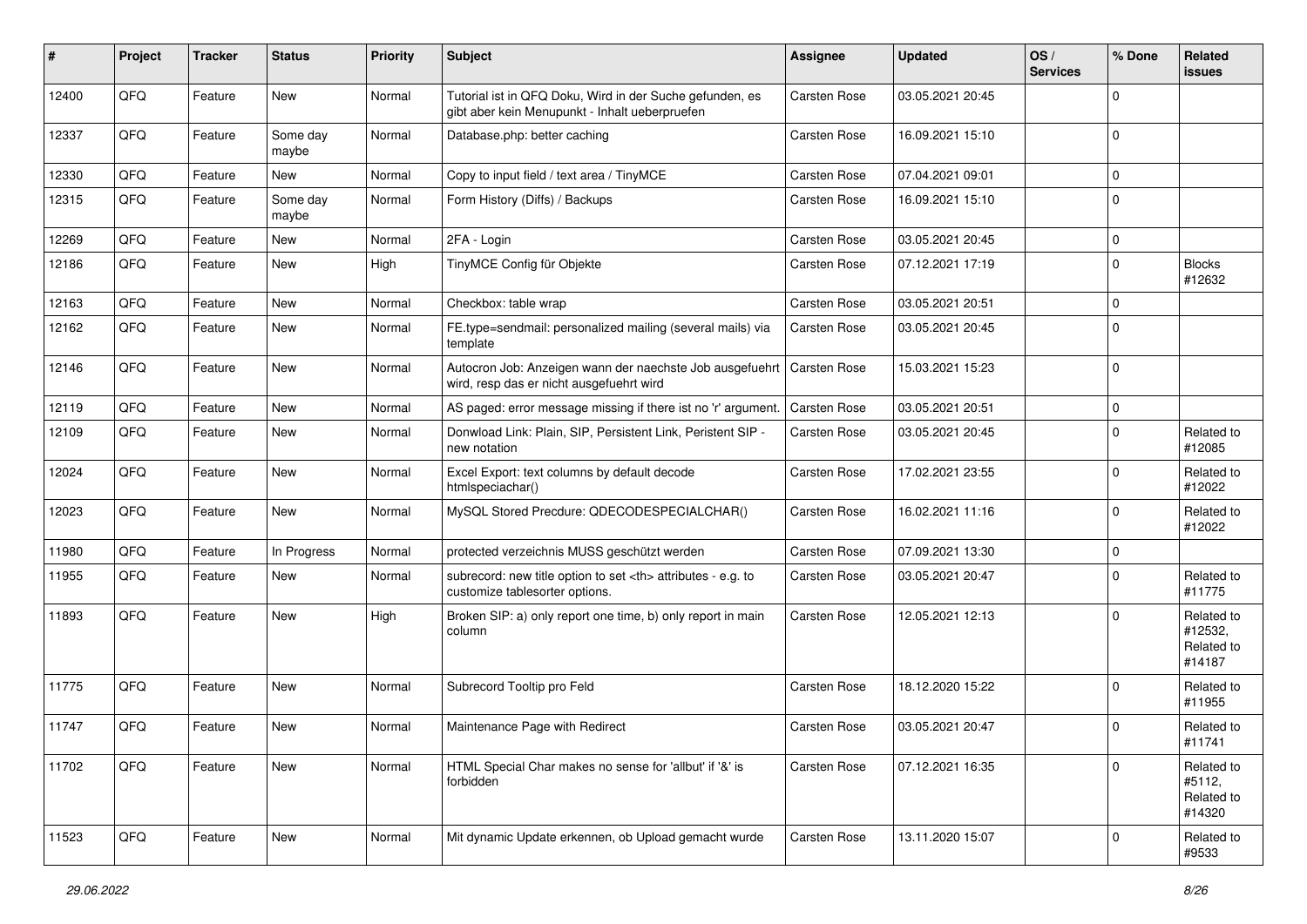| #     | Project | <b>Tracker</b> | <b>Status</b>     | <b>Priority</b> | <b>Subject</b>                                                       | Assignee            | <b>Updated</b>   | OS/<br><b>Services</b> | % Done         | <b>Related</b><br><b>issues</b>              |
|-------|---------|----------------|-------------------|-----------------|----------------------------------------------------------------------|---------------------|------------------|------------------------|----------------|----------------------------------------------|
| 11516 | QFQ     | Feature        | <b>New</b>        | Normal          | Multi Page Form (Previous/Next Buttons)                              | <b>Carsten Rose</b> | 16.03.2021 17:52 |                        | $\Omega$       |                                              |
| 11504 | QFQ     | Feature        | New               | Normal          | Dynamic Update: Button text update for 'Save',' Close' &<br>'Delete' | Carsten Rose        | 12.11.2020 23:44 |                        | $\mathbf{0}$   |                                              |
| 11460 | QFQ     | Feature        | <b>New</b>        | Normal          | Easier creation of changelog: gitchangelog                           | Carsten Rose        | 12.06.2021 10:20 |                        | $\overline{0}$ | Related to<br>#13467                         |
| 11323 | QFQ     | Feature        | Some day<br>maybe | Normal          | Report Frontend Editor Modal + Codemirror                            | Carsten Rose        | 16.09.2021 15:10 |                        | $\mathbf 0$    | Related to<br>#11036                         |
| 11322 | QFQ     | Feature        | Some day<br>maybe | Normal          | Form Element JSON - (multiline parameter field)                      | Carsten Rose        | 16.09.2021 15:10 |                        | $\mathbf 0$    |                                              |
| 11320 | QFQ     | Feature        | Priorize          | Normal          | Typo3 Version 10 support                                             | Carsten Rose        | 05.05.2021 22:09 |                        | $\mathbf{0}$   |                                              |
| 11217 | QFQ     | Feature        | Some day<br>maybe | Normal          | <b>Extend Script Functionality</b>                                   | Carsten Rose        | 16.09.2021 15:10 |                        | $\mathbf{0}$   |                                              |
| 11080 | QFQ     | Feature        | New               | Normal          | Send MQTT messages                                                   | Carsten Rose        | 29.08.2020 19:49 |                        | $\mathbf{0}$   |                                              |
| 11076 | QFQ     | Feature        | In Progress       | Normal          | SELECT  AS websocket                                                 | Carsten Rose        | 30.08.2020 17:49 |                        | $\mathbf{0}$   |                                              |
| 11036 | QFQ     | Feature        | Some day<br>maybe | Normal          | inline report editor permissions                                     | Carsten Rose        | 16.09.2021 15:09 |                        | $\mathbf{0}$   | Related to<br>#11323                         |
| 10996 | QFQ     | Feature        | <b>New</b>        | Normal          | Download video via sip: no seek                                      | Carsten Rose        | 12.08.2020 14:18 |                        | $\mathbf 0$    |                                              |
| 10979 | QFQ     | Feature        | <b>New</b>        | Normal          | Ajax Calls an API - dataReport                                       | Carsten Rose        | 11.05.2022 12:15 |                        | $\mathbf 0$    |                                              |
| 10976 | QFQ     | Feature        | <b>New</b>        | Normal          | Excel Export Verbesserungen                                          | Carsten Rose        | 06.08.2020 10:56 |                        | $\mathbf{0}$   |                                              |
| 10819 | QFQ     | Feature        | New               | Normal          | Persistent SIP - second try                                          | Carsten Rose        | 29.06.2020 23:02 |                        | $\mathbf{0}$   | Related to<br>#6261                          |
| 10793 | QFQ     | Feature        | In Progress       | Normal          | <b>Update NPM Packages</b>                                           | Carsten Rose        | 07.09.2021 13:25 |                        | 30             |                                              |
| 10745 | QFQ     | Feature        | Some day<br>maybe | Normal          | Tablesorter Excel Export                                             | Carsten Rose        | 16.09.2021 15:09 |                        | $\Omega$       |                                              |
| 10716 | QFQ     | Feature        | Some day<br>maybe | Normal          | Business Logic mit Externen Skripten                                 | Carsten Rose        | 16.09.2021 15:10 |                        | $\mathbf{0}$   | Related to<br>#10713,<br>Related to<br>#8217 |
| 10714 | QFQ     | Feature        | New               | Normal          | multi Table Form                                                     | Carsten Rose        | 16.03.2021 18:44 |                        | $\mathbf{0}$   |                                              |
| 10593 | QFQ     | Feature        | <b>New</b>        | Normal          | label2: text behind input element                                    | Carsten Rose        | 16.05.2020 10:57 |                        | $\mathbf{0}$   |                                              |
| 10443 | QFQ     | Feature        | In Progress       | Normal          | Konzept _api / _live                                                 | Carsten Rose        | 07.05.2020 09:39 |                        | $\mathbf 0$    |                                              |
| 10119 | QFQ     | Feature        | <b>New</b>        | Normal          | Dropdown (selectlist) & Type Ahead: format and catagorize<br>list    | Carsten Rose        | 07.05.2020 09:36 |                        | $\mathbf{0}$   |                                              |
| 10116 | QFQ     | Feature        | Some day<br>maybe | Normal          | TypeAhead: Tag - show inside 'input' element                         | Carsten Rose        | 16.09.2021 15:09 |                        | $\mathbf{0}$   |                                              |
| 10115 | QFQ     | Feature        | New               | Normal          | TypeAhead: static list                                               | <b>Carsten Rose</b> | 26.02.2020 16:42 |                        | 100            |                                              |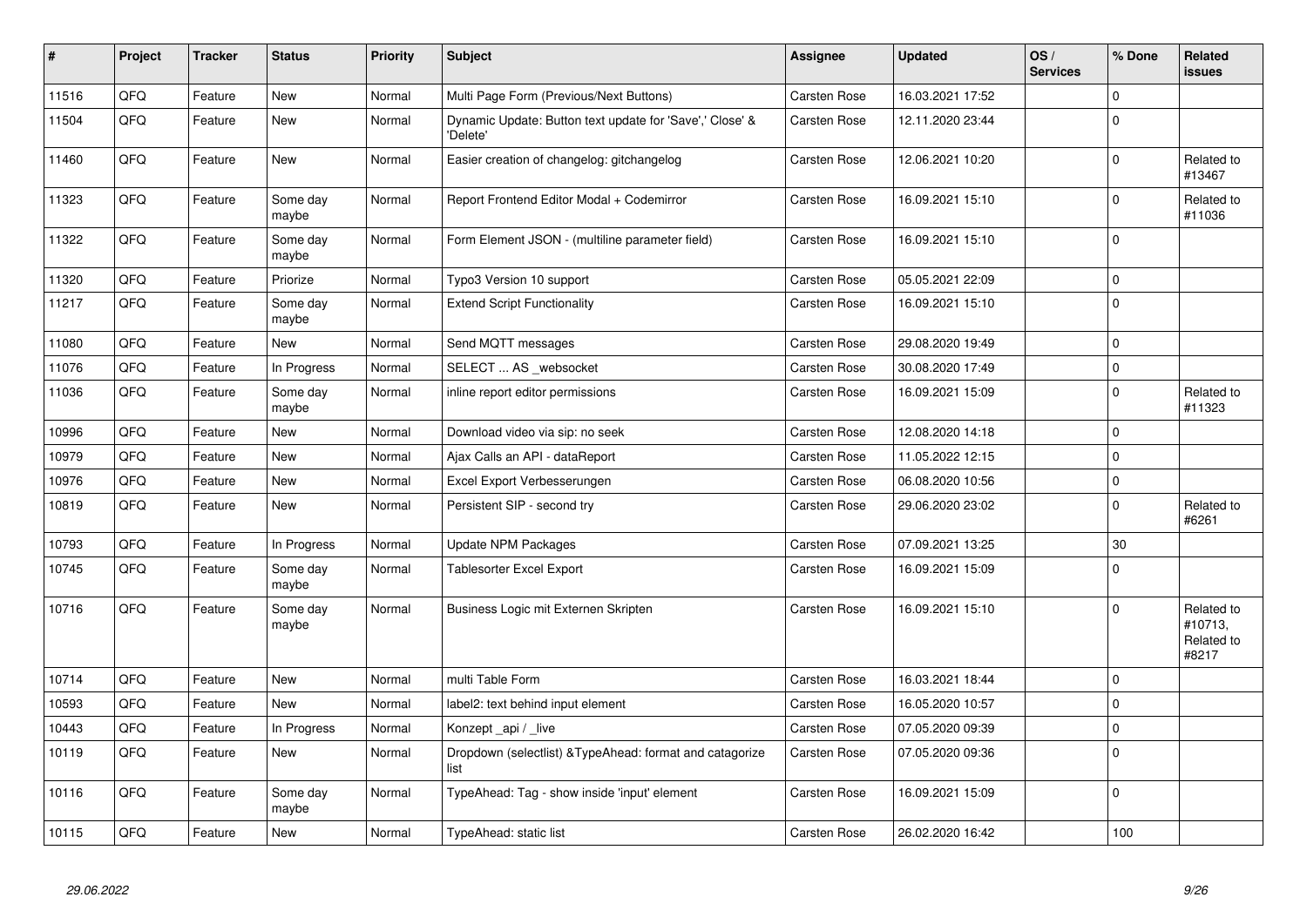| #     | Project | <b>Tracker</b> | <b>Status</b>     | <b>Priority</b> | Subject                                                                                                                               | <b>Assignee</b>     | <b>Updated</b>   | $\log$<br><b>Services</b> | % Done      | Related<br>issues                                                      |
|-------|---------|----------------|-------------------|-----------------|---------------------------------------------------------------------------------------------------------------------------------------|---------------------|------------------|---------------------------|-------------|------------------------------------------------------------------------|
| 10095 | QFQ     | Feature        | Some day<br>maybe | Normal          | Generic Gitlab Integration into QFQ                                                                                                   | Carsten Rose        | 16.09.2021 15:10 |                           | $\Omega$    |                                                                        |
| 10080 | QFQ     | Feature        | New               | Normal          | Popup on 'save' / 'close': configure dialog (answer<br>yes/no/cancle/)                                                                | Carsten Rose        | 28.03.2021 20:52 |                           | $\Omega$    | Is duplicate<br>of #12262                                              |
| 10015 | QFQ     | Feature        | Priorize          | Normal          | Monospace in Textarea                                                                                                                 | Carsten Rose        | 03.02.2020 13:40 |                           | $\Omega$    |                                                                        |
| 10014 | QFQ     | Feature        | New               | Normal          | Manual.rst: describe behaviour and process order of<br>fillStoreVar, slaveId, sqlBefore,                                              | Carsten Rose        | 01.02.2020 22:31 |                           | $\Omega$    |                                                                        |
| 10013 | QFQ     | Feature        | Some day<br>maybe | Normal          | FE.typ=editor: CodeMirror                                                                                                             | Carsten Rose        | 08.06.2022 10:37 |                           | $\Omega$    | Related to<br>#12611,<br>Related to<br>#12490.<br>Related to<br>#7732  |
| 10012 | QFQ     | Feature        | Priorize          | Normal          | redirectAllMailTo: {{beEmail:T}}                                                                                                      | <b>Carsten Rose</b> | 08.05.2021 09:54 |                           | $\Omega$    | Related to<br>#12412,<br>Related to<br>#12413,<br>Related to<br>#10011 |
| 10011 | QFQ     | Feature        | Priorize          | Normal          | Offer new STORE_TYPO3 Variable 'beUser', 'beEmail'                                                                                    | Carsten Rose        | 08.05.2021 09:51 |                           | $\Omega$    | Related to<br>#10012,<br>Related to<br>#12511                          |
| 10005 | QFQ     | Feature        | Priorize          | Normal          | Report / special column name:  AS _calendar                                                                                           | Carsten Rose        | 03.06.2020 17:28 |                           | $\Omega$    |                                                                        |
| 9983  | QFQ     | Feature        | New               | Normal          | Report Notation: new keyword 'range'                                                                                                  | Carsten Rose        | 01.02.2020 15:55 |                           | $\Omega$    |                                                                        |
| 9968  | QFQ     | Feature        | Priorize          | Normal          | Tooltip in Links for Developer                                                                                                        | Carsten Rose        | 01.02.2020 23:17 |                           | $\mathbf 0$ |                                                                        |
| 9928  | QFQ     | Feature        | Priorize          | Normal          | SpecialColumnName: a) Deprecated: ' AS "_+tag " ', b)<br>New: ' AS "_ <tag1><tag2>"</tag2></tag1>                                     | Carsten Rose        | 01.02.2020 23:17 |                           | $\Omega$    | Related to<br>#9929                                                    |
| 9927  | QFQ     | Feature        | New               | Normal          | QFQ Update: a) Update nur machen wenn BE User<br>eingeloggt ist., b) Bei Fehler genaue Meldung welcher<br>Updateschritt Probleme hat. | Carsten Rose        | 22.01.2020 12:59 |                           | $\Omega$    |                                                                        |
| 9900  | QFQ     | Feature        | Priorize          | Normal          | Generic API Call: tt-content record >> JSON                                                                                           | Carsten Rose        | 01.02.2020 10:13 |                           | $\Omega$    |                                                                        |
| 9811  | QFQ     | Feature        | <b>New</b>        | Normal          | Report: tag every n'th row                                                                                                            | Carsten Rose        | 01.02.2020 23:22 |                           | $\Omega$    |                                                                        |
| 9781  | QFQ     | Feature        | <b>New</b>        | Normal          | Button: CSS class to make buttons smaller                                                                                             | Carsten Rose        | 01.02.2020 23:22 |                           | $\Omega$    |                                                                        |
| 9777  | QFQ     | Feature        | <b>New</b>        | Normal          | Logging QFQ Variables                                                                                                                 | Carsten Rose        | 16.12.2019 17:17 |                           | $\Omega$    |                                                                        |
| 9707  | QFQ     | Feature        | New               | Normal          | SIP security: encode pageld and check pageld on decode                                                                                | Carsten Rose        | 01.02.2020 23:22 |                           | $\Omega$    |                                                                        |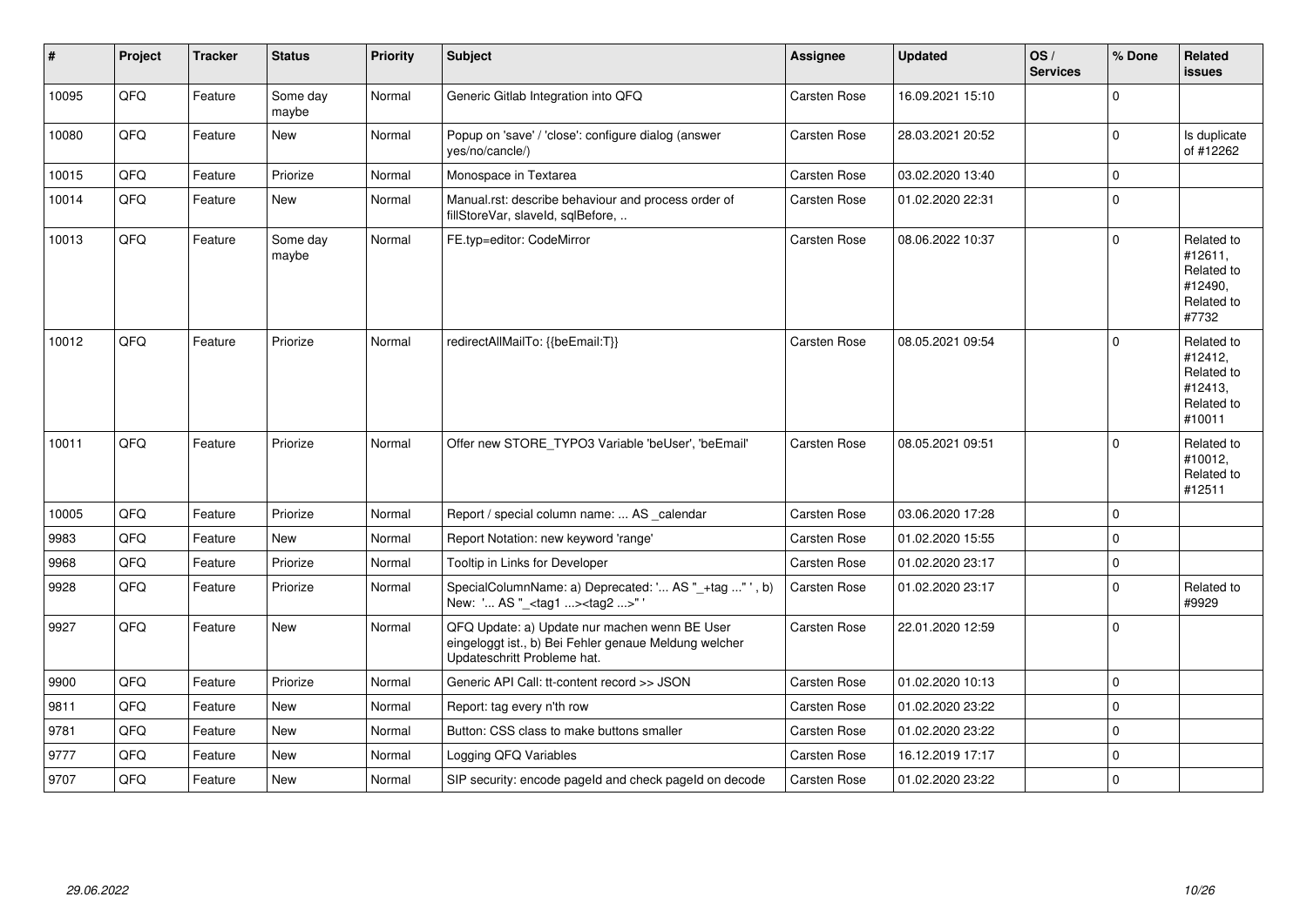| $\vert$ # | Project | <b>Tracker</b> | <b>Status</b>     | <b>Priority</b> | <b>Subject</b>                                                                  | <b>Assignee</b>     | <b>Updated</b>   | OS/<br><b>Services</b> | % Done      | Related<br><b>issues</b>                                             |
|-----------|---------|----------------|-------------------|-----------------|---------------------------------------------------------------------------------|---------------------|------------------|------------------------|-------------|----------------------------------------------------------------------|
| 9706      | QFQ     | Feature        | New               | Normal          | Multi File Upload (hidden template group)                                       | <b>Carsten Rose</b> | 01.02.2020 23:22 |                        | $\Omega$    | Related to<br>#7521,<br>Related to<br>#5562,<br>Related to<br>#13330 |
| 9704      | QFQ     | Feature        | Some day<br>maybe | Normal          | Thumbnails Generieren beim Splitten von PDF Files                               | <b>Carsten Rose</b> | 11.12.2019 16:01 |                        | $\mathbf 0$ |                                                                      |
| 9668      | QFQ     | Feature        | Priorize          | Normal          | Form.mode: rename 'hidden' to 'hide'                                            | Carsten Rose        | 05.05.2021 22:14 |                        | $\pmb{0}$   | Related to<br>#6437                                                  |
| 9602      | QFQ     | Feature        | New               | Normal          | Form definition as JSON                                                         | Carsten Rose        | 01.02.2020 23:21 |                        | $\mathbf 0$ | Related to<br>#9600                                                  |
| 9579      | QFQ     | Feature        | Some day<br>maybe | Normal          | Multiform with Process Row                                                      | Carsten Rose        | 11.12.2019 16:01 |                        | $\mathbf 0$ |                                                                      |
| 9537      | QFQ     | Feature        | New               | Normal          | FormEditor: Edit fieldset in FrontEnd                                           | Carsten Rose        | 01.02.2020 23:22 |                        | $\mathbf 0$ |                                                                      |
| 9517      | QFQ     | Feature        | In Progress       | High            | Input multiple tags with typeahead                                              | Carsten Rose        | 03.05.2021 21:14 |                        | 40          | Related to<br>#10150                                                 |
| 9394      | QFQ     | Feature        | Priorize          | Normal          | REST: allow for non numerical ids in get requests                               | Carsten Rose        | 05.05.2021 22:10 |                        | $\pmb{0}$   |                                                                      |
| 9352      | QFQ     | Feature        | New               | Normal          | FE 'Native' fire slaveld, sqlAfter, sqllns                                      | Carsten Rose        | 01.02.2020 23:22 |                        | $\mathbf 0$ |                                                                      |
| 9348      | QFQ     | Feature        | New               | Normal          | defaultThumbnailSize: pre render thumbnails                                     | Carsten Rose        | 12.06.2021 09:05 |                        | $\mathbf 0$ |                                                                      |
| 9346      | QFQ     | Feature        | Priorize          | Normal          | beforeSave: check if an upload is given                                         | Carsten Rose        | 11.06.2021 21:18 |                        | $\mathbf 0$ |                                                                      |
| 9221      | QFQ     | Feature        | New               | Normal          | typeAhead: Zeichenlimite ausschalten                                            | Carsten Rose        | 08.05.2021 17:06 |                        | $\mathbf 0$ |                                                                      |
| 9208      | QFQ     | Feature        | New               | Normal          | Manage 'recent' records                                                         | Carsten Rose        | 01.02.2020 23:22 |                        | $\mathbf 0$ |                                                                      |
| 9136      | QFQ     | Feature        | New               | Normal          | Create ZIP files with dynamic PDFs                                              | Carsten Rose        | 01.02.2020 23:22 |                        | $\mathbf 0$ |                                                                      |
| 9129      | QFQ     | Feature        | New               | Normal          | sqlValidate: Message as notification, not as error                              | Carsten Rose        | 01.02.2020 23:22 |                        | $\mathbf 0$ | Related to<br>#9128                                                  |
| 9128      | QFQ     | Feature        | New               | Normal          | Error Message: not replaced variables- a) replace back to<br>'{{', b) underline | Carsten Rose        | 01.02.2020 23:22 |                        | $\mathbf 0$ | Related to<br>#9129                                                  |
| 8975      | QFQ     | Feature        | New               | Normal          | Report Notation: 2.0                                                            | Carsten Rose        | 01.02.2020 23:22 |                        | $\mathbf 0$ | Related to<br>#8963                                                  |
| 8963      | QFQ     | Feature        | Priorize          | Normal          | Setting values in a store: flexible way                                         | <b>Carsten Rose</b> | 05.05.2021 22:10 |                        | $\mathbf 0$ | Related to<br>#8975                                                  |
| 8962      | QFG     | Feature        | New               | High            | allow for form fields with identical names                                      | Carsten Rose        | 03.05.2021 21:14 |                        | $\pmb{0}$   |                                                                      |
| 8894      | QFQ     | Feature        | Some day<br>maybe | Normal          | Documentation Tags Usable in QFQ Application                                    | Carsten Rose        | 11.12.2019 16:01 |                        | $\mathbf 0$ |                                                                      |
| 8892      | QFQ     | Feature        | Some day<br>maybe | Normal          | Display and Edit SQL Comments in Form Editor                                    | Carsten Rose        | 11.12.2019 16:01 |                        | $\pmb{0}$   |                                                                      |
| 8806      | QFG     | Feature        | New               | Normal          | SQL Function nl2br                                                              | Carsten Rose        | 01.02.2020 23:22 |                        | $\pmb{0}$   |                                                                      |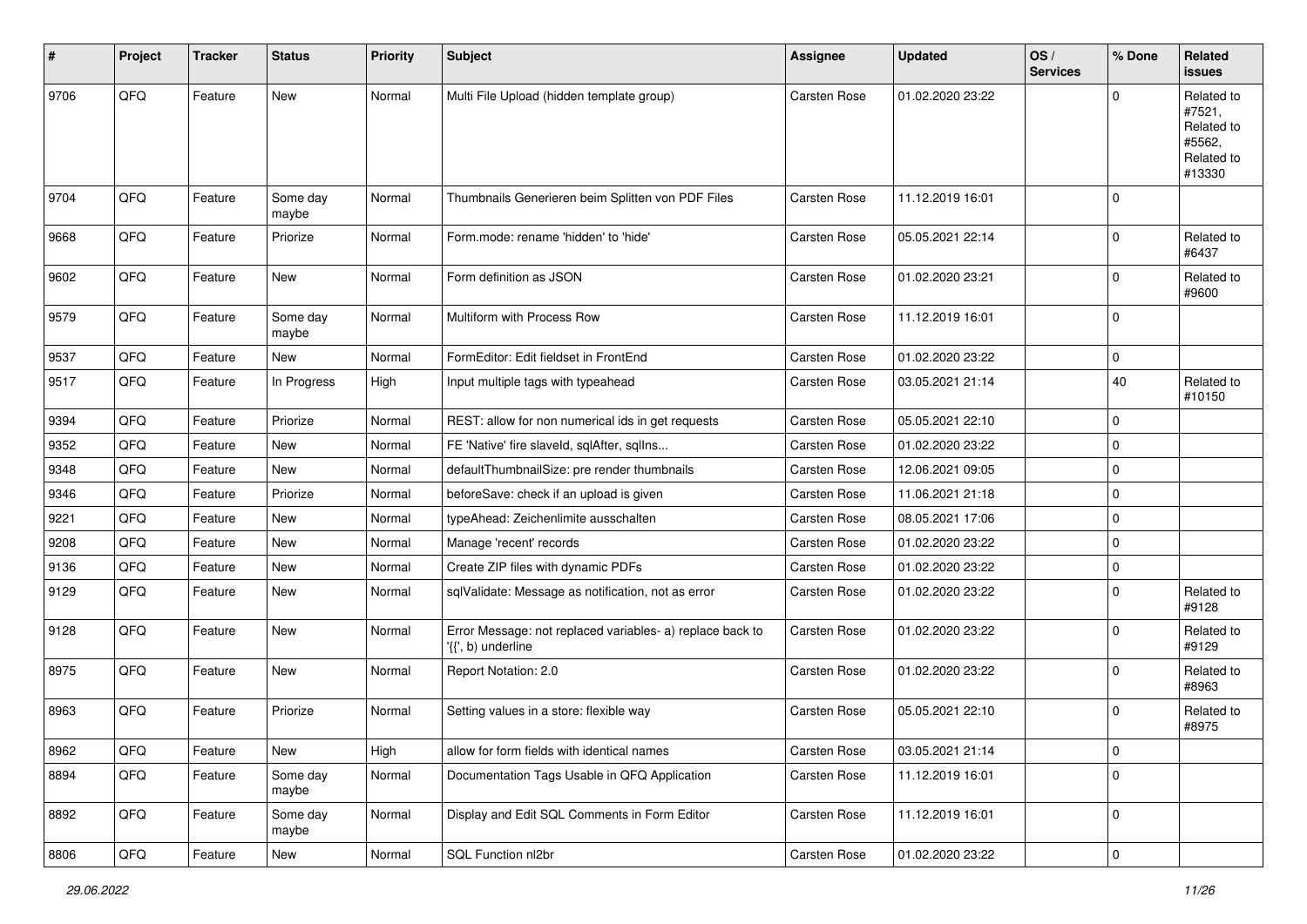| #    | Project | <b>Tracker</b> | <b>Status</b>     | <b>Priority</b> | Subject                                                                                                | <b>Assignee</b>     | <b>Updated</b>   | OS/<br><b>Services</b> | % Done         | Related<br>issues                               |
|------|---------|----------------|-------------------|-----------------|--------------------------------------------------------------------------------------------------------|---------------------|------------------|------------------------|----------------|-------------------------------------------------|
| 8719 | QFQ     | Feature        | New               | Normal          | extraButtonLock: add support for 0/1                                                                   | Carsten Rose        | 01.02.2020 23:22 |                        | $\mathbf{0}$   |                                                 |
| 8702 | QFQ     | Feature        | New               | Normal          | Load Record which is locked: missing user info                                                         | Carsten Rose        | 11.12.2019 16:16 |                        | $\overline{0}$ | Related to<br>#9789                             |
| 8586 | QFQ     | Feature        | Some day<br>maybe | Normal          | QFQ: Enhance Error message for 'record not found'                                                      | Carsten Rose        | 16.09.2021 15:10 |                        | $\overline{0}$ |                                                 |
| 8585 | QFQ     | Feature        | Priorize          | Normal          | Enhance Error message for 'unknown form'                                                               | Carsten Rose        | 01.02.2020 10:13 |                        | $\mathbf 0$    |                                                 |
| 8584 | QFQ     | Feature        | Priorize          | Normal          | FE 'Action' - never assign to Container (except Template<br>Group)                                     | Carsten Rose        | 01.02.2020 10:13 |                        | $\overline{0}$ |                                                 |
| 8520 | QFQ     | Feature        | Some day<br>maybe | Normal          | Bring QFQ to Composer                                                                                  | Carsten Rose        | 16.09.2021 15:10 |                        | $\mathbf 0$    |                                                 |
| 8336 | QFQ     | Feature        | New               | Normal          | Form > modified > Close New: a) Optional disable popup, b)<br>custom text, c) mode on save: close stay | Carsten Rose        | 01.02.2020 23:22 |                        | $\mathbf{0}$   | Related to<br>#8335                             |
| 8277 | QFQ     | Feature        | Priorize          | Normal          | fe.parameter.default=                                                                                  | Carsten Rose        | 01.02.2020 23:17 |                        | $\overline{0}$ | Related to<br>#8113                             |
| 8217 | QFQ     | Feature        | New               | Normal          | if-elseif-else construct                                                                               | Carsten Rose        | 16.03.2021 18:41 |                        | $\overline{0}$ | Related to<br>#10716                            |
| 8204 | QFQ     | Feature        | Priorize          | High            | Position 'required mark'                                                                               | Carsten Rose        | 16.06.2021 13:44 |                        | $\mathbf 0$    |                                                 |
| 8187 | QFQ     | Feature        | New               | Normal          | Subrecord: enable/hide new button - make new/edit/delete<br>customizeable.                             | Carsten Rose        | 06.03.2021 18:44 |                        | $\overline{0}$ | Related to<br>#11326                            |
| 8101 | QFQ     | Feature        | Some day<br>maybe | Normal          | Password hash: support further hashing methods                                                         | Carsten Rose        | 16.09.2021 15:10 |                        | $\mathbf 0$    |                                                 |
| 8089 | QFQ     | Feature        | New               | Normal          | Copy/Paste for FormElements                                                                            | Carsten Rose        | 01.02.2020 23:22 |                        | $\mathbf 0$    |                                                 |
| 8082 | QFQ     | Feature        | Priorize          | High            | Contact form without saving record                                                                     | Carsten Rose        | 07.12.2021 15:20 |                        | $\overline{0}$ | Related to<br>#8587,<br><b>Blocks</b><br>#11850 |
| 8044 | QFQ     | Feature        | Priorize          | Normal          | Transaction: a) Form, b) Report                                                                        | Carsten Rose        | 05.05.2021 22:14 |                        | $\overline{0}$ | Related to<br>#8043                             |
| 8034 | QFQ     | Feature        | Priorize          | Normal          | FormElement 'data': 22.22.2222 should not be accepted                                                  | Carsten Rose        | 01.02.2020 10:13 |                        | $\mathbf 0$    |                                                 |
| 7924 | QFQ     | Feature        | New               | Normal          | Radio/Checkbox with Tooltip                                                                            | Carsten Rose        | 01.02.2020 23:22 |                        | $\mathbf{0}$   |                                                 |
| 7920 | QFQ     | Feature        | New               | Normal          | FE: Syntax Highlight, Zeinlenumbruch                                                                   | Carsten Rose        | 01.02.2020 10:03 |                        | $\mathbf 0$    |                                                 |
| 7850 | QFQ     | Feature        | New               | High            | Upload records: non 'pathFileName' column                                                              | <b>Carsten Rose</b> | 03.05.2021 21:14 |                        | $\Omega$       |                                                 |
| 7812 | QFQ     | Feature        | New               | Normal          | FE 'Subrecord' - new option 'subrecordShowFilter',<br>'subrecordPaging'                                | Carsten Rose        | 01.02.2020 23:22 |                        | $\mathbf 0$    |                                                 |
| 7683 | QFQ     | Feature        | New               | Normal          | Special column names in '{{ SELECT  AS _link }}' should<br>be detected                                 | Carsten Rose        | 01.02.2020 23:21 |                        | $\mathbf 0$    |                                                 |
| 7681 | QFQ     | Feature        | New               | Normal          | Optional switch off 'check for modified record'                                                        | Carsten Rose        | 01.02.2020 23:21 |                        | $\mathbf 0$    |                                                 |
| 7660 | QFQ     | Feature        | New               | Normal          | IMAP: import mails to DB, move / delete mails                                                          | Carsten Rose        | 01.02.2020 09:52 |                        | $\mathbf 0$    |                                                 |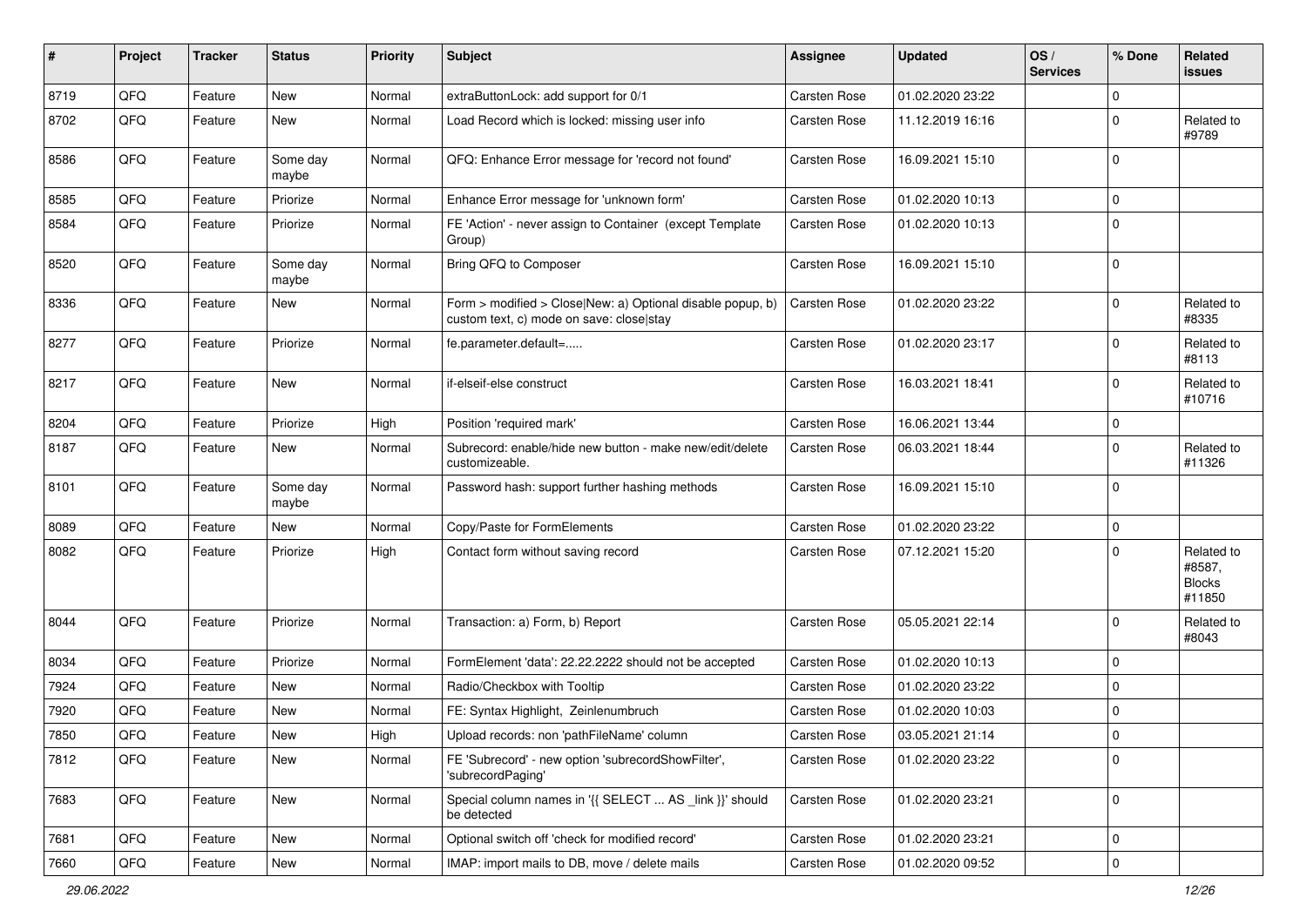| #    | Project | <b>Tracker</b> | <b>Status</b>     | <b>Priority</b> | Subject                                                                                                                    | <b>Assignee</b> | <b>Updated</b>   | OS/<br><b>Services</b> | % Done       | Related<br><b>issues</b>  |
|------|---------|----------------|-------------------|-----------------|----------------------------------------------------------------------------------------------------------------------------|-----------------|------------------|------------------------|--------------|---------------------------|
| 7630 | QFQ     | Feature        | Priorize          | Normal          | detailed error message for simple upload                                                                                   | Carsten Rose    | 01.02.2020 10:13 |                        | $\mathbf 0$  |                           |
| 7522 | QFQ     | Feature        | Priorize          | Normal          | Inserting default index.html to folder (Avoid Apache<br>Indexing)                                                          | Carsten Rose    | 01.02.2020 10:13 |                        | $\mathbf 0$  |                           |
| 7521 | QFQ     | Feature        | New               | Normal          | TemplateGroup: fe.type=upload                                                                                              | Carsten Rose    | 01.02.2020 23:21 |                        | $\mathbf 0$  | Related to<br>#9706       |
| 7520 | QFQ     | Feature        | <b>New</b>        | Normal          | QR Code:  AS _qr ( AS _link)                                                                                               | Carsten Rose    | 01.02.2020 23:22 |                        | $\mathbf 0$  |                           |
| 7519 | QFQ     | Feature        | New               | Normal          | Select: Multi                                                                                                              | Carsten Rose    | 01.02.2020 23:22 |                        | $\mathbf 0$  |                           |
| 7481 | QFQ     | Feature        | New               | Normal          | Detect 'BaseUrl' automatically                                                                                             | Carsten Rose    | 01.02.2020 23:21 |                        | $\mathbf 0$  |                           |
| 7480 | QFQ     | Feature        | New               | Normal          | Record History (Undo / Redo)                                                                                               | Carsten Rose    | 11.12.2019 16:16 |                        | $\mathbf 0$  | Related to<br>#2361       |
| 7453 | QFQ     | Feature        | Some day<br>maybe | Normal          | import / export forms QFQ                                                                                                  | Carsten Rose    | 16.09.2021 15:10 |                        | $\mathbf{0}$ |                           |
| 7452 | QFQ     | Feature        | Some day<br>maybe | Normal          | automate deployment new QFQ version                                                                                        | Carsten Rose    | 16.09.2021 15:10 |                        | $\mathbf 0$  |                           |
| 7342 | QFQ     | Feature        | New               | Normal          | add content = hide_this                                                                                                    | Carsten Rose    | 01.02.2020 23:21 |                        | $\mathbf 0$  |                           |
| 7336 | QFQ     | Feature        | Some day<br>maybe | Normal          | PDF Upload: disallow PDFs with specific Meta information                                                                   | Carsten Rose    | 11.12.2019 16:01 |                        | $\mathbf 0$  |                           |
| 7290 | QFQ     | Feature        | Priorize          | Normal          | FormEditor: title as textarea if LEN(title)>60                                                                             | Carsten Rose    | 01.02.2020 10:13 |                        | $\mathbf 0$  | Blocked by<br>#7682       |
| 7280 | QFQ     | Feature        | New               | Normal          | recently used table                                                                                                        | Carsten Rose    | 01.02.2020 23:21 |                        | $\mathbf 0$  |                           |
| 7239 | QFQ     | Feature        | New               | Normal          | TinyMCE: html tag whitelist                                                                                                | Carsten Rose    | 01.02.2020 23:21 |                        | $\mathbf 0$  | Related to<br>#14320      |
| 7217 | QFQ     | Feature        | Priorize          | Normal          | Download: notice User if `_sip=?` is missing                                                                               | Carsten Rose    | 01.02.2020 10:13 |                        | $\mathbf 0$  |                           |
| 7175 | QFQ     | Feature        | New               | Normal          | Upload: md5 hash as filename                                                                                               | Carsten Rose    | 01.02.2020 23:21 |                        | $\mathbf 0$  |                           |
| 7119 | QFQ     | Feature        | New               | Normal          | Upload: scaleDownWidth, scaleDownHeight                                                                                    | Carsten Rose    | 01.02.2020 23:21 |                        | $\mathbf 0$  |                           |
| 7109 | QFQ     | Feature        | New               | Normal          | Dynamic Updates: row/element hide                                                                                          | Carsten Rose    | 01.02.2020 23:22 |                        | $\mathbf 0$  | Has<br>duplicate<br>#4081 |
| 7107 | QFQ     | Feature        | Some day<br>maybe | Normal          | Showcase Registration Tool: Anmeldung / Administration :<br>Liste Anmeldungen / Emaileinaldung                             | Carsten Rose    | 11.12.2019 16:01 |                        | $\mathbf 0$  |                           |
| 7102 | QFQ     | Feature        | New               | Normal          | Comment sign in report: '#' and '--'                                                                                       | Carsten Rose    | 01.02.2020 23:21 |                        | $\mathbf 0$  |                           |
| 7099 | QFQ     | Feature        | New               | Normal          | Redesign FormEditor                                                                                                        | Carsten Rose    | 01.02.2020 23:21 |                        | $\mathbf 0$  |                           |
| 6998 | QFQ     | Feature        | Priorize          | Normal          | Form: with debug=on show column information as tooltip of<br>column label                                                  | Carsten Rose    | 01.02.2020 10:13 |                        | $\mathbf 0$  |                           |
| 6855 | QFQ     | Feature        | New               | Normal          | With {{feUser:U}}!={{feUser:T}}: Save / Delete: only possible<br>with {{feUserSave:U}}='yes' and '{{feUserDelete:U}}='yes' | Carsten Rose    | 01.02.2020 23:21 |                        | $\mathbf 0$  |                           |
| 6765 | QFG     | Feature        | New               | Normal          | Moeglichkeit via QFQ eigene Logs zu schreiben                                                                              | Carsten Rose    | 01.02.2020 23:21 |                        | $\mathbf 0$  |                           |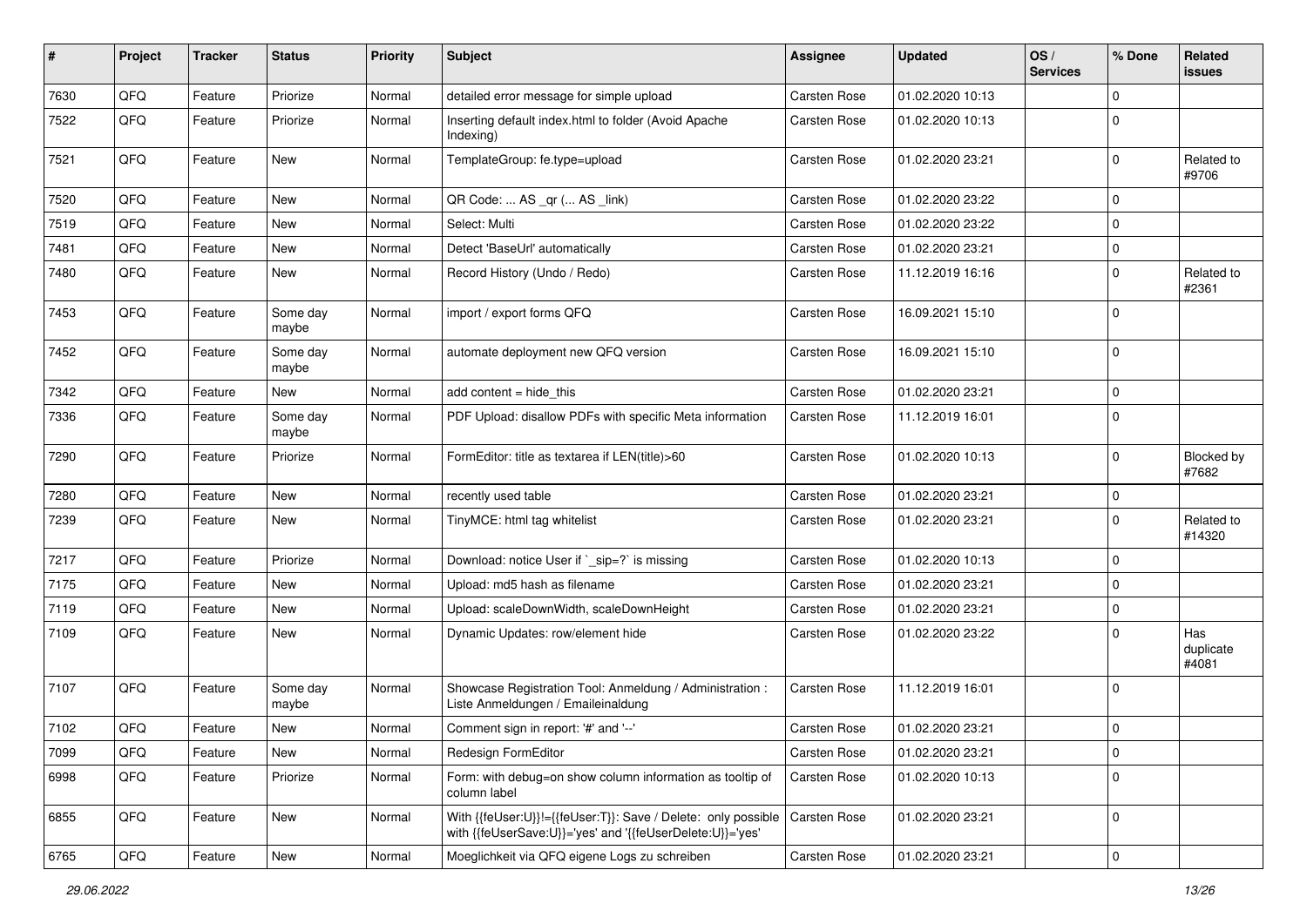| $\vert$ # | Project | <b>Tracker</b> | <b>Status</b>     | Priority | <b>Subject</b>                                                                                        | Assignee            | <b>Updated</b>   | OS/<br><b>Services</b> | % Done      | Related<br><b>issues</b>                    |
|-----------|---------|----------------|-------------------|----------|-------------------------------------------------------------------------------------------------------|---------------------|------------------|------------------------|-------------|---------------------------------------------|
| 6723      | QFQ     | Feature        | <b>New</b>        | Normal   | Report QFQ Installation and Version                                                                   | <b>Carsten Rose</b> | 12.06.2021 09:07 |                        | $\Omega$    |                                             |
| 6715      | QFQ     | Feature        | Some day<br>maybe | Normal   | Code-Refactoring: dbArray vereinheitlichen                                                            | Carsten Rose        | 11.12.2019 16:02 |                        | $\Omega$    |                                             |
| 6609      | QFQ     | Feature        | <b>New</b>        | Normal   | Formlet: JSON API erweitern                                                                           | Carsten Rose        | 01.02.2020 23:21 |                        | 50          |                                             |
| 6602      | QFQ     | Feature        | <b>New</b>        | Normal   | Formlet: in Report auf Mausklick ein mini-form oeffnen                                                | Carsten Rose        | 11.12.2019 16:16 |                        | $\mathbf 0$ |                                             |
| 6594      | QFQ     | Feature        | New               | Normal   | Excel: on download, check if there is a valid sip                                                     | Carsten Rose        | 01.02.2020 23:21 |                        | $\pmb{0}$   |                                             |
| 6437      | QFQ     | Feature        | New               | Normal   | Neuer Mode Button bei FormElementen                                                                   | <b>Carsten Rose</b> | 01.02.2020 23:21 |                        | $\pmb{0}$   | Related to<br>#9668,<br>Blocked by<br>#9678 |
| 6292      | QFQ     | Feature        | <b>New</b>        | Normal   | Download: File speichern mit Hash aber original Filename in<br>der Datenbank vermerken fuer Downloads | Carsten Rose        | 01.02.2020 23:21 |                        | $\mathbf 0$ |                                             |
| 6289      | QFQ     | Feature        | <b>New</b>        | Normal   | Form: Log                                                                                             | Carsten Rose        | 01.02.2020 23:21 |                        | $\mathbf 0$ |                                             |
| 6261      | QFQ     | Feature        | New               | Normal   | Persistent SIP                                                                                        | Carsten Rose        | 12.06.2021 09:07 |                        | $\mathbf 0$ | Related to<br>#10819                        |
| 6250      | QFQ     | Feature        | In Progress       | Normal   | Enhance layout: a) Subrecord, b) Subrecord-Title                                                      | Carsten Rose        | 01.02.2020 23:22 |                        | $\pmb{0}$   | Related to<br>#5391                         |
| 5983      | QFQ     | Feature        | Some day<br>maybe | Normal   | Form Submit (save & update): normalize date/-time FE                                                  | Carsten Rose        | 01.02.2020 23:19 |                        | $\mathbf 0$ |                                             |
| 5942      | QFQ     | Feature        | Priorize          | Normal   | 'L' and 'type': append to links, generate via '_link' by using<br>'u.' .                              | Carsten Rose        | 01.02.2020 10:13 |                        | $\mathbf 0$ |                                             |
| 5894      | QFQ     | Feature        | Feedback          | Normal   | Typeahead in Report: show/hide rows dynamically                                                       | Carsten Rose        | 18.02.2022 08:50 |                        | $\Omega$    | Related to<br>#5893,<br>Related to<br>#5885 |
| 5852      | QFQ     | Feature        | Some day<br>maybe | Normal   | Logging: mail.log / sql.log - im FE anzeigen und via AJAX<br>aktualisieren                            | Carsten Rose        | 01.02.2020 23:19 |                        | $\mathbf 0$ | Related to<br>#5885                         |
| 5782      | QFQ     | Feature        | New               | Normal   | NextCloud API                                                                                         | Carsten Rose        | 01.02.2020 10:02 |                        | $\pmb{0}$   |                                             |
| 5715      | QFQ     | Feature        | New               | High     | PDF Caching                                                                                           | Carsten Rose        | 03.05.2021 21:14 |                        | $\mathbf 0$ | Related to<br>#5851,<br>Related to<br>#6357 |
| 5695      | QFQ     | Feature        | In Progress       | Normal   | Multiform                                                                                             | <b>Carsten Rose</b> | 02.01.2021 18:38 |                        | $\pmb{0}$   |                                             |
| 5665      | QFQ     | Feature        | Some day<br>maybe | Normal   | Versuch das '{{!' nicht mehr noetig ist.                                                              | Carsten Rose        | 01.02.2020 23:20 |                        | $\mathbf 0$ | Related to<br>#7432.<br>Related to<br>#7434 |
| 5579      | QFQ     | Feature        | Some day<br>maybe | Normal   | Enhance Doc / Presentation: variable type 'link column type'                                          | <b>Carsten Rose</b> | 01.02.2020 23:19 |                        | $\mathbf 0$ |                                             |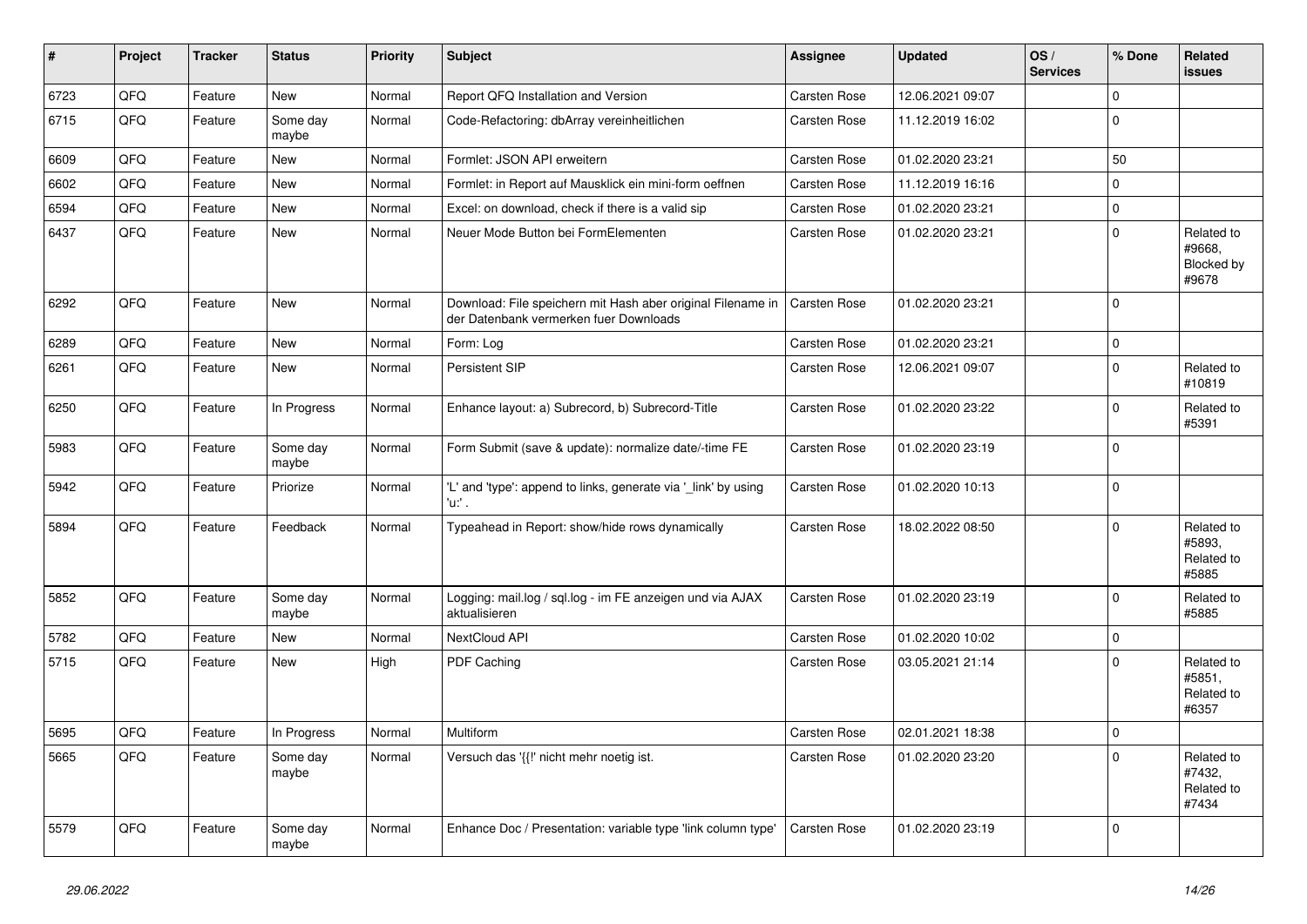| $\pmb{\sharp}$ | Project | <b>Tracker</b> | <b>Status</b>     | <b>Priority</b> | <b>Subject</b>                                                                                                          | Assignee     | <b>Updated</b>   | OS/<br><b>Services</b> | % Done         | <b>Related</b><br><b>issues</b> |
|----------------|---------|----------------|-------------------|-----------------|-------------------------------------------------------------------------------------------------------------------------|--------------|------------------|------------------------|----------------|---------------------------------|
| 5548           | QFQ     | Feature        | Some day<br>maybe | Normal          | 801 Textfiles/Scriptfiles als Thumbnail                                                                                 | Carsten Rose | 07.03.2022 16:26 |                        | $\mathbf{0}$   |                                 |
| 5480           | QFQ     | Feature        | Some day<br>maybe | Normal          | QFQ: Dokumentation mit Screenshots versehen                                                                             | Carsten Rose | 01.02.2020 23:20 |                        | $\mathbf{0}$   | Related to<br>#9879             |
| 5428           | QFQ     | Feature        | Some day<br>maybe | Normal          | secure thumbnail: late render on access.                                                                                | Carsten Rose | 01.02.2020 23:20 |                        | $\overline{0}$ |                                 |
| 5345           | QFQ     | Feature        | New               | Normal          | Report: UPDATE / INSERT / DELETE statements should<br>trigger subqueries, depending on the result.                      | Carsten Rose | 27.05.2020 16:11 |                        | $\overline{0}$ |                                 |
| 5132           | QFQ     | Feature        | Some day<br>maybe | Normal          | Error Message sendmail missing attachment: more details                                                                 | Carsten Rose | 01.02.2020 23:19 |                        | $\mathbf{0}$   |                                 |
| 5131           | QFQ     | Feature        | New               | Normal          | Activate Spin Gear ('wait/busy' indicator) via LINK attribute                                                           | Carsten Rose | 01.02.2020 23:21 |                        | $\mathbf 0$    |                                 |
| 4956           | QFQ     | Feature        | Some day<br>maybe | Normal          | Sendmail: Benutzerdefinierte Headers                                                                                    | Carsten Rose | 11.12.2019 16:02 |                        | $\Omega$       |                                 |
| 4872           | QFQ     | Feature        | Some day<br>maybe | Normal          | Fields of Typo3 page available in STORE_TYPO3                                                                           | Carsten Rose | 01.02.2020 23:19 |                        | $\mathbf 0$    |                                 |
| 4869           | QFQ     | Feature        | Some day<br>maybe | Normal          | Dynamic Update (show, hide, readonly?, required?) for<br><b>Template Group Elements</b>                                 | Carsten Rose | 01.02.2020 23:19 |                        | $\mathbf{0}$   | Related to<br>#4865             |
| 4839           | QFQ     | Feature        | Some day<br>maybe | Normal          | qfq-handle in <head> Abschnitt</head>                                                                                   | Carsten Rose | 11.12.2019 16:02 |                        | $\Omega$       |                                 |
| 4757           | QFQ     | Feature        | Some day<br>maybe | Normal          | Test subrecord: download links ok? Links ok?                                                                            | Carsten Rose | 01.02.2020 23:20 |                        | $\overline{0}$ |                                 |
| 4652           | QFQ     | Feature        | Some day<br>maybe | Normal          | UZH CD: Weiterleitung auf benutzerdefinierte 403/404 Seite                                                              | Carsten Rose | 01.02.2020 23:20 |                        | $\mathbf{0}$   |                                 |
| 4650           | QFQ     | Feature        | Some day<br>maybe | Normal          | Convert html to doc/rtf                                                                                                 | Carsten Rose | 01.02.2020 23:20 |                        | $\mathbf{0}$   | Related to<br>#10704            |
| 4606           | QFQ     | Feature        | Some day<br>maybe | Normal          | link: qualifier to render bootstrap button                                                                              | Carsten Rose | 01.02.2020 23:19 |                        | $\pmb{0}$      |                                 |
| 4413           | QFQ     | Feature        | New               | Normal          | fieldset: show/hidden, modeSql, dynamicUpdate                                                                           | Carsten Rose | 09.02.2022 15:19 |                        | $\mathbf{0}$   |                                 |
| 4365           | QFQ     | Feature        | Some day<br>maybe | Normal          | Multi Language: new way of config                                                                                       | Carsten Rose | 01.02.2020 23:20 |                        | $\mathbf{0}$   |                                 |
| 4349           | QFQ     | Feature        | Some day<br>maybe | Normal          | link download: downloaded external URL to<br>deliver/concatenate - check mimetipe and handle it correctly               | Carsten Rose | 11.12.2019 16:02 |                        | $\mathbf{0}$   |                                 |
| 4343           | QFQ     | Feature        | Some day<br>maybe | Normal          | Link: Classifier to add 'attributes'                                                                                    | Carsten Rose | 01.02.2020 23:20 |                        | $\mathbf{0}$   | Related to<br>#14077            |
| 4330           | QFQ     | Feature        | Some day<br>maybe | Normal          | Error Message: report missing {{ / }} in sqlUpdate, sqlInsert,<br>sqlDelete, sqlAfter, sqlBefore in FE action elements. | Carsten Rose | 01.02.2020 23:20 |                        | $\mathbf 0$    |                                 |
| 4259           | QFQ     | Feature        | Some day<br>maybe | Normal          | Instant trigger a cron job                                                                                              | Carsten Rose | 11.12.2019 16:03 |                        | $\overline{0}$ |                                 |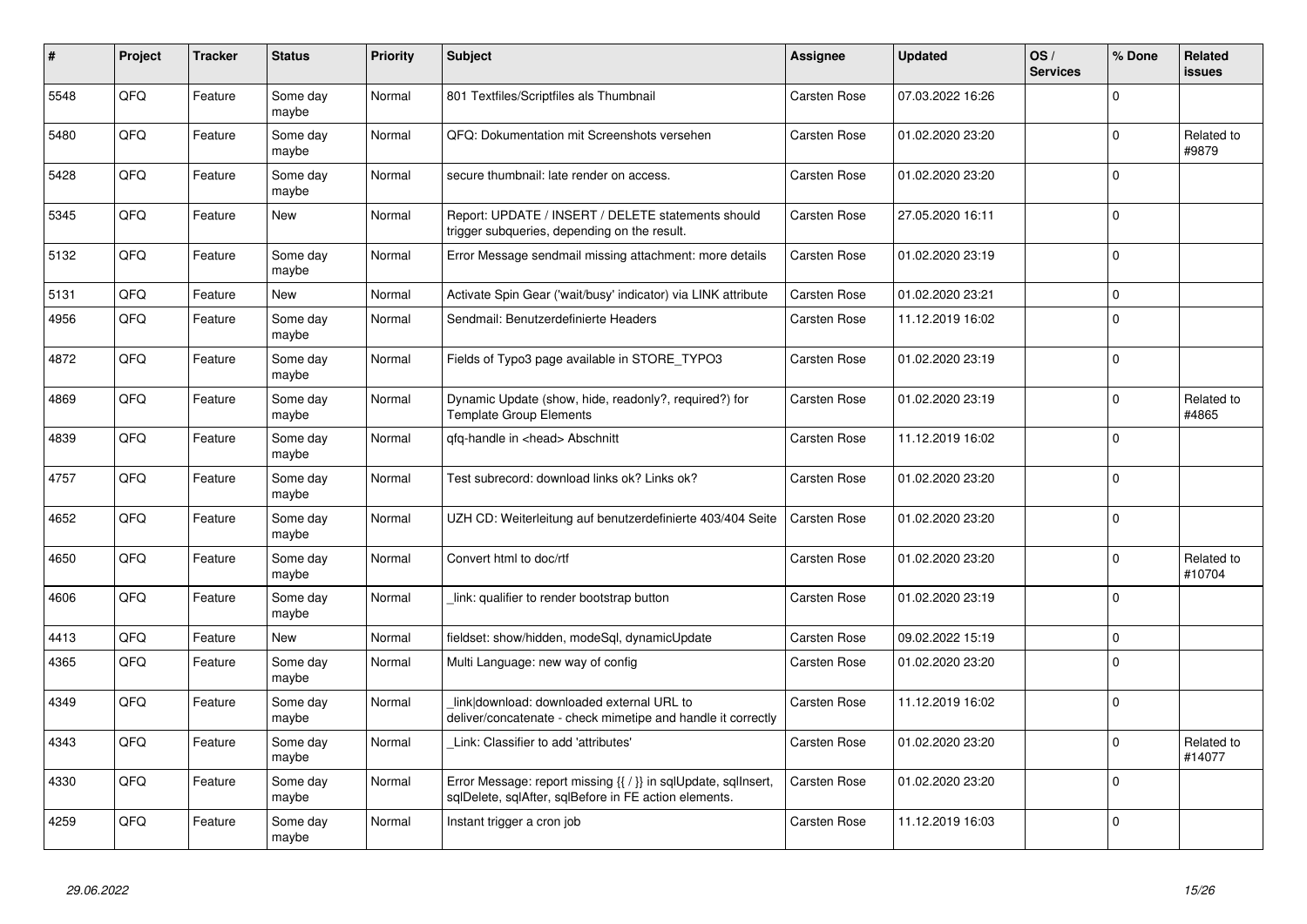| ∦    | Project | <b>Tracker</b> | <b>Status</b>     | <b>Priority</b> | Subject                                                                                                                             | Assignee     | <b>Updated</b>   | OS/<br><b>Services</b> | % Done      | <b>Related</b><br>issues                    |
|------|---------|----------------|-------------------|-----------------|-------------------------------------------------------------------------------------------------------------------------------------|--------------|------------------|------------------------|-------------|---------------------------------------------|
| 4258 | QFQ     | Feature        | Some day<br>maybe | High            | <b>System Defaults: Forms</b>                                                                                                       | Carsten Rose | 03.05.2021 21:14 |                        | $\Omega$    |                                             |
| 4250 | QFQ     | Feature        | New               | Normal          | AutoCron in QFQ via PHP                                                                                                             | Carsten Rose | 01.02.2020 23:21 |                        | $\Omega$    | Related to<br>#3292,<br>Related to<br>#3291 |
| 4197 | QFQ     | Feature        | Some day<br>maybe | Normal          | Unit Test fuer JSON Stream von QuickFormQuery.php ><br>doForm()                                                                     | Carsten Rose | 11.12.2019 16:03 |                        | $\Omega$    |                                             |
| 4082 | QFQ     | Feature        | New               | Normal          | Dynamic Update: modeSql - useful default                                                                                            | Carsten Rose | 01.02.2020 23:22 |                        | $\mathbf 0$ |                                             |
| 4050 | QFQ     | Feature        | <b>New</b>        | Normal          | sql.log: 1) FormElement ID which causes a specific action,<br>2) Result in the same row.                                            | Carsten Rose | 15.04.2020 11:35 |                        | $\mathbf 0$ | Related to<br>#5458                         |
| 4026 | QFQ     | Feature        | Some day<br>maybe | Normal          | sqlLog.sql: log number of FE.id                                                                                                     | Carsten Rose | 11.12.2019 16:03 |                        | $\mathbf 0$ | Related to<br>#5458                         |
| 4023 | QFQ     | Feature        | New               | Normal          | prepared statements - FE action: salveld, sqlInsert,<br>sqlUpdate, sqlDelete, sqlBefore, sqlAfter                                   | Carsten Rose | 11.12.2019 16:15 |                        | $\Omega$    |                                             |
| 4018 | QFQ     | Feature        | Some day<br>maybe | Normal          | typeahead: solve problem with potential long query<br>parameter                                                                     | Carsten Rose | 11.12.2019 16:03 |                        | $\Omega$    |                                             |
| 3991 | QFQ     | Feature        | Some day<br>maybe | Normal          | report: Columnname '_skipWrap' skips 'fbeg', 'fend'                                                                                 | Carsten Rose | 11.12.2019 16:03 |                        | $\mathbf 0$ |                                             |
| 3990 | QFQ     | Feature        | Some day<br>maybe | High            | custom class definition: add space automatically                                                                                    | Carsten Rose | 03.05.2021 21:14 |                        | $\mathbf 0$ |                                             |
| 3967 | QFQ     | Feature        | Some day<br>maybe | High            | Report: Checkbox, Radio, Dropdown, Input welches ohne<br>Submit funktioniert - 'Inline-Form'                                        | Carsten Rose | 03.05.2021 21:14 |                        | $\Omega$    |                                             |
| 3947 | QFQ     | Feature        | Some day<br>maybe | Normal          | Attack detectect: logout current user                                                                                               | Carsten Rose | 11.12.2019 16:03 |                        | $\Omega$    | Related to<br>#5458,<br>Related to<br>#6299 |
| 3942 | QFQ     | Feature        | Some day<br>maybe | Normal          | Action Elemente: neu generierte IDs via FE weitergeben                                                                              | Carsten Rose | 11.12.2019 16:03 |                        | $\Omega$    | Related to<br>#3941                         |
| 3941 | QFQ     | Feature        | Some day<br>maybe | Normal          | sqlAfter: es sollten mehrere moeglich sein                                                                                          | Carsten Rose | 11.12.2019 16:03 |                        | $\Omega$    | Related to<br>#3942                         |
| 3905 | QFQ     | Feature        | Some day<br>maybe | Normal          | Documentation: Best Practice anhand eines Online<br>Bewerbungstools                                                                 | Carsten Rose | 11.12.2019 16:03 |                        | $\Omega$    |                                             |
| 3900 | QFQ     | Feature        | Some day<br>maybe | Normal          | Extend documentation of 'Copy / Paste'                                                                                              | Carsten Rose | 11.12.2019 16:03 |                        | $\pmb{0}$   | Related to<br>#3899                         |
| 3877 | QFQ     | Feature        | Some day<br>maybe | Normal          | FormEditor: die Felder die aktuell nicht gebraucht werden<br>nur auf readonly/disabled setzen (nicht ausblenden > das<br>irritiert. | Carsten Rose | 11.12.2019 16:03 |                        | $\mathbf 0$ |                                             |
| 3867 | QFQ     | Feature        | Priorize          | Normal          | Readonly Formular: Template Groups add/delete<br>ausbeldnen                                                                         | Carsten Rose | 05.05.2021 22:12 |                        | $\Omega$    |                                             |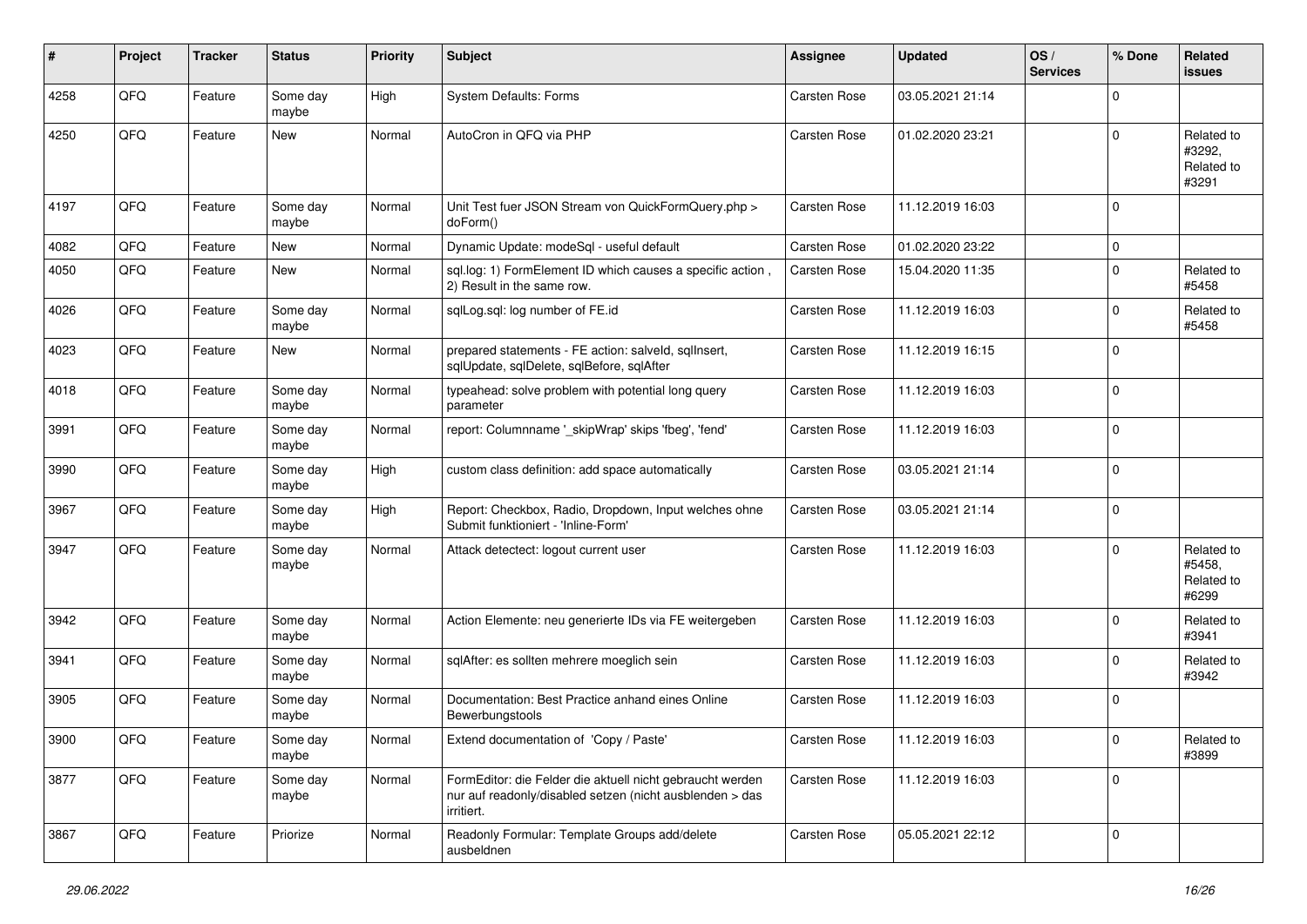| #    | Project | <b>Tracker</b> | <b>Status</b>     | <b>Priority</b> | <b>Subject</b>                                                                                                                               | Assignee     | <b>Updated</b>   | OS/<br><b>Services</b> | % Done      | Related<br><b>issues</b>                    |
|------|---------|----------------|-------------------|-----------------|----------------------------------------------------------------------------------------------------------------------------------------------|--------------|------------------|------------------------|-------------|---------------------------------------------|
| 3864 | QFQ     | Feature        | <b>New</b>        | Normal          | Encrypt / decrypt field                                                                                                                      | Carsten Rose | 08.03.2021 18:08 |                        | $\mathbf 0$ |                                             |
| 3848 | QFQ     | Feature        | Some day<br>maybe | High            | Antivirus check fuer Upload files in qfq?                                                                                                    | Carsten Rose | 03.05.2021 21:14 |                        | $\mathbf 0$ | Related to<br>#4131                         |
| 3727 | QFQ     | Feature        | <b>New</b>        | High            | Security: Session Hijacking erschweren                                                                                                       | Carsten Rose | 03.05.2021 21:14 |                        | $\pmb{0}$   |                                             |
| 3708 | QFQ     | Feature        | Some day<br>maybe | Normal          | Form: input - 'specialchars', 'none'  gewisse tags<br>erlauben, andere verbieten                                                             | Carsten Rose | 11.12.2019 16:02 |                        | $\Omega$    | Related to<br>#14320                        |
| 3677 | QFQ     | Feature        | Some day<br>maybe | Normal          | wkhtmltopdf: FE User access prohibited, if client IP changes<br>- \$TYPO3_CONF_VARS[FE][lockIP]                                              | Carsten Rose | 11.12.2019 16:02 |                        | $\mathbf 0$ |                                             |
| 3666 | QFQ     | Feature        | Some day<br>maybe | Normal          | a) Performance Messung: mysql_real_escape_string() im<br>Vergleich zu str_replace(), b) doppeltes Aufrufen von<br>mysgl real escape string() | Carsten Rose | 11.12.2019 16:02 |                        | $\mathbf 0$ |                                             |
| 3537 | QFQ     | Feature        | Some day<br>maybe | Low             | SHOW COLUMNS FROM tableName - Extend '{{!'<br>definition                                                                                     | Carsten Rose | 11.12.2019 16:02 |                        | $\mathbf 0$ |                                             |
| 3504 | QFQ     | Feature        | New               | Normal          | Logging: welche Action FEs werden wann wie ausgefuehrt                                                                                       | Carsten Rose | 01.02.2020 23:21 |                        | $\Omega$    | Related to<br>#5458,<br>Related to<br>#4092 |
| 3458 | QFQ     | Feature        | Some day<br>maybe | Normal          | Display 'Edit Form Element'-Checkbox on form: should<br>depend on FE Group                                                                   | Carsten Rose | 11.12.2019 16:02 |                        | $\mathbf 0$ | Related to<br>#3447                         |
| 3457 | QFQ     | Feature        | Some day<br>maybe | Normal          | LDAP: concat multi values to one single entry                                                                                                | Carsten Rose | 11.12.2019 16:02 |                        | $\mathbf 0$ |                                             |
| 3432 | QFQ     | Feature        | New               | Normal          | subrecord: dynamicUpdate                                                                                                                     | Carsten Rose | 11.06.2020 21:10 |                        | $\pmb{0}$   | Related to<br>#5691                         |
| 3402 | QFQ     | Feature        | Some day<br>maybe | Normal          | Syntax Highlighting via CodeMirror                                                                                                           | Carsten Rose | 11.12.2019 16:02 |                        | 100         | Related to<br>#3207                         |
| 3385 | QFQ     | Feature        | Some day<br>maybe | Normal          | templateGroup: insert/update/delete non primary records                                                                                      | Carsten Rose | 11.12.2019 16:02 |                        | $\mathbf 0$ |                                             |
| 3350 | QFQ     | Feature        | Some day<br>maybe | Normal          | FormEditor: Hilfetext hinter 'checktype'                                                                                                     | Carsten Rose | 11.12.2019 16:02 |                        | $\mathbf 0$ |                                             |
| 3332 | QFQ     | Feature        | Some day<br>maybe | Normal          | Uploads: Thumbnails, Details zum hochgeladenen File                                                                                          | Carsten Rose | 11.12.2019 16:02 |                        | $\Omega$    | Related to<br>#3264,<br>Related to<br>#5333 |
| 3331 | QFQ     | Feature        | Some day<br>maybe | Normal          | Default Tooltip fuer _page? Links: mit Form und Record ID                                                                                    | Carsten Rose | 11.12.2019 16:02 |                        | $\mathbf 0$ |                                             |
| 3291 | QFQ     | Feature        | Some day<br>maybe | Normal          | AutoCron websiteToken                                                                                                                        | Carsten Rose | 11.12.2019 16:02 |                        | $\pmb{0}$   | Related to<br>#4250                         |
| 3285 | QFQ     | Feature        | Some day<br>maybe | Normal          | Zeichenlimit pro Feld: textarea / editor                                                                                                     | Carsten Rose | 11.12.2019 16:02 |                        | $\mathbf 0$ |                                             |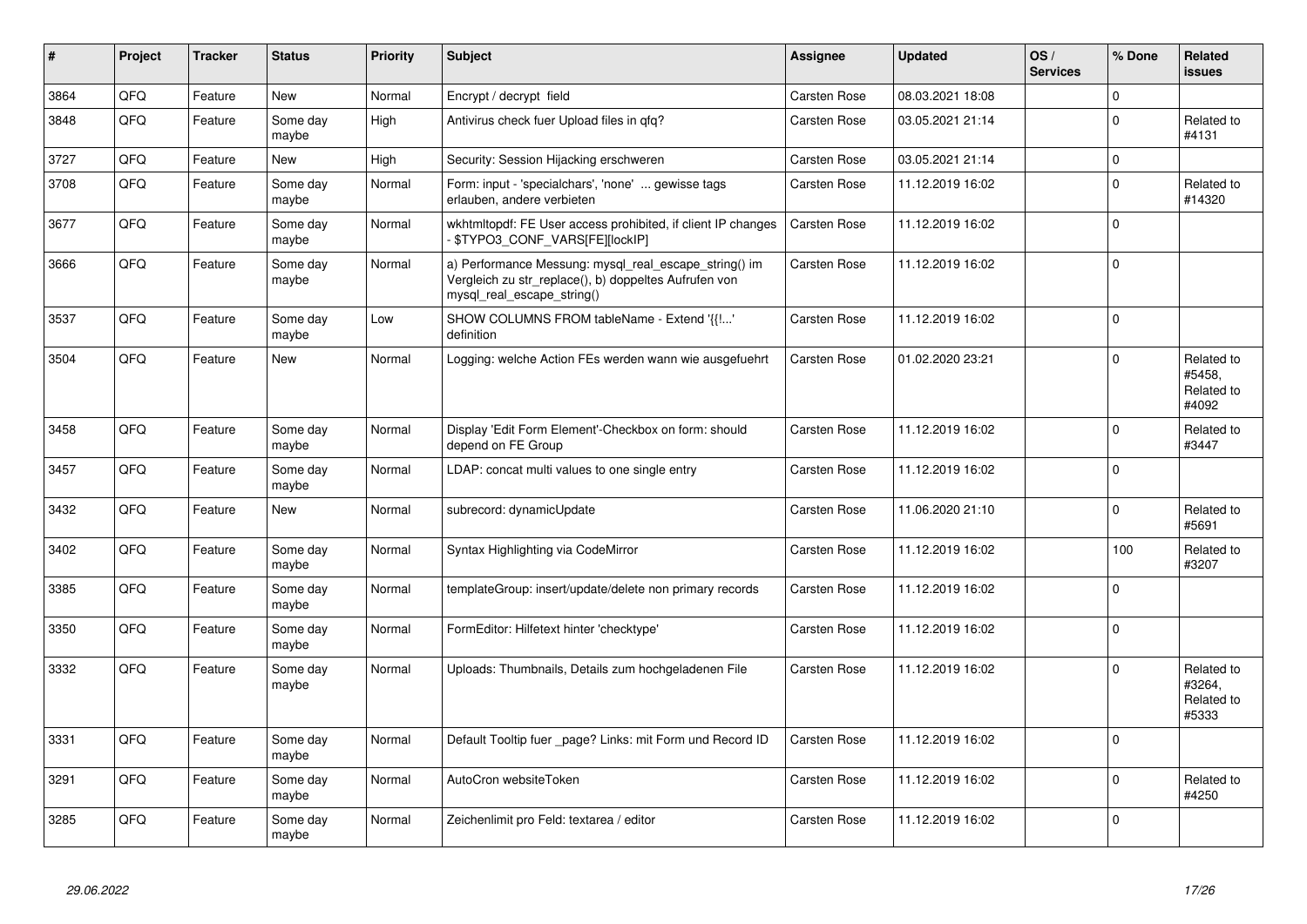| $\vert$ # | Project | <b>Tracker</b> | <b>Status</b>     | <b>Priority</b> | <b>Subject</b>                                                                                                     | <b>Assignee</b> | <b>Updated</b>   | OS/<br><b>Services</b> | % Done      | Related<br><b>issues</b>                                                                                                                                              |
|-----------|---------|----------------|-------------------|-----------------|--------------------------------------------------------------------------------------------------------------------|-----------------|------------------|------------------------|-------------|-----------------------------------------------------------------------------------------------------------------------------------------------------------------------|
| 3273      | QFQ     | Feature        | Some day<br>maybe | Low             | Dirty Flag in Form                                                                                                 | Carsten Rose    | 11.12.2019 16:02 |                        | $\mathbf 0$ |                                                                                                                                                                       |
| 3267      | QFQ     | Feature        | Some day<br>maybe | Normal          | 2 Forms auf einer Seite: real + Read only                                                                          | Carsten Rose    | 11.12.2019 16:03 |                        | $\pmb{0}$   |                                                                                                                                                                       |
| 3216      | QFQ     | Feature        | Some day<br>maybe | Normal          | dynamic update für checkbox label2                                                                                 | Carsten Rose    | 11.12.2019 16:03 |                        | $\pmb{0}$   | Related to<br>#2081                                                                                                                                                   |
| 2995      | QFQ     | Feature        | Some day<br>maybe | Normal          | Dropdown JQuery Plugin: 'chosen' - Moeglichkeit um Select<br>Listen mehr Funktion zu geben. Kein Bootstrap noetig. | Carsten Rose    | 11.12.2019 16:03 |                        | $\mathbf 0$ |                                                                                                                                                                       |
| 2361      | QFQ     | Feature        | New               | Normal          | Logging wer/wann/wo welches Formular aufgerufen hat                                                                | Carsten Rose    | 11.12.2019 16:15 |                        | $\pmb{0}$   | Related to<br>#4432,<br>Related to<br>#7480                                                                                                                           |
| 2084      | QFQ     | Feature        | Some day<br>maybe | Normal          | Mailto mit encryption: Subrecord                                                                                   | Carsten Rose    | 11.12.2019 16:03 |                        | $\pmb{0}$   | Related to<br>#2082                                                                                                                                                   |
| 1946      | QFQ     | Feature        | Some day<br>maybe | Normal          | Kontrolle ob der ReadOnly Modus bei den<br>Formularelementen korrekt implementiert ist                             | Carsten Rose    | 11.12.2019 16:03 |                        | $\mathbf 0$ |                                                                                                                                                                       |
| 1635      | QFQ     | Feature        | Some day<br>maybe | Normal          | QFQ Extension content record: weitere Optionen<br>einblenden.                                                      | Carsten Rose    | 11.12.2019 16:03 |                        | $\pmb{0}$   |                                                                                                                                                                       |
| 14376     | QFQ     | Feature        | <b>New</b>        | Normal          | QFQ Bootstrap: if missing, create stored procedures                                                                | Enis Nuredini   | 19.06.2022 16:37 |                        | $\pmb{0}$   |                                                                                                                                                                       |
| 14320     | QFQ     | Feature        | ToDo              | Normal          | Allow specific HTML Tags and Attributes: general, TinyMCE                                                          | Enis Nuredini   | 17.06.2022 10:44 |                        | $\pmb{0}$   | Related to<br>#12664,<br>Related to<br>#12039,<br>Related to<br>#11702,<br>Related to<br>#7239,<br>Related to<br>#3708,<br>Related to<br>#3646,<br>Related to<br>#880 |
| 14227     | QFQ     | Feature        | <b>New</b>        | Normal          | Selenium Konkurrenz: cypress.io                                                                                    | Enis Nuredini   | 28.05.2022 11:02 |                        | $\mathbf 0$ |                                                                                                                                                                       |
| 14028     | QFQ     | Feature        | <b>New</b>        | Normal          | Required notification: visual nicer                                                                                | Enis Nuredini   | 28.05.2022 11:01 |                        | $\pmb{0}$   |                                                                                                                                                                       |
| 13945     | QFQ     | Feature        | <b>New</b>        | Normal          | As _link: content before/after link                                                                                | Enis Nuredini   | 28.05.2022 11:01 |                        | $\mathbf 0$ | Related to<br>#12262                                                                                                                                                  |
| 13900     | QFQ     | Feature        | Priorize          | Normal          | Selenium: Check das Cookie/PDF funktioniert                                                                        | Enis Nuredini   | 25.03.2022 12:45 |                        | $\mathbf 0$ |                                                                                                                                                                       |
| 13757     | QFQ     | Feature        | New               | High            | QR / Bar-Code Plugin                                                                                               | Enis Nuredini   | 19.03.2022 17:43 |                        | $\pmb{0}$   |                                                                                                                                                                       |
| 13608     | QFQ     | Feature        | Some day<br>maybe | Normal          | Automatic Browser Language Redirect                                                                                | Enis Nuredini   | 17.06.2022 08:35 |                        | $\mathbf 0$ |                                                                                                                                                                       |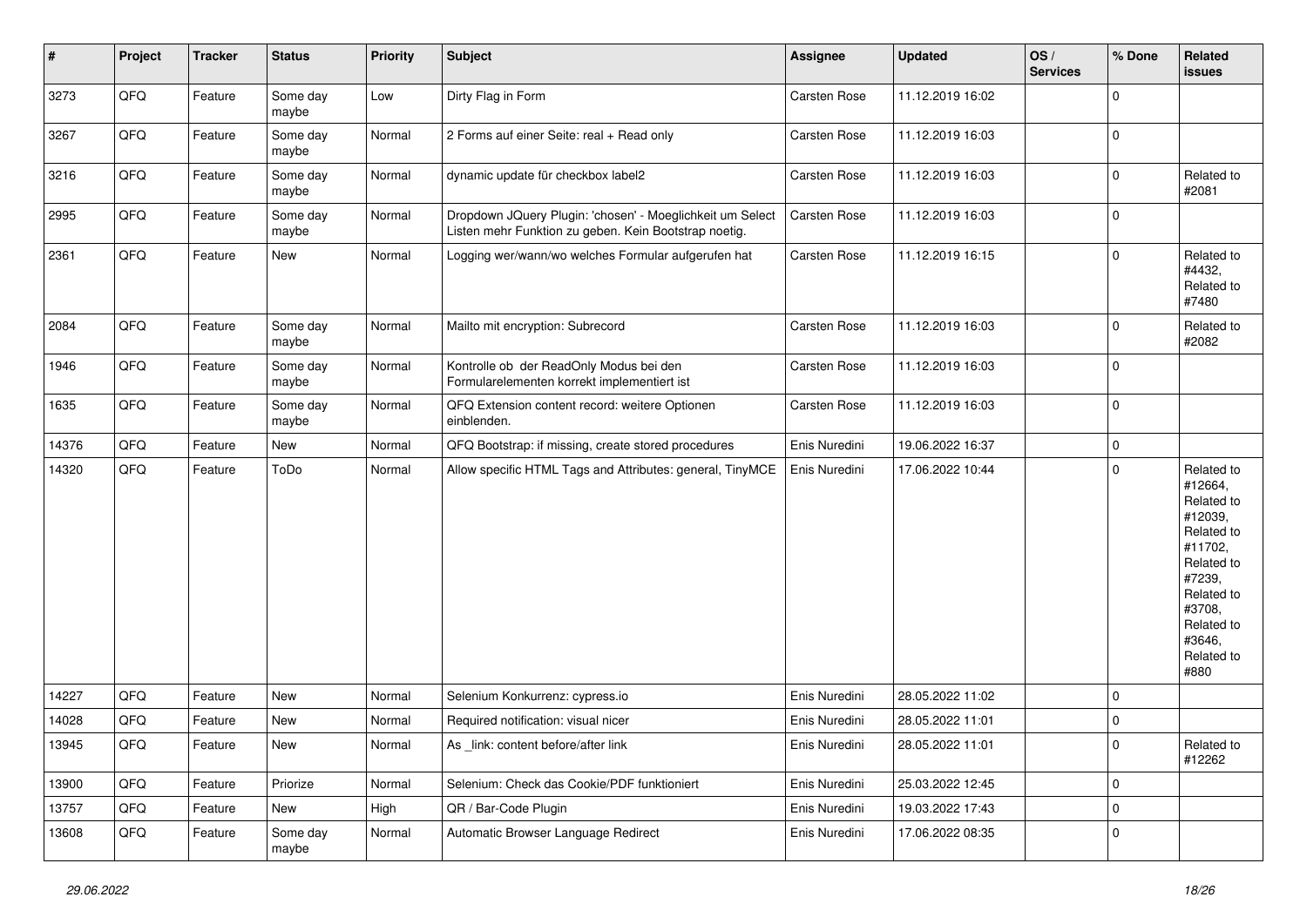| $\sharp$ | Project | <b>Tracker</b> | <b>Status</b>     | <b>Priority</b> | <b>Subject</b>                                                                        | Assignee               | <b>Updated</b>   | OS/<br><b>Services</b> | % Done      | <b>Related</b><br>issues                                                    |
|----------|---------|----------------|-------------------|-----------------|---------------------------------------------------------------------------------------|------------------------|------------------|------------------------|-------------|-----------------------------------------------------------------------------|
| 13572    | QFQ     | Feature        | Feedback          | Normal          | Form Load: misleading error message on trying to load non<br>existent primary record  | Enis Nuredini          | 16.05.2022 23:16 |                        | 100         |                                                                             |
| 12630    | QFQ     | Feature        | In Progress       | Normal          | Input: date[time]: min / max values                                                   | Enis Nuredini          | 20.06.2022 18:31 |                        | $\mathbf 0$ | Related to<br>#10096,<br>Related to<br>#14302,<br>Related to<br>#14303      |
| 12262    | QFQ     | Feature        | ToDo              | Normal          | Form buttons on top: more customable                                                  | Enis Nuredini          | 17.06.2022 10:44 |                        | $\Omega$    | Related to<br>#13945, Has<br>duplicate<br>#4046, Has<br>duplicate<br>#10080 |
| 11892    | QFQ     | Feature        | New               | Normal          | tablesorter: columns with links are hard to order - new<br>qualifier 'Y: <ord>'</ord> | Enis Nuredini          | 23.03.2022 09:22 |                        | $\mathbf 0$ |                                                                             |
| 10782    | QFQ     | Feature        | Feedback          | Normal          | Tiny MCE: Image Upload                                                                | Enis Nuredini          | 16.05.2022 23:16 |                        | $\pmb{0}$   | Related to<br>#12452                                                        |
| 10569    | QFQ     | Feature        | Priorize          | Normal          | link blank more safe                                                                  | Enis Nuredini          | 25.03.2022 12:44 |                        | $\pmb{0}$   |                                                                             |
| 10463    | QFQ     | Feature        | <b>New</b>        | Normal          | Report_link: expliztes setzen von HTML Tags (Bedarf fuer<br>'data-selenium' & 'id')   | Enis Nuredini          | 23.03.2022 09:23 |                        | $\Omega$    | Related to<br>#7648                                                         |
| 9052     | QFQ     | Feature        | Feedback          | High            | Report: CodeMirror with SQL Syntax Highlight in FE                                    | Enis Nuredini          | 08.06.2022 10:25 |                        | 0           |                                                                             |
| 10124    | QFQ     | Feature        | Feedback          | Normal          | qfq AAI-Login                                                                         | Karin Niffeler         | 07.05.2020 09:36 |                        | $\mathbf 0$ |                                                                             |
| 13609    | QFQ     | Feature        | New               | Normal          | QFQ Introduction: Seite aufloesen                                                     | Philipp<br>Gröbelbauer | 28.05.2022 11:02 |                        | $\pmb{0}$   |                                                                             |
| 11715    | QFQ     | Bug            | New               | Normal          | acceptZeroAsRequired and requiredOffButMark do not<br>coincide                        |                        | 08.12.2020 12:13 |                        | $\pmb{0}$   |                                                                             |
| 11522    | QFQ     | Bug            | <b>New</b>        | Normal          | Aus/Einblenden von Reitern                                                            |                        | 13.11.2020 14:58 |                        | $\pmb{0}$   |                                                                             |
| 11195    | QFQ     | Bug            | <b>New</b>        | Low             | Dynamic Update: Note not updated if new text is empty<br>(v20.4)                      |                        | 25.09.2020 11:14 |                        | $\mathbf 0$ |                                                                             |
| 10890    | QFQ     | Bug            | New               | Normal          | AutoCron hangs                                                                        |                        | 20.07.2020 13:56 |                        | $\pmb{0}$   |                                                                             |
| 10766    | QFQ     | Bug            | New               | High            | Radiobutton / parameter.buttonClass=btn-default: dynamic<br>update                    |                        | 03.05.2021 21:12 |                        | $\pmb{0}$   | Related to<br>#11237                                                        |
| 10759    | QFQ     | Bug            | New               | Normal          | emptyMeansNull - Feld falsch aktualisiert                                             |                        | 12.11.2020 23:45 |                        | $\mathbf 0$ |                                                                             |
| 10324    | QFQ     | Bug            | New               | Normal          | Excel Export mit Template funktioniert nur, wenn Template<br>vor uid kommt            |                        | 30.03.2020 11:20 |                        | $\mathbf 0$ | Related to<br>#10257                                                        |
| 9855     | QFQ     | Bug            | <b>New</b>        | Normal          | <b>Required Check</b>                                                                 |                        | 01.02.2020 15:56 |                        | $\pmb{0}$   |                                                                             |
| 9126     | QFQ     | Bug            | Some day<br>maybe | Normal          | hidden Form elements are present in page source                                       |                        | 02.01.2021 18:41 |                        | $\Omega$    |                                                                             |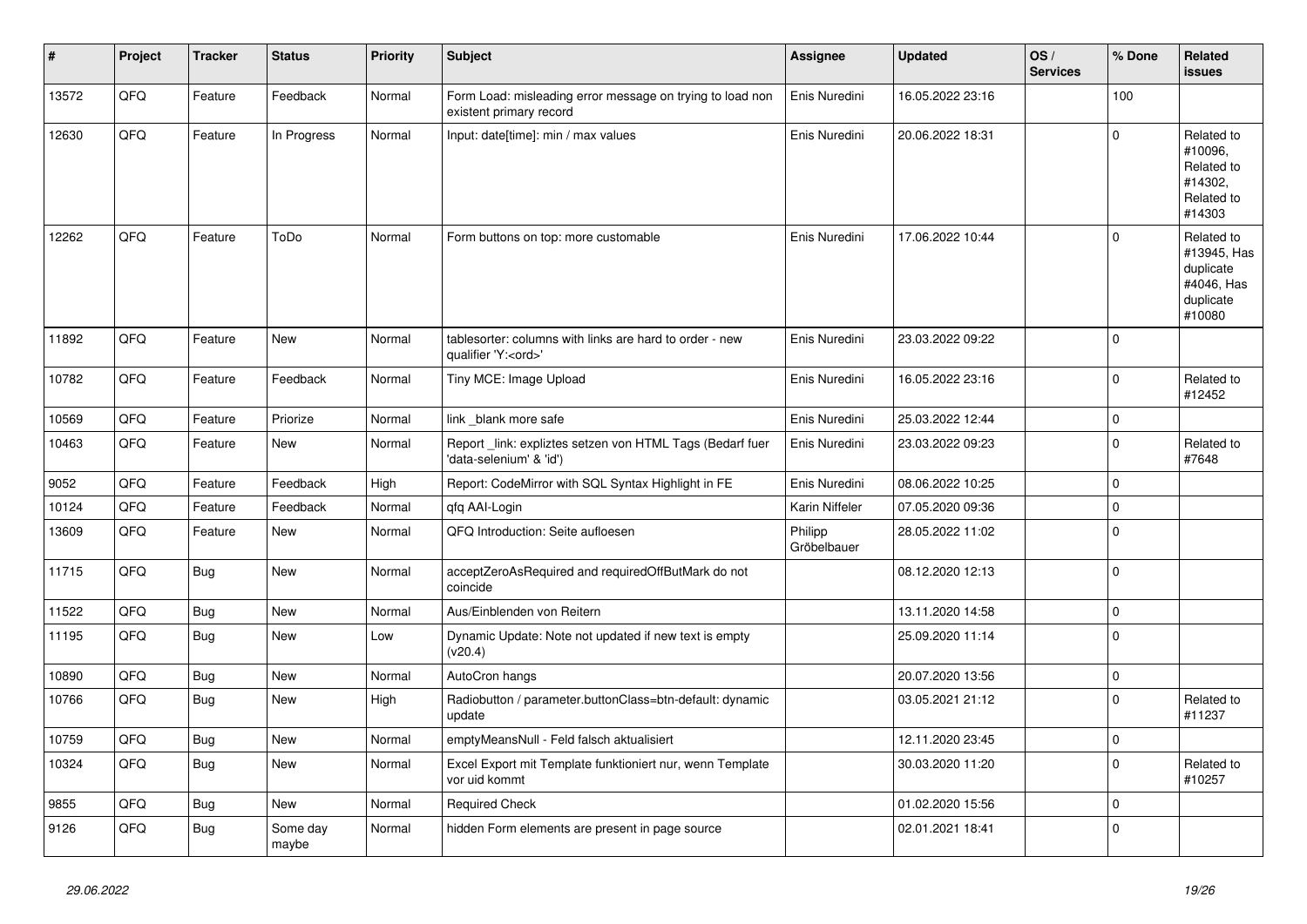| $\pmb{\#}$ | Project | <b>Tracker</b> | <b>Status</b>     | <b>Priority</b> | <b>Subject</b>                                                                                                                                           | <b>Assignee</b> | <b>Updated</b>   | OS/<br><b>Services</b> | % Done         | Related<br><b>issues</b> |
|------------|---------|----------------|-------------------|-----------------|----------------------------------------------------------------------------------------------------------------------------------------------------------|-----------------|------------------|------------------------|----------------|--------------------------|
| 9024       | QFQ     | Bug            | Some day<br>maybe | Normal          | QFQ Einarbeitung                                                                                                                                         |                 | 01.02.2020 15:56 |                        | $\mathbf 0$    |                          |
| 9020       | QFQ     | Bug            | Some day<br>maybe | Normal          | radio mit buttonClass und dynamicUpdate lassen sich nicht<br>kombinieren                                                                                 |                 | 11.12.2019 16:01 |                        | $\mathbf 0$    |                          |
| 7402       | QFQ     | <b>Bug</b>     | Some day<br>maybe | Normal          | thumbnail cache: outdated picture when permission denied<br>and permission resolved.                                                                     |                 | 01.02.2020 23:20 |                        | $\mathbf 0$    |                          |
| 7281       | QFQ     | <b>Bug</b>     | Some day<br>maybe | Normal          | Subrecords: on large screen separator line too short                                                                                                     |                 | 01.02.2020 23:19 |                        | $\mathbf 0$    |                          |
| 7101       | QFQ     | <b>Bug</b>     | Some day<br>maybe | Normal          | 'form' in SIP and 'report' - breaks                                                                                                                      |                 | 01.02.2020 23:20 |                        | $\mathbf 0$    |                          |
| 5877       | QFQ     | <b>Bug</b>     | Some day<br>maybe | Normal          | FE.type=note:bsColumn strange behaviour                                                                                                                  |                 | 01.02.2020 23:19 |                        | $\mathbf{0}$   |                          |
| 4546       | QFQ     | Bug            | Some day<br>maybe | Normal          | NH: SIP storage is destroyed                                                                                                                             |                 | 01.02.2020 23:20 |                        | $\mathbf 0$    |                          |
| 4441       | QFQ     | Bug            | Some day<br>maybe | Normal          | \$_SERVER Vars sollten nur aus dem Store genommen<br>werden - Code entsprechend anpassen.                                                                |                 | 11.12.2019 16:02 |                        | $\mathbf 0$    |                          |
| 4138       | QFQ     | Bug            | Some day<br>maybe | Normal          | _style fehlt                                                                                                                                             |                 | 11.12.2019 16:03 |                        | $\mathbf 0$    |                          |
| 4122       | QFQ     | <b>Bug</b>     | Some day<br>maybe | Normal          | file: Render Mode hat keinen Effekt                                                                                                                      |                 | 11.12.2019 16:03 |                        | $\mathbf 0$    |                          |
| 13647      | QFQ     | Bug            | New               | Normal          | Autofocus funktioniert nicht auf Chrome                                                                                                                  | Benjamin Baer   | 19.03.2022 17:44 |                        | $\mathbf 0$    |                          |
| 13528      | QFQ     | <b>Bug</b>     | <b>New</b>        | Normal          | qfq.io > releases: es wird kein neues Release angelegt                                                                                                   | Benjamin Baer   | 19.03.2022 17:46 |                        | $\mathbf 0$    |                          |
| 11237      | QFQ     | Bug            | <b>New</b>        | High            | Radiobutton / parameter.buttonClass= btn-default - kein dirty<br>Trigger                                                                                 | Benjamin Baer   | 03.05.2021 21:12 |                        | $\mathbf 0$    | Related to<br>#10766     |
| 11057      | QFQ     | Bug            | New               | High            | Checkboxes ohne span.checkmark im Report werden<br>ausgeblendet                                                                                          | Benjamin Baer   | 03.05.2021 21:12 |                        | $\mathbf 0$    | Related to<br>#11039     |
| 9898       | QFQ     | <b>Bug</b>     | Feedback          | Normal          | Formular trotz Timeout gespeichert                                                                                                                       | Benjamin Baer   | 01.02.2020 15:56 |                        | 0              |                          |
| 9535       | QFQ     | Bug            | Feedback          | Normal          | Report:  AS '_vertical' - column to wide - vertical >> rot45,<br>rot90                                                                                   | Benjamin Baer   | 01.02.2020 15:56 |                        | $\overline{0}$ |                          |
| 6566       | QFQ     | Bug            | Priorize          | Normal          | Link Function 'delete': provided parameter missing on page<br>reload                                                                                     | Benjamin Baer   | 03.01.2022 08:08 |                        | $\overline{0}$ |                          |
| 6140       | QFQ     | <b>Bug</b>     | Priorize          | Normal          | QFQ DnD Sort: Locked fields                                                                                                                              | Benjamin Baer   | 21.03.2022 09:56 |                        | $\mathbf 0$    |                          |
| 4457       | QFG     | <b>Bug</b>     | Priorize          | Normal          | typeahead: pressing return to select an item, saves the form<br>and closes the form.                                                                     | Benjamin Baer   | 03.01.2022 08:01 |                        | $\mathbf 0$    | Related to<br>#4398      |
| 4454       | QFG     | <b>Bug</b>     | Some day<br>maybe | Normal          | Required Elements: multiple elements in a row - whole row<br>marked if only one input is empty.                                                          | Benjamin Baer   | 01.02.2020 23:20 |                        | $\mathbf 0$    |                          |
| 4398       | QFG     | Bug            | Some day<br>maybe | Normal          | Typeahead: mouse click in a prefilled input opens a single<br>item dropdown with the current value - click on it seems to<br>set the value, not the key. | Benjamin Baer   | 01.02.2020 23:20 |                        | $\mathbf 0$    | Related to<br>#4457      |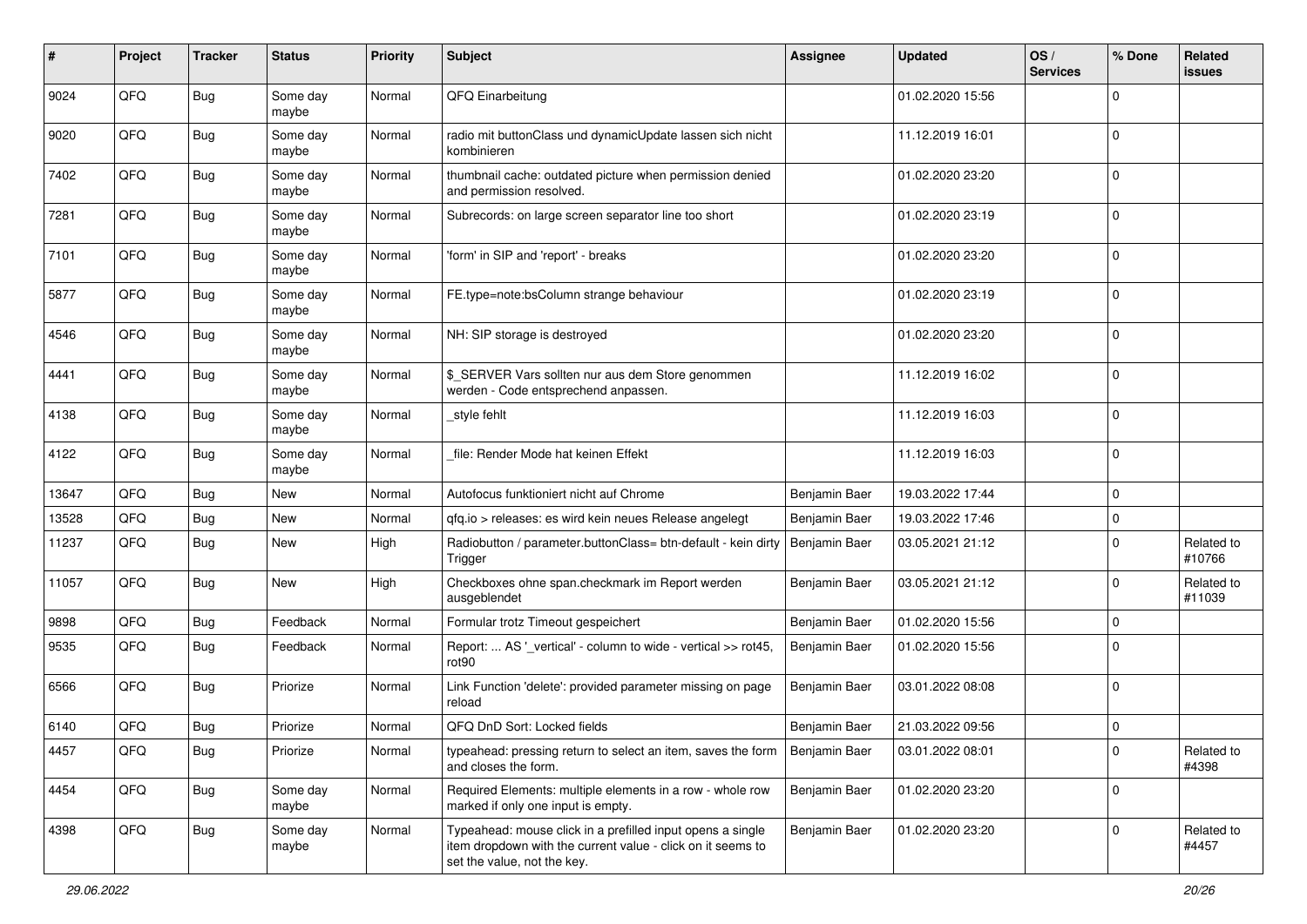| #     | Project | <b>Tracker</b> | <b>Status</b>     | <b>Priority</b> | <b>Subject</b>                                                                                                                                      | <b>Assignee</b>     | <b>Updated</b>   | OS/<br><b>Services</b> | % Done         | Related<br><b>issues</b>                    |
|-------|---------|----------------|-------------------|-----------------|-----------------------------------------------------------------------------------------------------------------------------------------------------|---------------------|------------------|------------------------|----------------|---------------------------------------------|
| 2665  | QFQ     | Bug            | Priorize          | Normal          | Dynamic Update funktioniert nicht, wenn beim<br>entsprechenden FormElement eine size angegeben ist.                                                 | Benjamin Baer       | 03.01.2022 08:12 |                        | 30             |                                             |
| 2063  | QFQ     | Bug            | Some day<br>maybe | Normal          | Pills auf 'inaktiv' setzen falls keine Element auf dem Pill<br>sichtbar sind.                                                                       | Benjamin Baer       | 11.12.2019 16:03 |                        | $\mathbf 0$    | Related to<br>#3752                         |
| 14323 | QFQ     | <b>Bug</b>     | In Progress       | Normal          | Report: render=both single - no impact                                                                                                              | Carsten Rose        | 19.06.2022 18:31 |                        | $\mathbf 0$    |                                             |
| 14305 | QFQ     | <b>Bug</b>     | New               | Normal          | Inline Report editing does not create history entries                                                                                               | <b>Carsten Rose</b> | 10.06.2022 11:55 |                        | $\pmb{0}$      |                                             |
| 14304 | QFQ     | <b>Bug</b>     | New               | Normal          | table sorter view safer does not work                                                                                                               | Carsten Rose        | 10.06.2022 11:49 |                        | $\mathbf 0$    |                                             |
| 14283 | QFQ     | <b>Bug</b>     | Priorize          | Normal          | HEIC / HEIF convert doesn't trigger                                                                                                                 | Carsten Rose        | 19.06.2022 16:37 |                        | $\mathbf 0$    |                                             |
| 14233 | QFQ     | <b>Bug</b>     | New               | Normal          | AS _link: question - HTML is not rendered                                                                                                           | Carsten Rose        | 28.05.2022 11:02 |                        | $\mathbf 0$    |                                             |
| 14175 | QFQ     | <b>Bug</b>     | In Progress       | Normal          | Opening a form with no QFQ Session cookie fails                                                                                                     | Carsten Rose        | 03.06.2022 10:40 |                        | $\mathbf 0$    |                                             |
| 14091 | QFQ     | Bug            | New               | Normal          | inconsistent template path for twig                                                                                                                 | Carsten Rose        | 19.04.2022 18:36 |                        | $\mathbf 0$    |                                             |
| 14077 | QFQ     | <b>Bug</b>     | <b>New</b>        | Normal          | As link: Attribute 'class' missing by r:1 and r:3 - but should<br>set                                                                               | <b>Carsten Rose</b> | 28.05.2022 11:02 |                        | $\mathbf 0$    | Related to<br>#5342.<br>Related to<br>#4343 |
| 13706 | QFQ     | <b>Bug</b>     | <b>New</b>        | Normal          | Wrong CheckType in FieldElement LastStatus of Form Cron                                                                                             | Carsten Rose        | 21.01.2022 18:20 |                        | $\mathbf 0$    |                                             |
| 13659 | QFQ     | <b>Bug</b>     | <b>New</b>        | Normal          | wrong sanitize class applied to R-store                                                                                                             | <b>Carsten Rose</b> | 15.01.2022 14:23 |                        | $\mathbf 0$    |                                             |
| 13592 | QFQ     | Bug            | New               | Normal          | QFQ Build Queue: das vergeben von Tags klappt nicht. Es<br>werden keine Releases gebaut.                                                            | Carsten Rose        | 19.03.2022 17:45 |                        | $\mathbf 0$    |                                             |
| 13460 | QFQ     | <b>Bug</b>     | <b>New</b>        | Normal          | Doc: Password set/reset  password should not processed<br>with 'html encode'                                                                        | Carsten Rose        | 19.03.2022 17:46 |                        | $\mathbf 0$    |                                             |
| 13451 | QFQ     | <b>Bug</b>     | New               | Normal          | Character Counter / Max Character: Problem in Safari                                                                                                | Carsten Rose        | 15.04.2022 17:18 |                        | $\mathbf 0$    |                                             |
| 13332 | QFQ     | <b>Bug</b>     | New               | Normal          | Multi Form: Required Felder werden visuell nicht markiert.                                                                                          | Carsten Rose        | 19.03.2022 17:47 |                        | $\mathbf 0$    |                                             |
| 13331 | QFQ     | <b>Bug</b>     | New               | Normal          | Multi Form: Clear Icon misplaced                                                                                                                    | Carsten Rose        | 19.03.2022 17:47 |                        | $\mathbf 0$    |                                             |
| 12974 | QFQ     | <b>Bug</b>     | <b>New</b>        | High            | Sanitize Queries in Action-Elements                                                                                                                 | <b>Carsten Rose</b> | 07.12.2021 17:19 |                        | $\mathbf 0$    |                                             |
| 12716 | QFQ     | <b>Bug</b>     | New               | Normal          | template group: Pattern only applied to first instance                                                                                              | Carsten Rose        | 19.03.2022 17:47 |                        | $\mathbf 0$    |                                             |
| 12714 | QFQ     | <b>Bug</b>     | New               | Normal          | Conversion of GIF to PDF broken when GIF contains Alpha.                                                                                            | Carsten Rose        | 19.03.2022 17:49 |                        | $\mathbf 0$    |                                             |
| 12702 | QFQ     | <b>Bug</b>     | <b>New</b>        | High            | templateGroup: broken in multiDb Setup                                                                                                              | Carsten Rose        | 14.12.2021 16:02 |                        | $\overline{0}$ |                                             |
| 12670 | QFQ     | <b>Bug</b>     | <b>New</b>        | High            | Dropdown-Menu classes können nicht mehr angegeben<br>werden                                                                                         | <b>Carsten Rose</b> | 07.12.2021 17:19 |                        | $\mathbf 0$    |                                             |
| 12581 | QFQ     | <b>Bug</b>     | New               | Normal          | Form.forward=close: Record 'new' in new browser tab ><br>save (& close) >> Form is not reloaded with new created<br>record id and stays in mode=new | Carsten Rose        | 19.03.2022 17:48 |                        | $\mathbf 0$    |                                             |
| 12546 | QFQ     | Bug            | Feedback          | Normal          | Branch 'Development' - Unit Tests mit dirty workaround<br>angepasst                                                                                 | Carsten Rose        | 19.03.2022 17:48 |                        | $\mathbf 0$    |                                             |
| 12545 | QFQ     | Bug            | New               | Urgent          | sql.log not created / updated                                                                                                                       | Carsten Rose        | 14.12.2021 16:02 |                        | $\mathbf 0$    |                                             |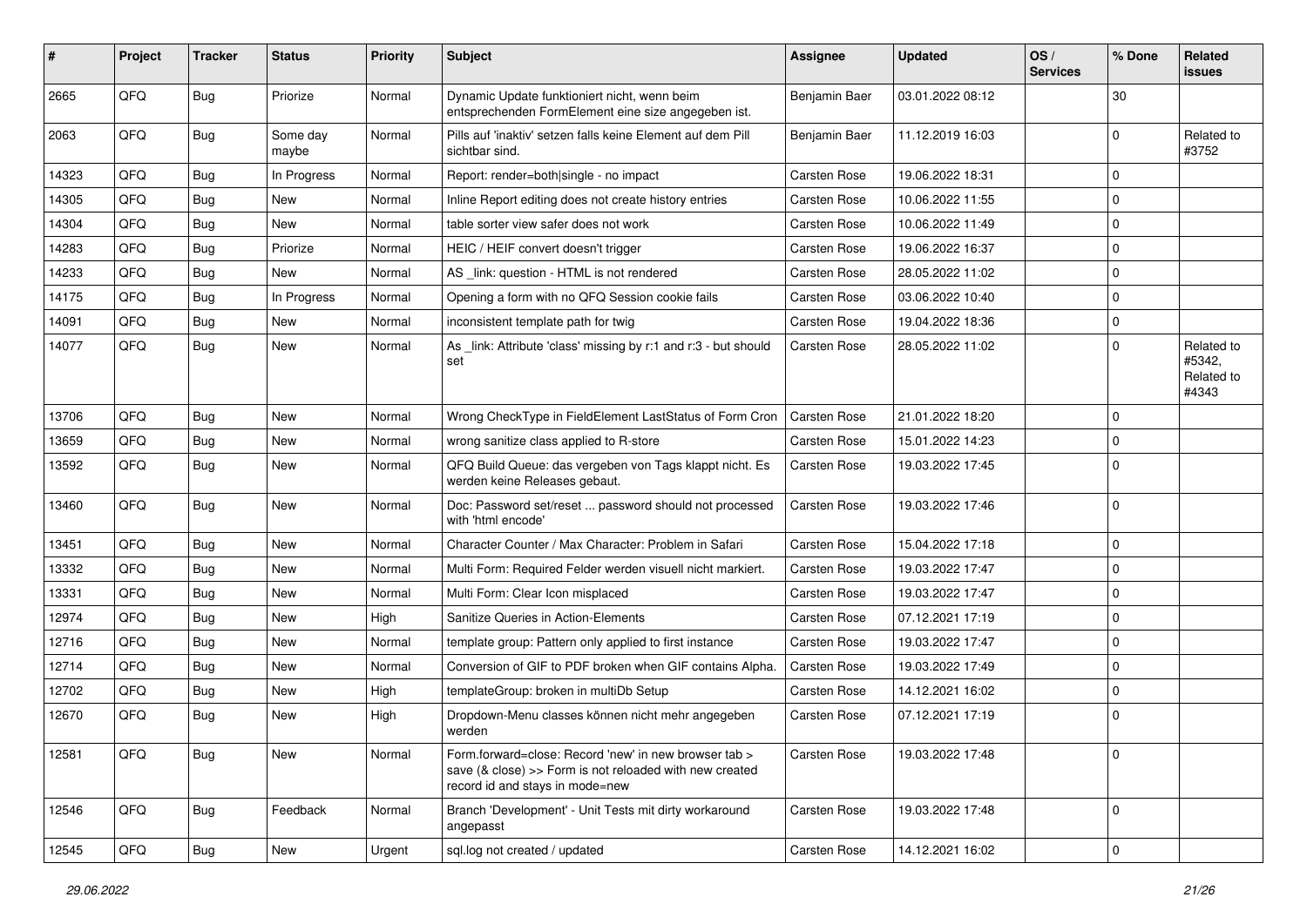| #     | Project | <b>Tracker</b> | <b>Status</b> | <b>Priority</b> | <b>Subject</b>                                                                          | <b>Assignee</b>     | <b>Updated</b>   | OS/<br><b>Services</b> | % Done       | Related<br>issues                                                                                                              |
|-------|---------|----------------|---------------|-----------------|-----------------------------------------------------------------------------------------|---------------------|------------------|------------------------|--------------|--------------------------------------------------------------------------------------------------------------------------------|
| 12520 | QFQ     | Bug            | <b>New</b>    | Normal          | Switch FE User: still active even FE User session expired                               | Carsten Rose        | 19.03.2022 17:48 |                        | $\mathbf 0$  |                                                                                                                                |
| 12513 | QFQ     | <b>Bug</b>     | <b>New</b>    | High            | Implement server side check of maxlength                                                | Carsten Rose        | 07.12.2021 17:19 |                        | $\mathbf{0}$ |                                                                                                                                |
| 12512 | QFQ     | Bug            | <b>New</b>    | Normal          | Some MySQL Installation can't use 'stored procedures'                                   | Carsten Rose        | 19.03.2022 17:48 |                        | $\pmb{0}$    |                                                                                                                                |
| 12468 | QFQ     | <b>Bug</b>     | New           | Urgent          | Form: update Form.title after save                                                      | Carsten Rose        | 03.05.2021 21:12 |                        | $\mathbf 0$  |                                                                                                                                |
| 12463 | QFQ     | <b>Bug</b>     | ToDo          | High            | QFQ Function: 'function' and 'sql' on same level - output of<br>sal is shown two times. | Carsten Rose        | 15.12.2021 16:31 |                        | $\mathbf 0$  |                                                                                                                                |
| 12395 | QFQ     | <b>Bug</b>     | ToDo          | High            | QFQ Function: Result two times shown                                                    | <b>Carsten Rose</b> | 18.02.2022 08:59 |                        | $\pmb{0}$    |                                                                                                                                |
| 12327 | QFQ     | <b>Bug</b>     | <b>New</b>    | Normal          | Copy to clipboard: Glyphicon can not be changed                                         | Carsten Rose        | 27.12.2021 17:59 |                        | $\pmb{0}$    |                                                                                                                                |
| 12325 | QFQ     | <b>Bug</b>     | Priorize      | Normal          | MultiDB form.dblndex not working for report syntax                                      | Carsten Rose        | 07.09.2021 13:37 |                        | $\Omega$     | Related to<br>#12145,<br>Related to<br>#12314                                                                                  |
| 12187 | QFQ     | <b>Bug</b>     | <b>New</b>    | Normal          | Trigger FormAsFile() via Report: probably problem with multi<br>DB setup                | Carsten Rose        | 20.03.2021 21:20 |                        | $\mathbf 0$  |                                                                                                                                |
| 12133 | QFQ     | <b>Bug</b>     | <b>New</b>    | Normal          | NPM, phpSpreadSheet aktualisieren                                                       | Carsten Rose        | 15.03.2021 09:04 |                        | $\Omega$     |                                                                                                                                |
| 12045 | QFQ     | <b>Bug</b>     | <b>New</b>    | Normal          | templateGroup afterSave FE: Aufruf ohne<br>sqlHonorFormElements funktioniert nicht      | Carsten Rose        | 18.02.2021 16:33 |                        | $\mathbf 0$  |                                                                                                                                |
| 12040 | QFQ     | <b>Bug</b>     | New           | Normal          | FE Mode 'hidden' für zwei FEs auf einer Zeile                                           | Carsten Rose        | 18.02.2021 10:13 |                        | $\pmb{0}$    |                                                                                                                                |
| 11752 | QFQ     | <b>Bug</b>     | New           | Normal          | checkbox renders multiple input elements with same name                                 | Carsten Rose        | 17.12.2020 14:58 |                        | $\mathbf 0$  | Related to<br>#11750                                                                                                           |
| 11695 | QFQ     | <b>Bug</b>     | <b>New</b>    | Normal          | MultiForm required FE Error                                                             | Carsten Rose        | 04.12.2020 13:34 |                        | $\mathbf 0$  |                                                                                                                                |
| 11668 | QFQ     | Bug            | <b>New</b>    | Normal          | Play function.sql - problem with mysql                                                  | Carsten Rose        | 03.05.2021 20:48 |                        | $\mathbf{0}$ |                                                                                                                                |
| 11667 | QFQ     | <b>Bug</b>     | <b>New</b>    | Normal          | MySQL mariadb-server-10.3: Incorrect datetime value                                     | Carsten Rose        | 03.05.2021 20:48 |                        | $\mathbf{0}$ |                                                                                                                                |
| 11517 | QFQ     | <b>Bug</b>     | In Progress   | Normal          | extraButtonInfo Broken for multiple FormElements                                        | Carsten Rose        | 12.05.2022 13:12 |                        | $\mathbf 0$  | Related to<br>#7890.<br>Related to<br>#3811, Has<br>duplicate<br>#10905, Has<br>duplicate<br>#10553, Has<br>duplicate<br>#6779 |
| 11239 | QFQ     | Bug            | <b>New</b>    | Normal          | Radiobutton (plain): horizontales Rendern abhängig vom<br>Datentyp in der Datenbank     | Carsten Rose        | 30.09.2020 18:37 |                        | $\mathbf 0$  |                                                                                                                                |
| 10937 | QFQ     | <b>Bug</b>     | <b>New</b>    | Normal          | Fehler mit abhängigen Select- Feldern beim Positionieren                                | Carsten Rose        | 12.11.2020 23:45 |                        | $\mathbf 0$  |                                                                                                                                |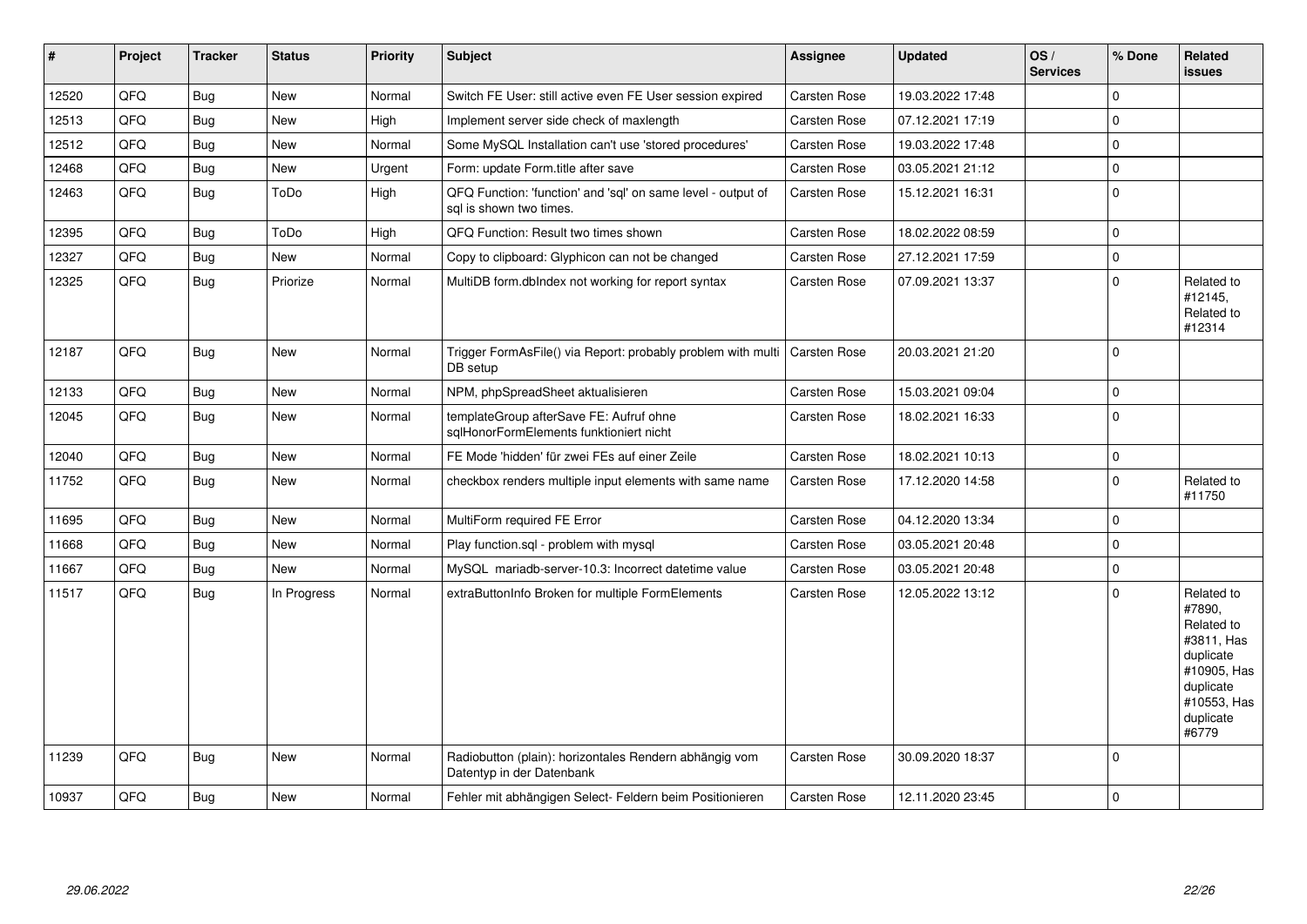| #     | Project | <b>Tracker</b> | <b>Status</b> | <b>Priority</b> | <b>Subject</b>                                                                                           | <b>Assignee</b>     | <b>Updated</b>   | OS/<br><b>Services</b> | % Done      | Related<br>issues                                                       |
|-------|---------|----------------|---------------|-----------------|----------------------------------------------------------------------------------------------------------|---------------------|------------------|------------------------|-------------|-------------------------------------------------------------------------|
| 10704 | QFQ     | Bug            | New           | Normal          | wkhtml problem rendering fullCalendar.js / fabric.js >><br>successor: puppeteer                          | Carsten Rose        | 12.11.2020 23:45 |                        | $\mathbf 0$ | Related to<br>#5024,<br>Related to<br>#4650,<br>Related to<br>#10715    |
| 10661 | QFQ     | Bug            | In Progress   | Normal          | Typo3 Warnungen                                                                                          | <b>Carsten Rose</b> | 07.09.2021 13:23 |                        | 0           | Related to<br>#12440                                                    |
| 10658 | QFQ     | Bug            | New           | Normal          | processReadOnly broken                                                                                   | Carsten Rose        | 27.05.2020 17:55 |                        | 0           |                                                                         |
| 10640 | QFQ     | Bug            | New           | High            | TypeAhead Tag: FE editierbar trotz readOnly                                                              | Carsten Rose        | 03.05.2021 21:12 |                        | 0           |                                                                         |
| 10588 | QFQ     | Bug            | New           | Normal          | typeahed Tag: Doku anpassen                                                                              | Carsten Rose        | 12.11.2020 23:45 |                        | 0           |                                                                         |
| 10508 | QFQ     | Bug            | New           | High            | Multi Form broken on Multi DB Instance                                                                   | Carsten Rose        | 03.05.2021 21:12 |                        | $\mathbf 0$ |                                                                         |
| 10506 | QFQ     | <b>Bug</b>     | New           | High            | Template Group broken on MultiDB instance                                                                | Carsten Rose        | 03.05.2021 21:12 |                        | 0           | Related to<br>#10505                                                    |
| 10322 | QFQ     | Bug            | <b>New</b>    | Normal          | FormElement / Radio: missing column 'enum' >> FE not<br>reported                                         | Carsten Rose        | 07.05.2020 09:37 |                        | $\mathbf 0$ |                                                                         |
| 10082 | QFQ     | <b>Bug</b>     | New           | Normal          | FE.type=SELECT - 'sanatize' Class                                                                        | Carsten Rose        | 07.05.2020 09:36 |                        | 0           | Related to<br>#10081                                                    |
| 10081 | QFQ     | Bug            | New           | High            | Stale record lock after 'forbidden' character                                                            | <b>Carsten Rose</b> | 03.05.2021 21:12 |                        | 0           | Related to<br>#10082,<br>Related to<br>#9789                            |
| 9975  | QFQ     | Bug            | Priorize      | Normal          | Dropdown Menu: 'r:3' broken                                                                              | <b>Carsten Rose</b> | 01.02.2020 10:13 |                        | $\mathbf 0$ |                                                                         |
| 9958  | QFQ     | <b>Bug</b>     | Priorize      | Normal          | Broken subrecord query: no error message                                                                 | Carsten Rose        | 05.02.2021 15:15 |                        | 0           |                                                                         |
| 9947  | QFQ     | <b>Bug</b>     | Priorize      | Normal          | Unwanted error message if missing 'typeAheadSqlPrefetch'                                                 | Carsten Rose        | 01.02.2020 10:13 |                        | $\Omega$    |                                                                         |
| 9862  | QFQ     | Bug            | Priorize      | Normal          | Failed writing to sql mail qfq.log should throw an exception                                             | Carsten Rose        | 01.02.2020 10:13 |                        | 0           |                                                                         |
| 9834  | QFQ     | Bug            | Priorize      | Normal          | Input elements with tag 'disabled' are missing on<br>form-submit: server option 'processReadOnly' broken | Carsten Rose        | 07.12.2021 16:43 |                        | $\Omega$    | Related to<br>#9691,<br>Related to<br>#5305, Has<br>duplicate<br>#12331 |
| 9789  | QFQ     | <b>Bug</b>     | In Progress   | High            | Record Lock: release to early on 'leave page'                                                            | <b>Carsten Rose</b> | 10.01.2022 09:25 |                        | 100         | Related to<br>#10081,<br>Related to<br>#9173,<br>Related to<br>#8702    |
| 9783  | QFQ     | Bug            | New           | Normal          | Email with special characters                                                                            | Carsten Rose        | 01.02.2020 23:22 |                        | 0           |                                                                         |
| 9773  | QFQ     | Bug            | New           | Normal          | form.parameter.formModeGlobal=requiredOff                                                                | Carsten Rose        | 01.02.2020 15:56 |                        | $\pmb{0}$   |                                                                         |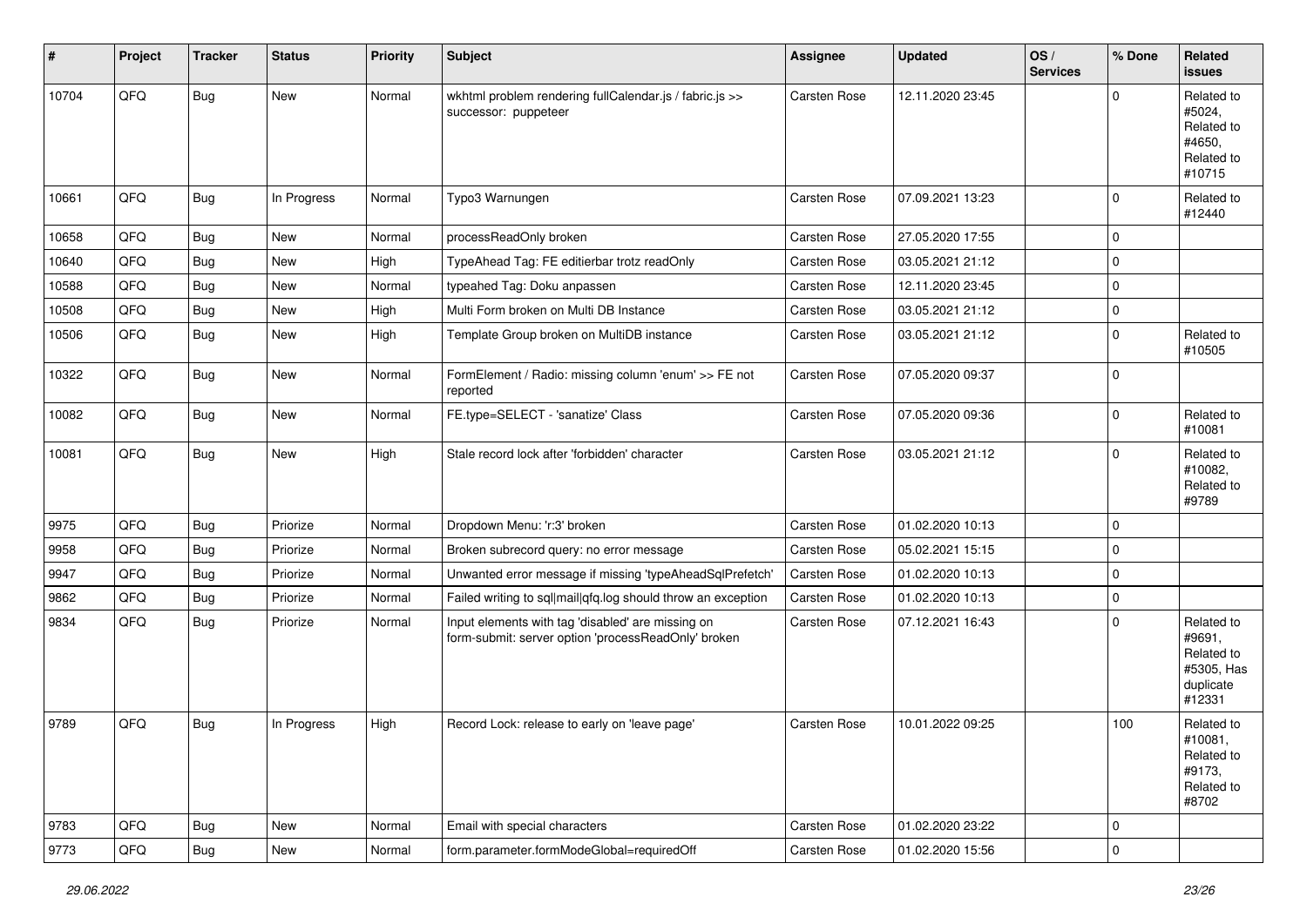| #    | Project | <b>Tracker</b> | <b>Status</b>     | <b>Priority</b> | <b>Subject</b>                                                                | Assignee            | <b>Updated</b>   | OS/<br><b>Services</b> | % Done      | Related<br><b>issues</b>                     |
|------|---------|----------------|-------------------|-----------------|-------------------------------------------------------------------------------|---------------------|------------------|------------------------|-------------|----------------------------------------------|
| 9691 | QFQ     | <b>Bug</b>     | In Progress       | Normal          | Checkbox: dynamic update > readonly                                           | Carsten Rose        | 01.02.2020 23:22 |                        | 50          | Related to<br>#9834                          |
| 9669 | QFQ     | <b>Bug</b>     | Some day<br>maybe | Normal          | Checkbox / Template Group: radio/checkbox visible broken<br>after 'add'       | Carsten Rose        | 16.06.2021 13:47 |                        | $\mathbf 0$ | Related to<br>#8091                          |
| 9534 | QFQ     | Bug            | Priorize          | Urgent          | FE.type=upload: 'Unknown Mode: ID"                                            | Carsten Rose        | 03.05.2021 21:14 |                        | $\Omega$    | Related to<br>#9532                          |
| 9533 | QFQ     | <b>Bug</b>     | New               | Normal          | FE.type=upload: Check in 'beforeSave' if upload is given                      | Carsten Rose        | 01.02.2020 23:22 |                        | $\Omega$    | Related to<br>#11523                         |
| 9531 | QFQ     | <b>Bug</b>     | <b>New</b>        | High            | FE File: Dynamic Update / modeSql / required detected<br>even it not set      | Carsten Rose        | 11.06.2021 20:32 |                        | $\Omega$    | Related to<br>#12398                         |
| 9347 | QFQ     | <b>Bug</b>     | <b>New</b>        | High            | FE.type=upload with dynamic show/hidden: required not<br>detected             | Carsten Rose        | 12.06.2021 10:40 |                        | $\Omega$    | Related to<br>#5305,<br>Related to<br>#12398 |
| 9317 | QFQ     | Bug            | <b>New</b>        | Normal          | FE.type=note: with dynamic show/hidden an empty label<br>causes trouble       | Carsten Rose        | 01.02.2020 23:22 |                        | $\Omega$    |                                              |
| 9281 | QFQ     | <b>Bug</b>     | Some day<br>maybe | Normal          | Allow STRICT_TRANS_TABLES                                                     | Carsten Rose        | 02.01.2021 18:43 |                        | $\mathbf 0$ |                                              |
| 9275 | QFQ     | Bug            | <b>New</b>        | Normal          | auteron: t3 page, which takes to long to respond, is not<br>reported properly | Carsten Rose        | 01.02.2020 23:22 |                        | 100         |                                              |
| 9177 | QFQ     | <b>Bug</b>     | New               | Normal          | Bug? QFQ tries to save an action FE, which has real<br>existing column name   | Carsten Rose        | 01.02.2020 23:22 |                        | $\Omega$    |                                              |
| 9173 | QFQ     | Bug            | Priorize          | Urgent          | Stale Record Lock: Firefox                                                    | Carsten Rose        | 03.05.2021 21:14 |                        | $\mathbf 0$ | Related to<br>#9789                          |
| 9127 | QFQ     | Bug            | <b>New</b>        | Normal          | Error Message: change 'roll over' color - text not readable                   | Carsten Rose        | 01.02.2020 23:22 |                        | $\mathbf 0$ |                                              |
| 9121 | QFQ     | Bug            | Priorize          | High            | sip links have r and dblndexData set                                          | Carsten Rose        | 12.06.2021 10:41 |                        | $\mathbf 0$ |                                              |
| 9077 | QFQ     | <b>Bug</b>     | <b>New</b>        | Normal          | typeAheadSql: report broken SQL                                               | Carsten Rose        | 01.02.2020 23:22 |                        | $\Omega$    |                                              |
| 9013 | QFQ     | <b>Bug</b>     | <b>New</b>        | Normal          | Error in Twig template not handled                                            | Carsten Rose        | 20.10.2021 13:43 |                        | $\mathbf 0$ |                                              |
| 8668 | QFQ     | Bug            | <b>New</b>        | High            | Pill disabled: dyamic mode 'hidden' not respected - FE is still<br>required   | <b>Carsten Rose</b> | 03.05.2021 21:14 |                        | $\Omega$    |                                              |
| 8431 | QFQ     | <b>Bug</b>     | <b>New</b>        | High            | autocron.php with wrong path                                                  | Carsten Rose        | 03.05.2021 21:14 |                        | $\Omega$    |                                              |
| 8106 | QFQ     | <b>Bug</b>     | Some day<br>maybe | Normal          | Dynamic Update: Feld kann nicht auf empty zurückgesetzt<br>werden             | Carsten Rose        | 11.12.2019 16:01 |                        | $\Omega$    |                                              |
| 8083 | QFQ     | <b>Bug</b>     | New               | High            | FormEditor: primary table list does not respect<br>'indexDb={{indexData:Y}}'  | Carsten Rose        | 03.05.2021 21:14 |                        | $\Omega$    | Has<br>duplicate<br>#6678                    |
| 8049 | QFQ     | Bug            | <b>New</b>        | Normal          | FE.type=note, column 'value': text moves some pixel to top<br>after save      | Carsten Rose        | 01.02.2020 23:22 |                        | $\Omega$    |                                              |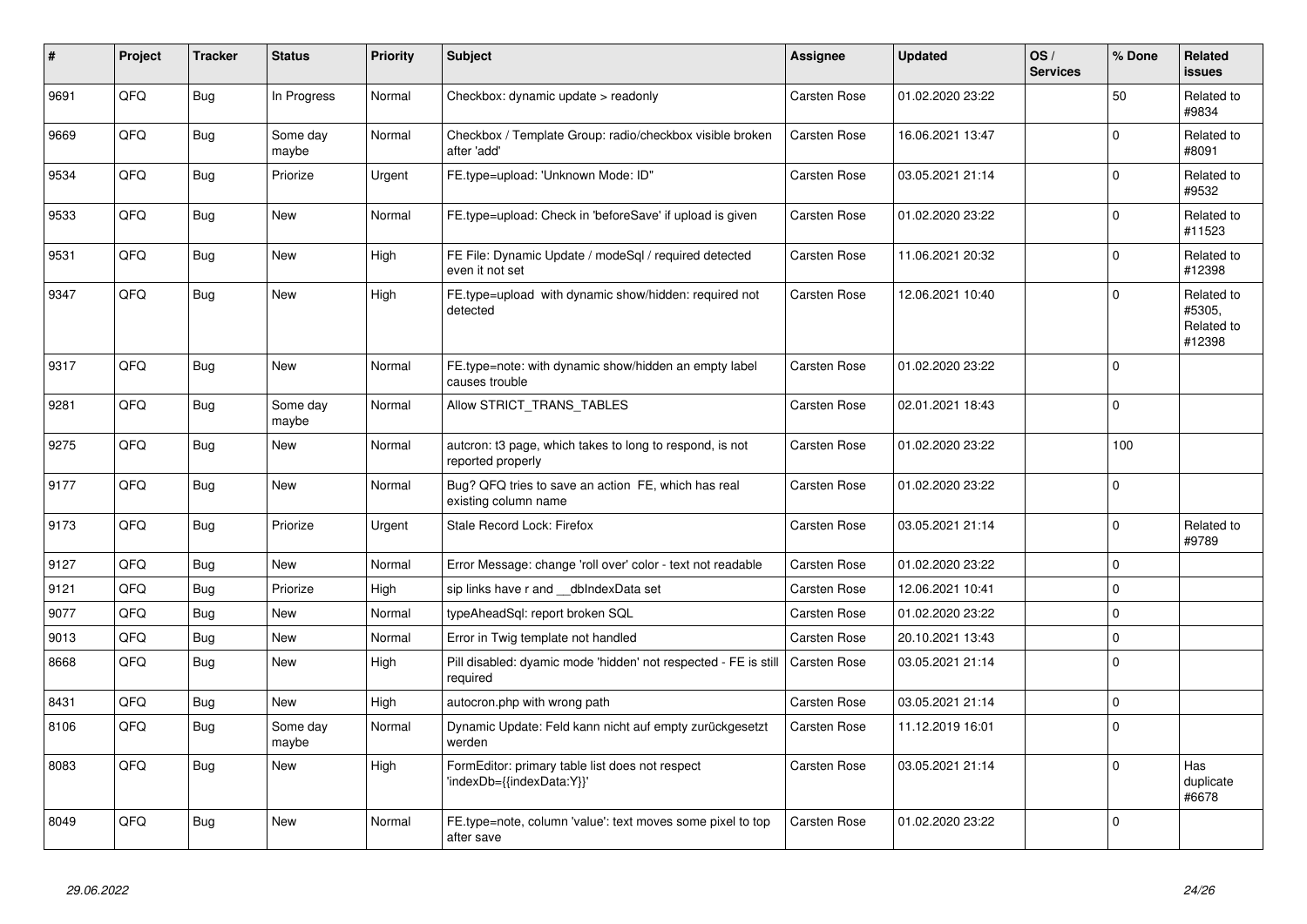| #    | Project | <b>Tracker</b> | <b>Status</b>     | <b>Priority</b> | <b>Subject</b>                                                                                                   | Assignee     | <b>Updated</b>   | OS/<br><b>Services</b> | % Done         | Related<br><b>issues</b> |
|------|---------|----------------|-------------------|-----------------|------------------------------------------------------------------------------------------------------------------|--------------|------------------|------------------------|----------------|--------------------------|
| 8037 | QFQ     | Bug            | Priorize          | Normal          | FE.type=upload (advanced mode): {{slaveId:V}} missing<br>during dynamic update                                   | Carsten Rose | 01.02.2020 10:13 |                        | $\Omega$       |                          |
| 7899 | QFQ     | Bug            | New               | High            | Fe.type=password / retype / required: always complain<br>about missing value                                     | Carsten Rose | 03.05.2021 21:14 |                        | $\Omega$       |                          |
| 7890 | QFQ     | Bug            | New               | Normal          | FormElement 'required': extraButtonInfo not aligned                                                              | Carsten Rose | 11.06.2021 21:17 |                        | $\Omega$       | Related to<br>#11517     |
| 7795 | QFQ     | Bug            | New               | Normal          | Readonly Form: Typeahead-Felder                                                                                  | Carsten Rose | 01.02.2020 23:22 |                        | $\mathbf{0}$   |                          |
| 7685 | QFQ     | Bug            | New               | Normal          | Open FormElement from QFQ error message and save<br>modified record: error about missing {{formId:F}}            | Carsten Rose | 01.02.2020 23:22 |                        | $\Omega$       |                          |
| 7656 | QFQ     | Bug            | Priorize          | Normal          | FE with required, 'pattern' and 'extraButtonLock': always<br>complain about missing value                        | Carsten Rose | 01.02.2020 10:13 |                        | $\mathbf 0$    |                          |
| 7650 | QFQ     | Bug            | New               | High            | Optional do not show 'required' sign on FormElement                                                              | Carsten Rose | 03.05.2021 21:14 |                        | $\mathbf 0$    |                          |
| 7616 | QFQ     | Bug            | Priorize          | Normal          | Selectlist with Enum & Dynamic Update                                                                            | Carsten Rose | 01.02.2020 10:13 |                        | $\mathbf{0}$   |                          |
| 7574 | QFQ     | Bug            | New               | Normal          | Substitute error: form element not reported / dont parse<br>Form.note                                            | Carsten Rose | 01.02.2020 23:21 |                        | $\mathbf 0$    |                          |
| 7547 | QFQ     | Bug            | New               | Normal          | Error Message in afterSave: wrong parameter column<br>reported                                                   | Carsten Rose | 01.02.2020 23:22 |                        | $\Omega$       |                          |
| 7524 | QFQ     | Bug            | New               | Normal          | QFQ throws a 'General Error' if 'fileadmin/protected/log/' is<br>not writeable                                   | Carsten Rose | 01.02.2020 23:22 |                        | $\mathbf 0$    |                          |
| 7513 | QFQ     | <b>Bug</b>     | <b>New</b>        | Normal          | Radios not correct aligned                                                                                       | Carsten Rose | 01.02.2020 23:22 |                        | $\mathbf 0$    |                          |
| 7512 | QFQ     | Bug            | New               | Normal          | FE: inputType=number >> 'pattern' is not respected                                                               | Carsten Rose | 01.02.2020 23:22 |                        | $\mathbf 0$    |                          |
| 7456 | QFQ     | Bug            | Some day<br>maybe | Low             | Todos in Code: solve or make ticket                                                                              | Carsten Rose | 16.09.2021 15:10 |                        | $\Omega$       |                          |
| 7261 | QFQ     | Bug            | New               | Normal          | Report pathFilename for user without path, only the filename                                                     | Carsten Rose | 01.02.2020 23:21 |                        | $\mathbf 0$    |                          |
| 7219 | QFQ     | Bug            | New               | Normal          | typeSheadSql / typeAheadSqlPrefetch: change to curly<br>braces                                                   | Carsten Rose | 01.02.2020 23:21 |                        | $\mathbf 0$    |                          |
| 7014 | QFQ     | Bug            | New               | Normal          | Sending invalid emails succeeds when<br>debug.redirectAllMailTo is set                                           | Carsten Rose | 01.02.2020 23:21 |                        | $\Omega$       |                          |
| 7002 | QFQ     | Bug            | New               | Normal          | Dynamic Update: row does not disappear / appear                                                                  | Carsten Rose | 01.02.2020 23:22 |                        | $\mathbf 0$    |                          |
| 6912 | QFQ     | Bug            | <b>New</b>        | Normal          | error Message Var 'deadline' already set in SIP - in Form<br>with FE.value={{deadline:R:::{{deadlinePeriod:Y}}}} | Carsten Rose | 01.02.2020 23:21 |                        | $\Omega$       |                          |
| 6677 | QFQ     | Bug            | New               | Normal          | Error message FE Action Element: no/wrong FE reference<br>who cause the problem.                                 | Carsten Rose | 01.02.2020 23:21 |                        | $\overline{0}$ |                          |
| 6574 | QFQ     | Bug            | Priorize          | Normal          | qfq.log: Fehlermeldung wurde angezeigt, aber nicht geloggt                                                       | Carsten Rose | 01.02.2020 10:13 |                        | $\mathbf 0$    |                          |
| 6483 | QFQ     | <b>Bug</b>     | New               | Normal          | R Store funktioniert nicht bei 'Report Notation' im FE                                                           | Carsten Rose | 01.02.2020 23:21 |                        | $\Omega$       |                          |
| 6462 | QFQ     | Bug            | New               | Normal          | File Upload: Nutzlose Fehlermeldung wenn Datei zu gross                                                          | Carsten Rose | 01.02.2020 23:21 |                        | 0              | Related to<br>#6139      |